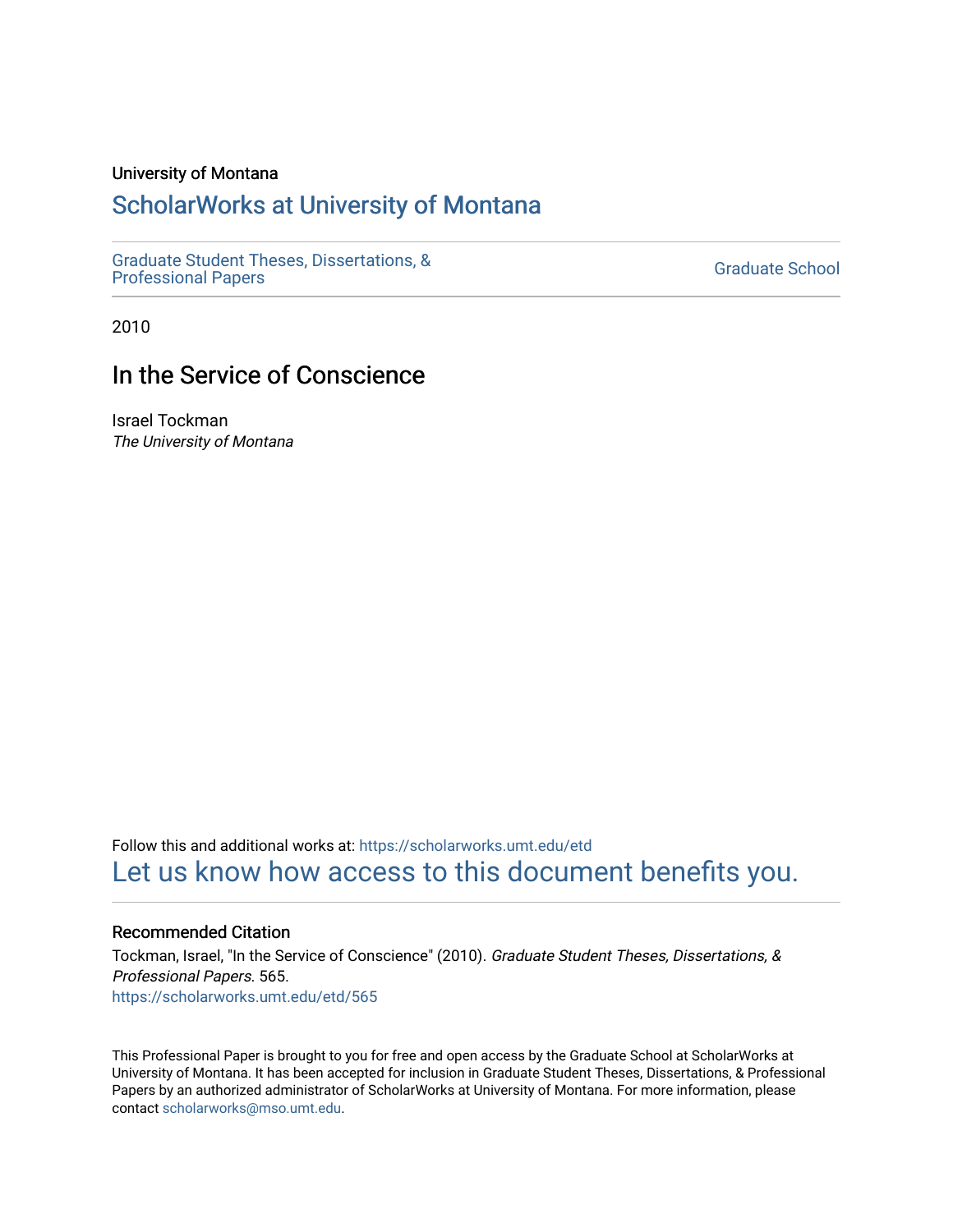### IN THE SERVICE OF CONSCIENCE

By

## ISRAEL JASON TOCKMAN

Bachelor of Arts, University of Montana, Missoula, Montana, 2002

Professional Paper

presented in partial fulfillment of the requirements for the degree of

> Master of Arts in Journalism, Print

The University of Montana Missoula, MT

May 2010

Approved by:

Perry Brown, Associate Provost for Graduate Education Graduate School

> Dennis Swibold, Chair Journalism

> > Clem Work Journalism

Paul Lauren History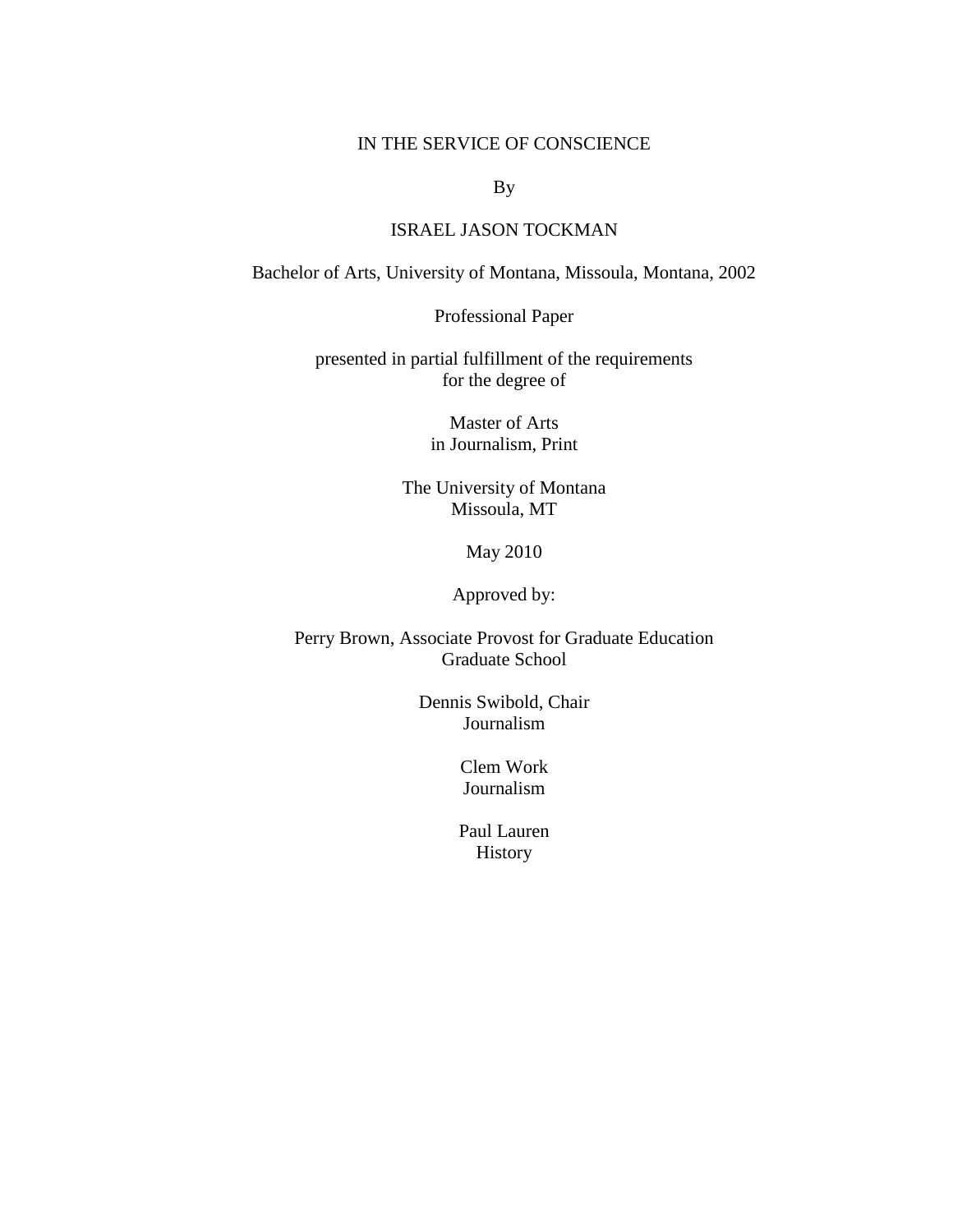In the Service of Conscience

Chairperson: Dennis Swibold

 This professional project consists of three magazine style articles examining the motives and the process of a relatively small group of American soldiers who have sought conscientious objector status since the end of conscription. Those who decide to become conscientious objectors in the all-volunteer military must have courage to face the scrutiny of a military tribunal, and, sometimes, flak from those who see their act as a betrayal.

 The first story is a portrait—a close-up of the process one man went through and what he learned along the way. The reader will meet Trey Kindlinger, who joined the Navy because he was not sure what to do instead. Like many, in the military he found a welcome structure and a steady, if slight, source of income. What stands out about Kindlinger is that he started thinking seriously about the moral implications of his job along the way.

 The second story is an overview of the phenomenon of conscientious objection in a volunteer military and the ways the military handles soldiers who have a change of heart. The story highlights important court cases and discusses a number of the challenges facing COs from without and within.

 The final story is about conscientious objectors and anti-war activists who take it upon themselves to help teens decide how they feel about military service before they are wearing boots and holding guns. A small but tenacious group of activists is going into some of America's schools to try and make sure recruiters are following the rules and to provide kids with the information they need to make informed choices about their futures. While recruiter access to public high schools is specifically granted by law, it is not always easy for these counter-recruiting activists to get into schools. Access can be a battle in its own right.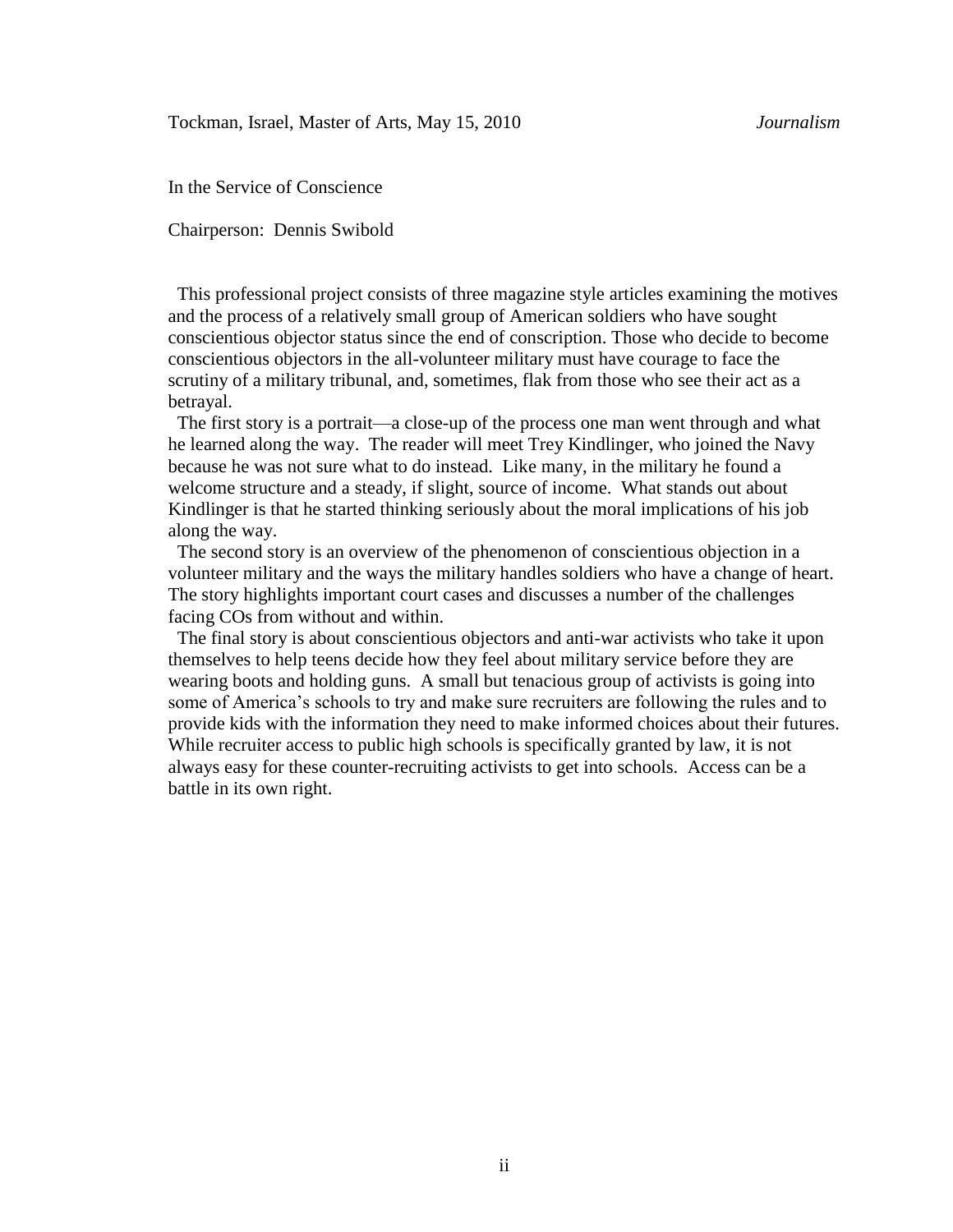*For those who have served in the Armed Forces, For Dennis Swibold, who has seen me through. And for Sarah, who has been patient.*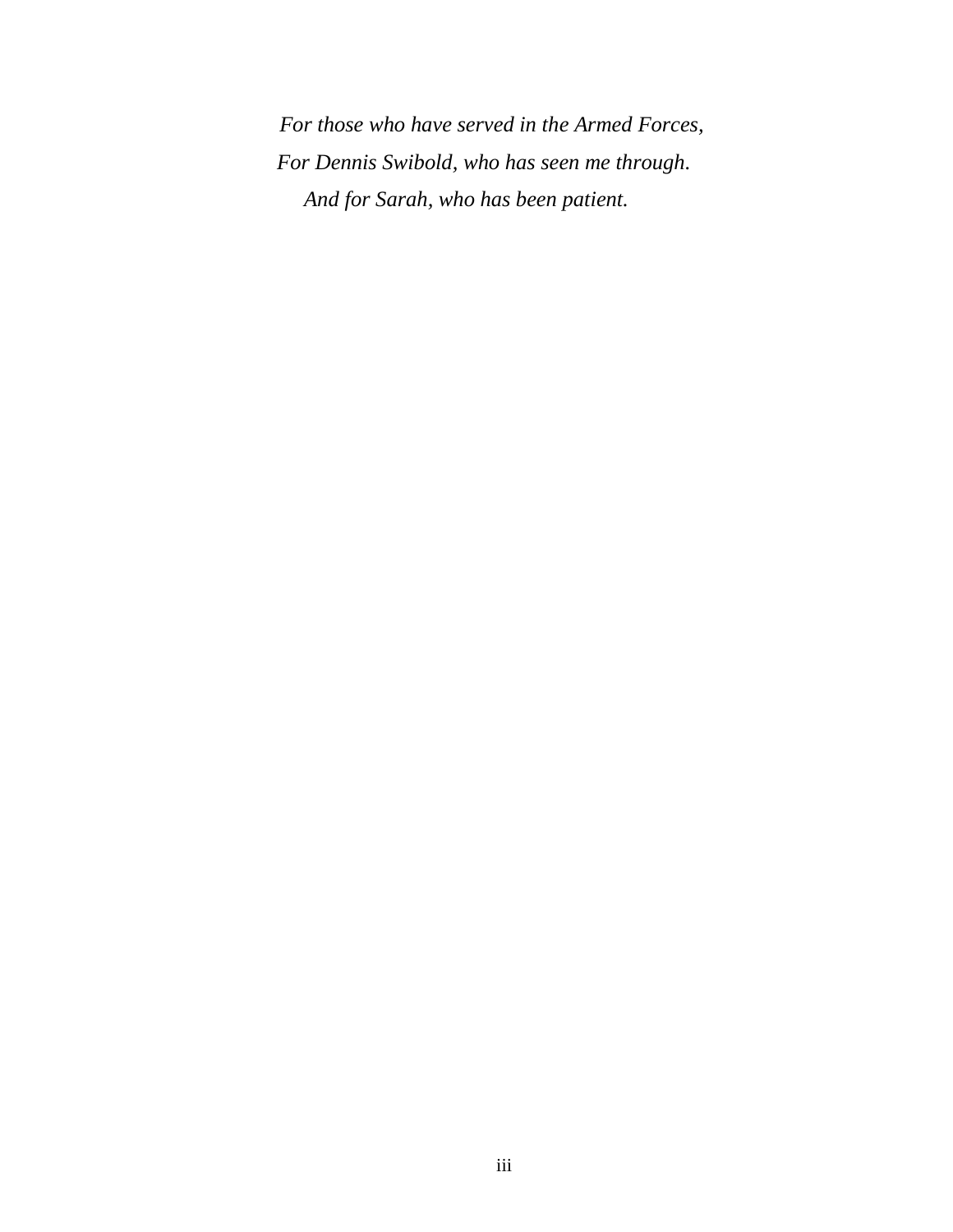# **Table of Contents**

| 1. The Education of a Conscientious Objector |    |
|----------------------------------------------|----|
| 2. From Gung-ho to "Get Me Out of Here."     | 13 |
| 3. Processing Procedures                     | 27 |
| 4. Recruiting for Peace                      | 29 |
| 5. Recruiter Misconduct: A Study             | 42 |
| 6. Sources                                   |    |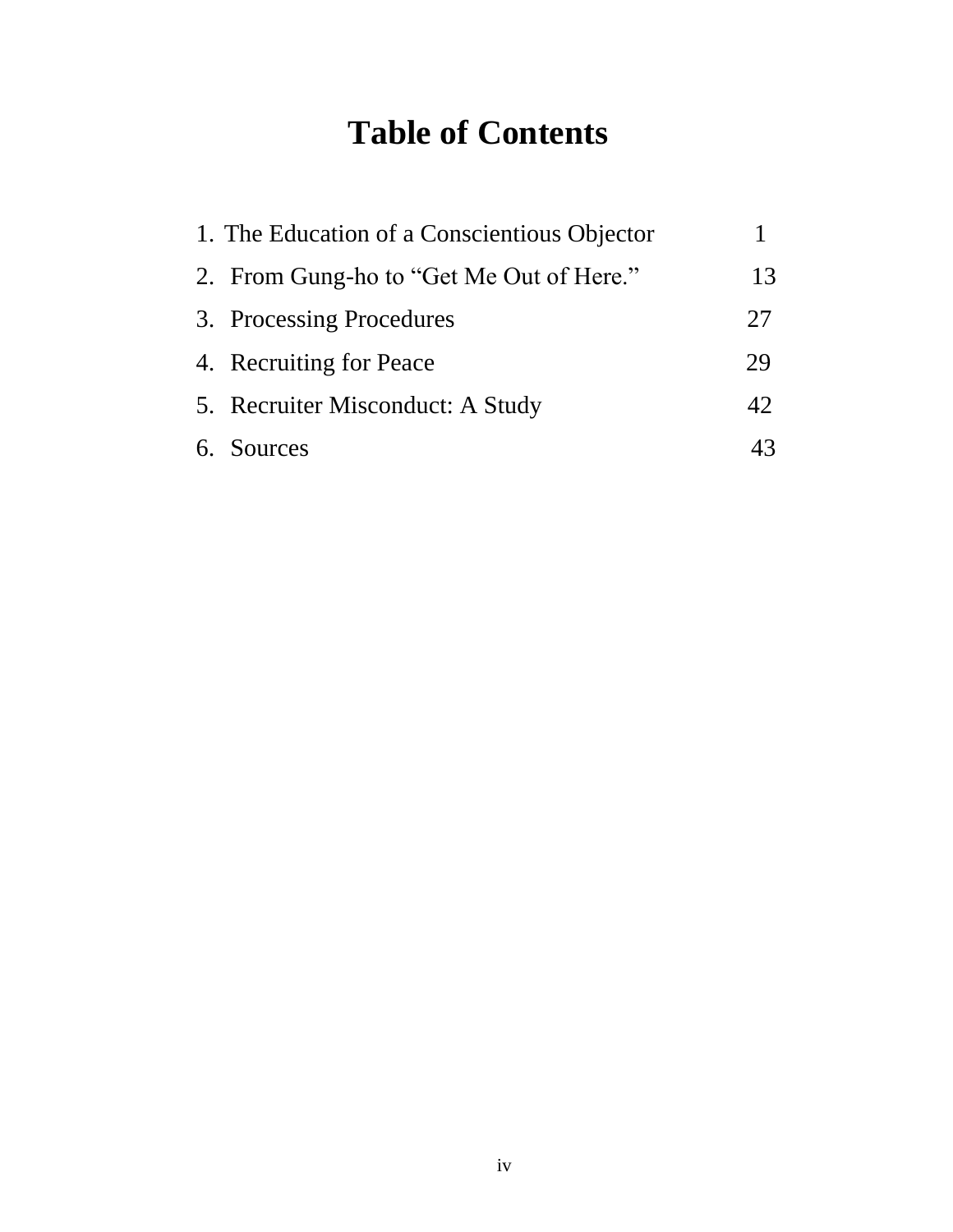# **The Education of a Conscientious Objector**

## The U.S. Navy gave one Texas sailor a chance to see the world – and clear his mind about war

 When Trey Kindlinger joined the Navy in April 1994, it was not out of patriotic fervor. He was nearly 20, and recruiters had pursued him since he was a senior in high school. He wasn't interested in a military career, or much else, besides the Dallas Cowboys. No one in his immediate family had served in the military.

 He was bored, broke and without prospects, working two minimum-wage jobs, one so that he could afford gas to drive to the other. He took a few night classes at a community college, but it would take years of that to earn a degree. He had vague hopes of full-time college, but he lacked ambition and, like many in his generation, he was eventually enticed by the enforced structure of a military career. And the Navy said it could help with college.

 But that was then. Nine years later, toward the end of his second enlistment, Kindlinger was sweating as he left his desk to meet with the executive officer of Navy Information Operations Command in Misawa, Japan. It was the afternoon of February 12, 2003, a month before the U.S. invasion of Iraq. A frigid wind was blowing the morning he submitted his request to be discharged from the Navy as a conscientious objector.

 The decision was a long time coming. Conflict had clouded his feelings about his military career for more than a year. Raised Southern Baptist/Pentecostal, he'd always taken the Bible seriously. His Navy duties involved spending six-month periods at sea, without access to a chaplain or formal church services, but he had read his Bible in the quiet hours. Solitary encounters with the gospels and time with less fundamentalist friends led him to reassess the conservative Christian beliefs of his upbringing. He was drawn to Martin Luther King Jr.'s doctrine of nonviolence, Jesus' blessing for the peacemakers and his instruction to "turn the other cheek."

As he watched his country gear up for the Iraq war, Kindlinger began to see the conflict in increasingly stark and personal terms. The Navy was asking him to put his job before his principles and his conscience. In the end, his choice was clear, but hardly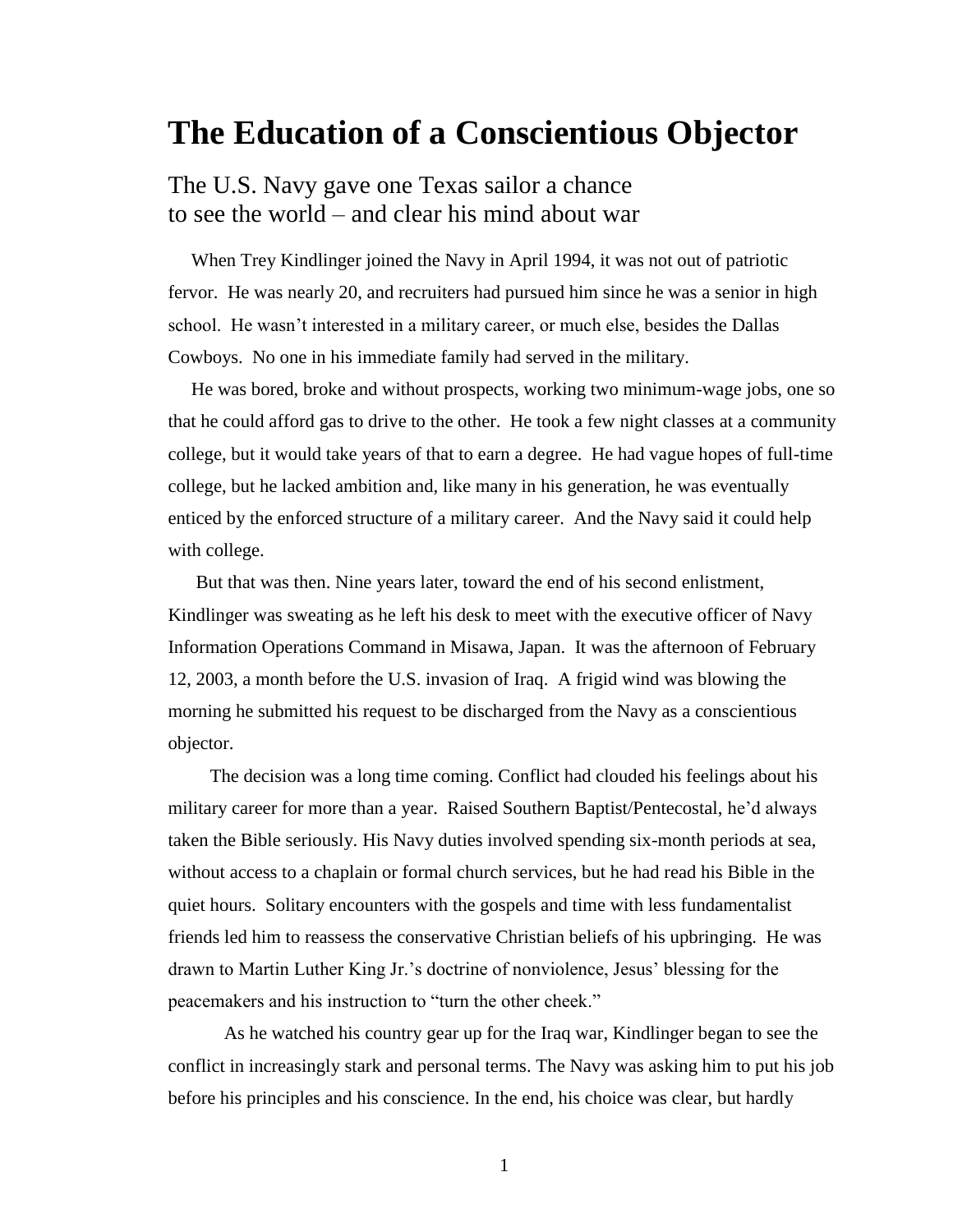simple and surely not without consequence. Trembling at the threshold of his superior's office, he braced for the wrath of a naval Jehovah, the brimstone of the "military religion."

"Did you file this paperwork?" the officer asked.

"Yes," said Kindlinger.

"If you feel any retribution, you let me know."

 It was with a sense of relief that Kinglinger walked back to his post, but he knew his request was rare in today's all-volunteer military. He knew his sincerity and character would be tested against stringent Department of Defense regulations, and he knew he would face the inquiry mostly on his own.

#### **Conscientious Objection: An Embattled Tradition**

 The wars in Afghanistan and Iraq are the longest the U.S. has fought with an allvolunteer military. A small number of these volunteer soldiers have applied as conscientious objectors since the initial invasion of Afghanistan. Their story remains largely untold.Conscientious objection is usually associated with soldiers who are forced to serve in a conscripted military, and not those who volunteer for service.

 The exact number of CO applicants since September 11, 2001 is unknown. The Government Accountability Office estimated the armed forces processed 425 CO applications from 2002 to 2006, and concedes the number could be low because it reflects only those applications that were processed in full. It does not include applications that were lost or unreported or filed by soldiers discharged before their cases were reviewed. Still, conscientious objection is rare in today's military.

 Trey Kindlinger represents the few, but he is part of a long tradition. For as long as the United States has existed, the government has recognized, to greater or lesser degrees, a citizen's right to object to bearing arms on grounds of conscience. In the context of an all-volunteer military, that also means a soldier's right to change his or her mind.

 But no one applies for CO status because he thinks it will be easy. Some tell stories of being ostracized or hazed by fellow soldiers and officers. Aidan Delgado, who became a conscientious objector during a deployment to Iraq with the U.S. Army, has told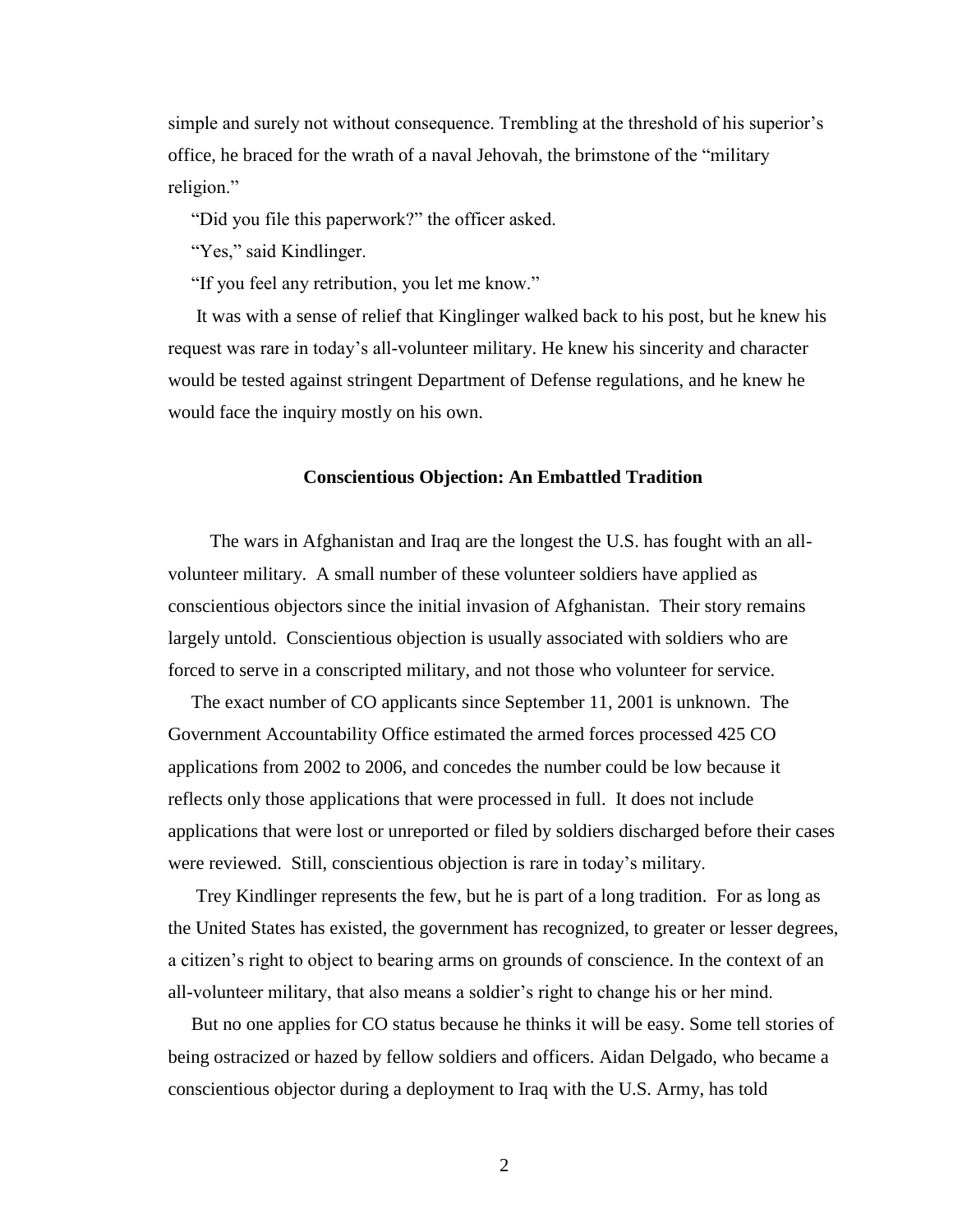"Democracy Now!" and wrote in his book "The Sutras of Abu Ghraib" that the Army took away his body armor after he turned in his application. According to Delgado, even though his post was being shelled with mortar fire 30 to 40 times per day, his command told him that he wouldn't need it since he was no longer a combatant. Even so, the consequences for conscientious objection today are hardly as harsh as they were in World War I, when 17 Americans received death sentences and 142 were sentenced to life in prison for refusing military induction. By comparison, Trey Kindlinger's journey of conscience seems almost smooth. Almost.

### **Stumbling**

.

 Kindlinger has dark, short hair and wears a close-cropped beard. In a voice that is husky, with a slight accent that betrays his upbringing in the town of Irving, Texas not far from Dallas, he recounted his relationship with the U.S. Navy.

 He graduated from high school second in his class, a proud achievement for the son a working-class family. His father drove a truck for Unocal and his mother managed the household. Aside from a year-and-a-half in Wichita, Kansas, where his father worked as a plant manager for Unocal, the Kindlingers lived in Texas until Trey joined the Navy.

 Despite some scholarship offers, Trey lacked the funds and the drive for college. His father "busted his hump" but could not afford the tuition. After high school, Kindlinger drifted through a series of minimum-wage jobs, none of which lasted longer than six months. He was fired from his first job at a convenience store after three weeks.

"They were just like 'You're worthless," he recalled. "And I was."

 Eventually, Kindlinger found work at a full-service car wash, an hour away from his parents' house, and a second job at flipping burgers on split shifts to pay for gas. Rather than drive home between shifts he often watched films at a nearby cinema. The recruiter's office was right next door.

 Joining had never been a serious thought before, though as a high school senior Kindlinger had excelled on a military aptitude test, which he had taken as a diversion from his studies. His scores attracted the attention of recruiters, whom he brushed aside. He wasn't strictly opposed to war, but he had no interest in a military career.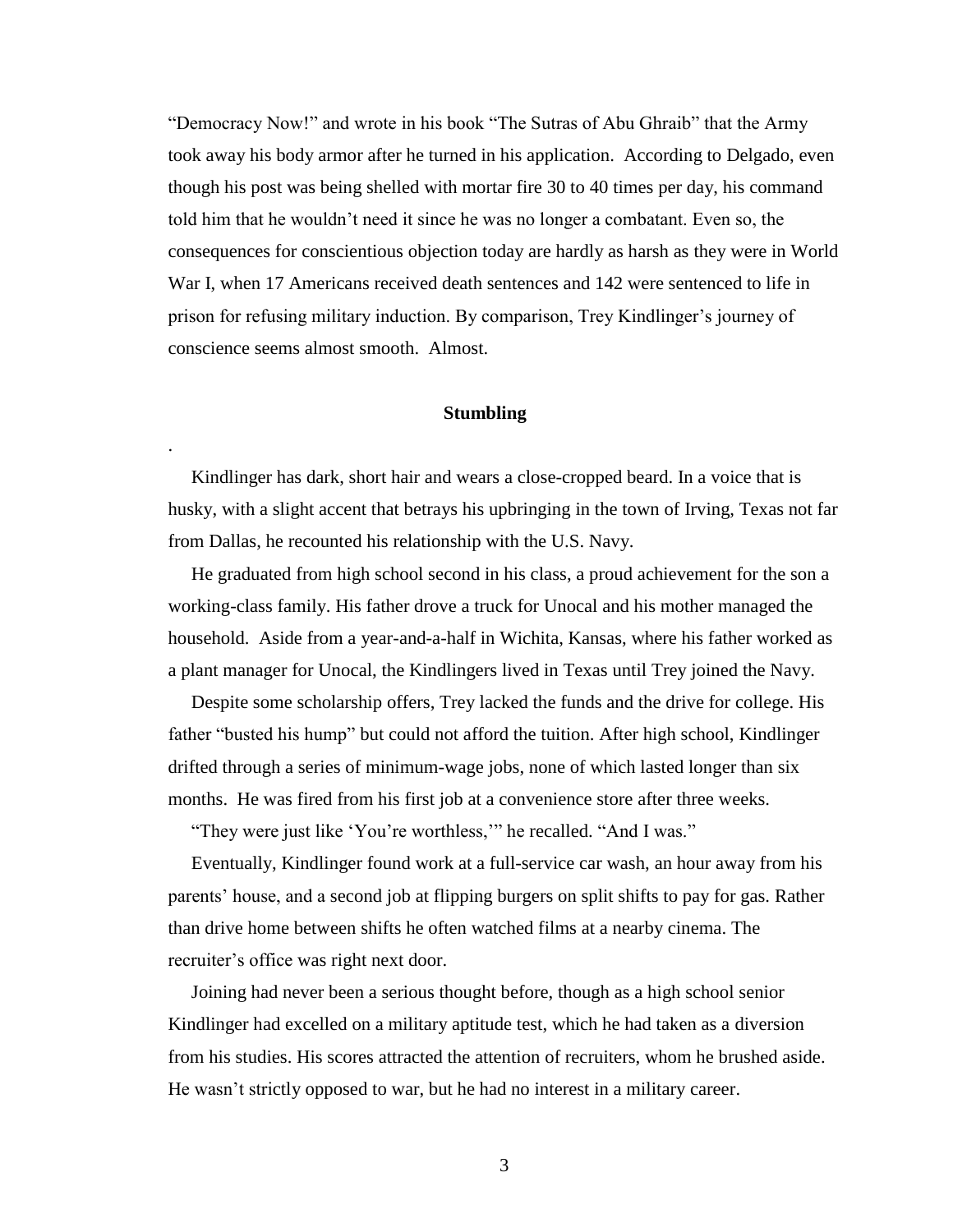Two aimless years after graduation, a promotional postcard from Navy caught his eye. Between shifts one day at the burger joint, he stopped by the recruiting office. He left promising to return the next day. "I went back the next day and said, 'I'll go,'" he recalled "And they just had this shocked look on their face like, 'Wow. We don't usually get that."

 He dropped a night-school English course he was taking at Trinity Valley Community College and signed up for four years with the Navy.

 But Kindlinger's early Navy experience did not match the pictures in the recruiting brochure.

 His military test scores qualified him to attend electronics school after graduating from basic training in Orlando, Fla. It was a tough program, though, and Kindlinger washed out.

"The attrition rate when I was there was 60 percent," he said.

 Kindlinger hoped to get into Nuclear Power School to prepare himself for a career running power plants on aircraft carriers. The prerequisite for the school is training in electronics or engines. Although he said he studied 35 to 40 hours a week, he did not make the cut.

The Navy transferred him to a barracks nicknamed the "Pleasuredome," a kind of holding tank for personnel who had been dropped by a training program or a command. Many were being thrown out of the Navy for drug use or behavioral problems. Many clearly didn't mesh with the military lifestyle; some had deliberately broken rules to get out. He remembers being called "shipwreck" rather than "shipmate," the honorable term used for graduates of basic Navy training. Kindlinger remained there for the rest of his training period as a kind of penance. He worked long hours standing guard at the base's gates or in the galley.

 Because Kindlinger lacked a specialization, he was eventually sent out on a ship with an "undesignated" rating, the lowest of the low. For two years, he cleaned ship bathrooms, painted and ran mine-sweeping equipment. He worked dutifully and without complaint, and his superiors took notice. As he entered his enlistment's final year, he grabbed a chance to learn ship-to-ship radio skills, a big step up from the menial jobs that had marked the first three years of active duty. And, finally, like the young men in the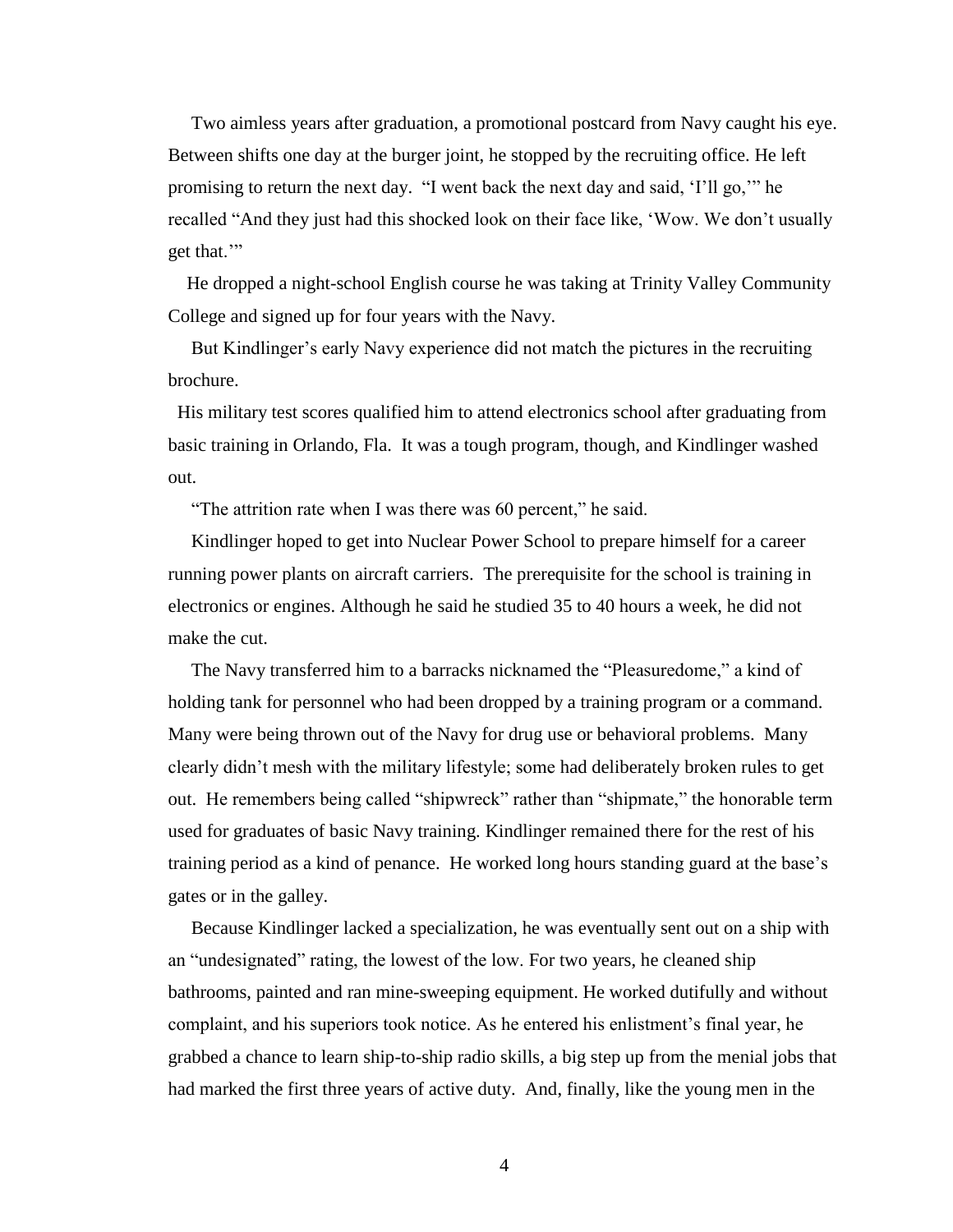recruiting pictures, he was seeing the world. His ship, home-ported in Texas, had dropped anchor in Denmark, England, Italy and Spain. As his time drew short, and though he yearned to be free, the Navy didn't seem quite so bad.

### **The Fallback**

Kindlinger was discharged three months early with a "good conduct" designation, but adjusting to civilian life wasn't easy. Three days after his discharge, he landed a salaried job laying fiber optic cables with a crew composed of other recent veterans. They worked 80- to 100-hour weeks for as little \$300, and it wasn't long before he quit to take a job making calls for a collection agency. Three weeks later he was back flipping burgers.

 His dream of returning to college was also slipping out of sight. He figured he had saved \$2,000 during his enlistment, not bad for a sailor making \$800 to \$1,000 a month. But his parents were deeply in debt, so he loaned them all of his money with little hope of getting it back.

 As a veteran, Kindlinger was eligible for educational benefits under the GI Bill, but he needed cash or a loan up front to register for classes. He had neither. His charity and his ignorance had cost him plenty.

"I didn't really know the process," he said. "I was old enough and I should have. Looking back at it now that I have gone to school, and realizing how much money you *can* get for financial aid, I could have done it. But I didn't know. It wasn't something that we had gone over in the Navy."

 Considering his options, Kindlinger wrote off his five months of civilian life as a loss and signed a fresh contract with the Navy. He was reclassified and retained in signal intelligence. His pay was better and he was guaranteed \$15,000 upon re-enlistment, half available up front and the rest to be dispersed annually for the rest of his enlistment.

 For the first two-and-a-half years of his second enlistment, Kindlinger was stationed in Rota, Spain. He still can't talk about top secret work he did there. It was in Rota that he heard the news about September 11, 2001. He remembers watching footage of devastation in Manhattan and Washington, D.C., and thinking "We're going to war."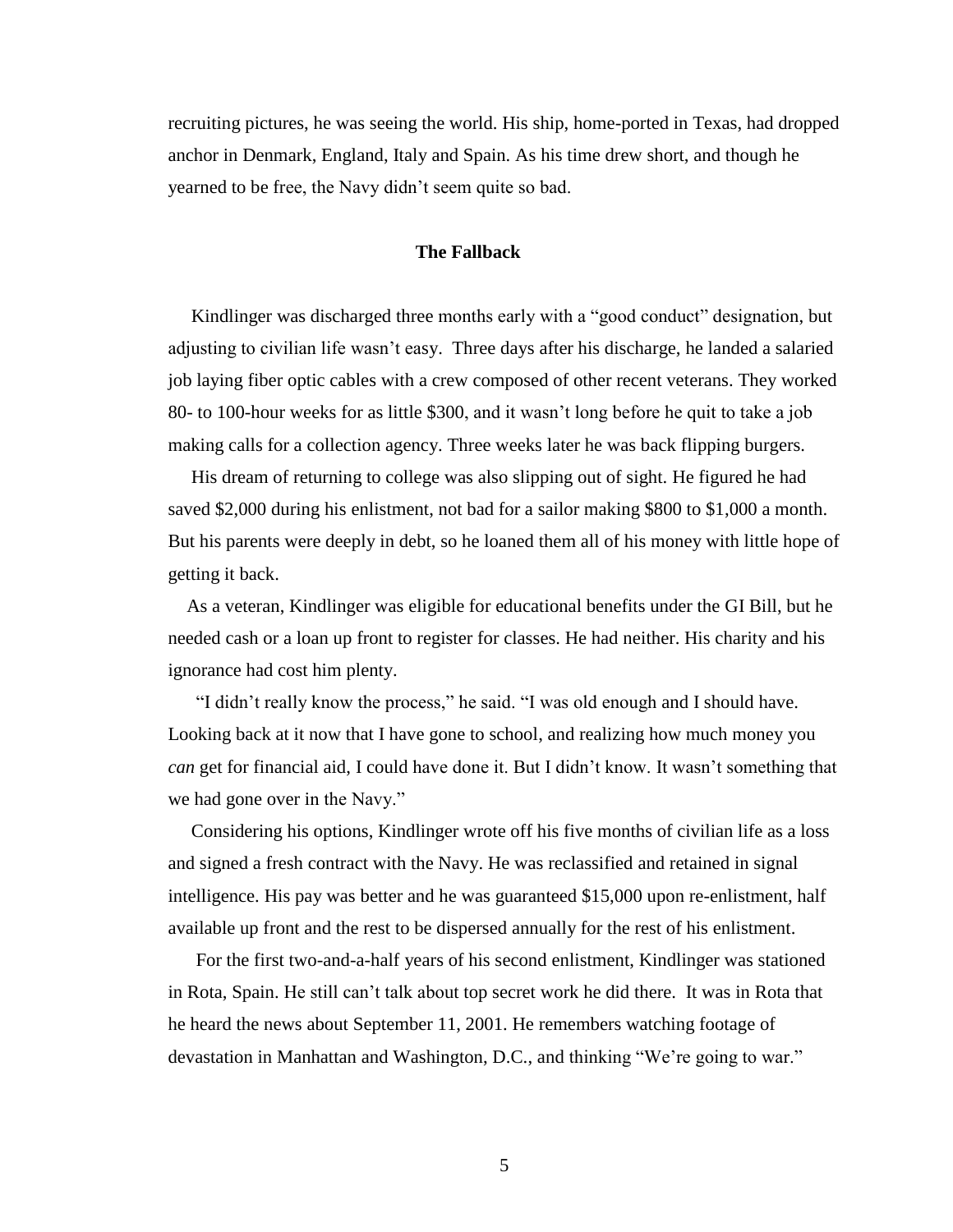He spoke with his father shortly after the attack and told him, "Whatever the President says, that's what I'm going to do."

"I don't know why I said that because I didn't feel that way up to that point and I didn't feel that way after," he recalled years later. "I think it was because it was my dad."

### **Toward Conscience**

 Kindlinger's opposition to war came gradually, and it was as much political as it was spiritual. He was raised in a fundamentalist Southern Baptist/Pentecostal tradition that interprets the Bible literally. Its conservatism was often reflected in populist politics that mixed patriotism with an abiding suspicion of government. Taxation was considered "theft," and socialized health care was "basically demonic."

 His travels, however, were prompting questions. In Spain, he saw a government that provided its citizens lifelong health care and free secondary education, and it seemed reasonable. His encounters with more liberal Christians prompted a re-reading of the Bible, especially the New Testament's accounts of Jesus' moral teaching, with its blessing for the peacemakers and its compassion for the poor and meek.

He was struck by Jesus' exhortation, in the Sermon on the Mount, to "Love your enemies, and pray for those who persecute you." In Matthew Chapter 24, Verse 40, Kindlinger saw a Christian's duty to his fellow man: "Inasmuch as you have done it to one of the least of these my brothers, you have done it to me." The Old Testament's commandment against killing took on new meaning too. Increasingly, his awakened faith seemed on a collision course with his military career.

 The U.S. invasion of Afghanistan in October of 2001 brought it all to a head. He was watching football in Spain when play was interrupted by the news: The U.S. was at war, and he was involved.

"It is not the people in power that get hurt in war," he recalled thinking. "It is the people on the ground, the so-called little people, the 'least of these.' I started making that connection: Whether they are Christian or not, I have common cause with every ‗little person."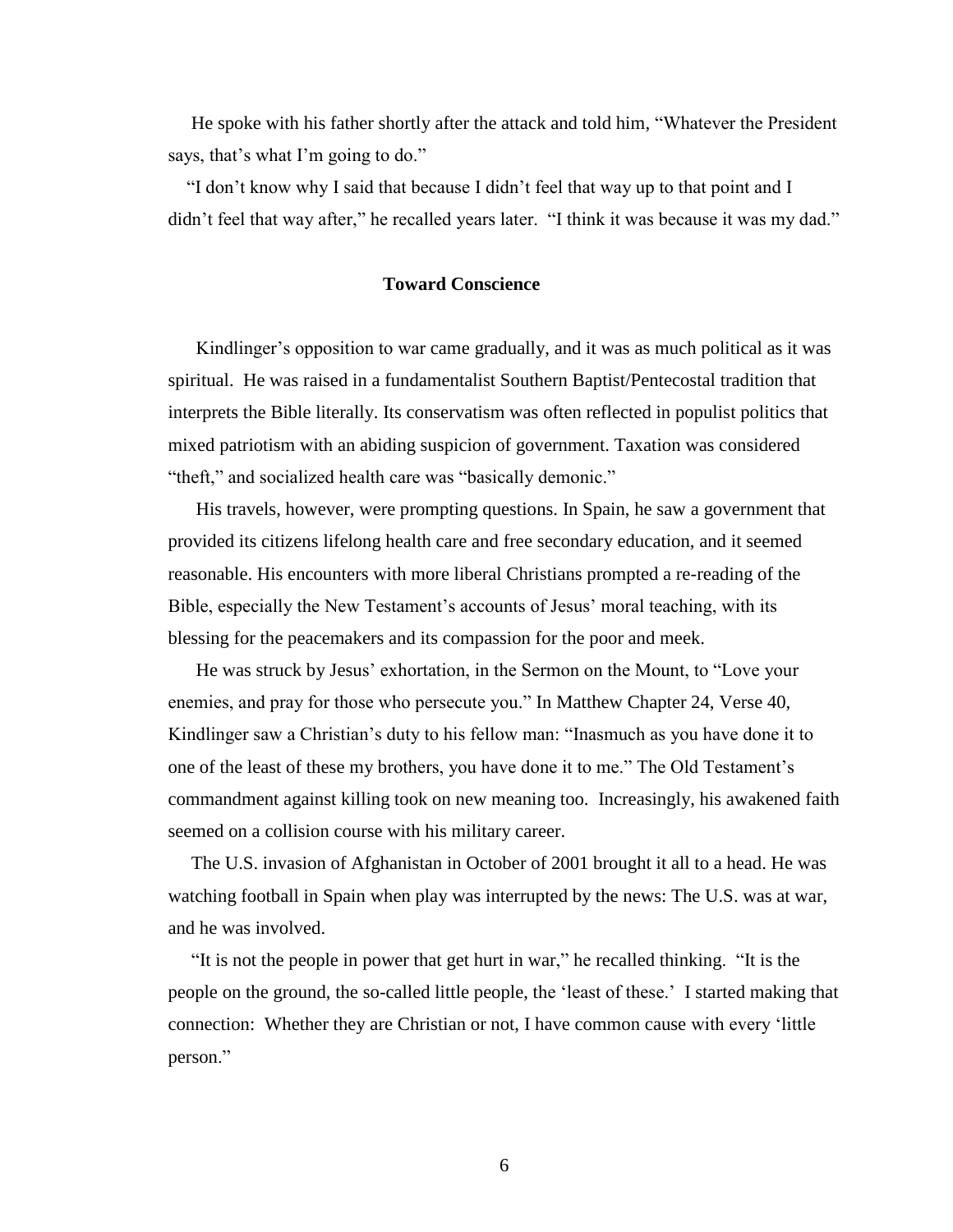Kindlinger's discomfort increased when he was transferred to Misawa, Japan, where he befriended a sailor that he describes as an "old-school anarchist." "Not the bombthrowing kind" he said, "but the bike-riding kind. Dumpster diver. OK, so he stunk a little, but he was a great guy."

 The two shared much of their free time, and his friend's anti-establishment politics began to color Kindlinger's views. So did his newfound interest in the news. In Spain, his chief source of information had been the armed forces news. In Japan, he began to listen to the BBC World Service and seek alternative views on the Internet, including the now defunct "Guerrilla News Network," or GNN, which carried stories critical of U.S. military involvement in Afghanistan and Iraq.

 He was struck, as well, by the Japanese he met, and the deep-rooted anti-war and antimilitary views many held due to their country's horrific experience and conduct in World War II. Japan's suffering and the shame led to a deeper reflection on the cost and causes of war.

"I think it's Stalin who said 'If you kill one person it's a tragedy. If you kill a hundred thousand, it's a statistic," Kindlinger said. "I don't buy into that. It only magnifies how awful it is. But if it's *one* person, it is still *one* person. That's somebody's mama, daddy, kid or grandpa that just died. Whether they are the enemy or not, they've still got a soul."

 He was impressed by Japanese he met, many of them survivors of the war, who felt strongly about upholding Japan's constitutional ban on waging war to resolve international disputes and maintaining a war-ready military. "They held to that very strongly," Kindlinger recalled. "They were like, 'This is our penance for what happened and we cannot let this happen somewhere else."

 During the run-up to the Iraq war, Kindlinger followed Japanese news and analysis of the impending clash. Many of the Japanese he knew were indignant when their Prime Minister Junchiro Koizumi deployed ships to the Persian Gulf in support of the allied war effort. "A lot of people thought it was a violation of their constitution," Kindlinger said. Others feared the U.S. was on an imperialistic course similar to Japan's in the 20s and 30s.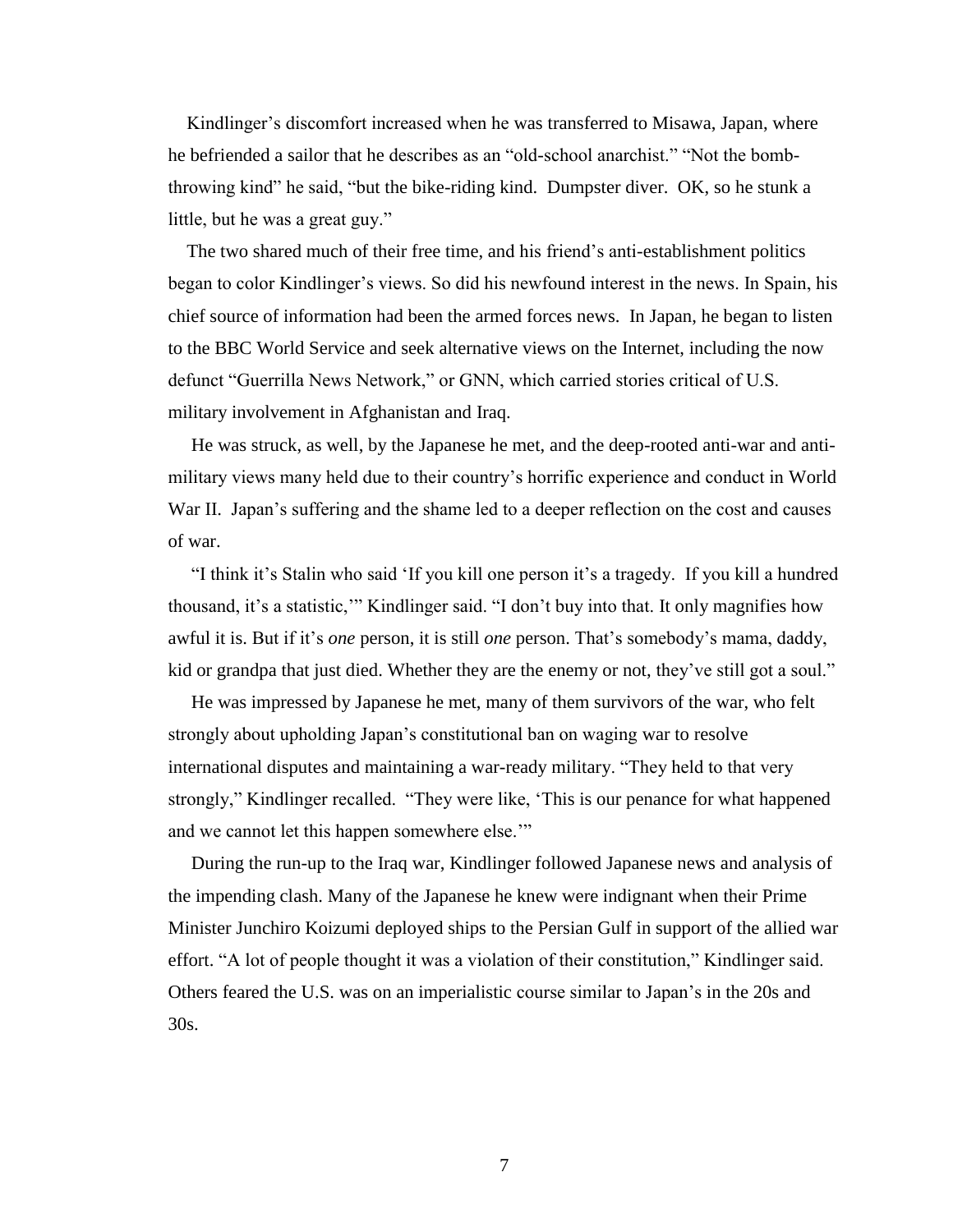But the event that led Kindlinger to file his conscientious objector papers came when his friend was messily discharged for his anti-establishment beliefs. This treatment of his influential friend encouraged Kindlinger to act on his beliefs and take a final stand.

 The Internet gave him the means to learn the ins and outs of applying for conscientious objector status. It led him to the GI Rights Hotline, a national network of volunteers and civilian counselors that advises members of the armed services about their rights and provides assistance for those looking to leave the military. He also contacted the Quakers and scoured the stories of past objectors, hoping to learn about "some of the pitfalls that could be coming." He even contacted the priest of his grandmother's Greek Orthodox Church, not knowing that the man had once been a military chaplain. The priest disagreed strongly with his intent but acknowledged that he seemed set on his course.

 Kindlinger submitted his conscientious objector paperwork on a mid-February morning, just before he went to work. He said he was "petrified" of being severely reprimanded and punished, but his executive officer's curt response and seeming concern that Kindlinger not suffer any retribution was a relief. The XO also told him that while his papers worked through the process the Navy was required to place him in a position that conflicted as little as possible with his beliefs. He asked if Kindlinger would agree to continue his current job until they could find a replacement for him. He readily agreed. "I turned in my paperwork. My part's done," Kindlinger recalled thinking. "I told myself, ‗I'm just going to go along because I want to make this easy as possible – for them and for me.' "

 And so he went back to work and waited for the reaction of his fellow sailors. But an eerie silence reigned until two weeks later when the chief of his section, a man Kindlinger liked and with whom he had shared a running banter about football, called an assembly. At the meeting, the chief said, "Someone in this room filed as a conscientious objector, and that person is a weasel, that person's a rat, he is not fulfilling his commitment." Kindlinger felt himself tremble. "I was waiting for him to point at me and say 'This is Judas Iscariot,' but he never did that," he recalled. But it soon dawned on him that neither his chief nor his fellow sailors knew who had filed. Two weeks later, Kindlinger was stripped of his security clearance and transferred to a job ordering office supplies and vehicles for officers.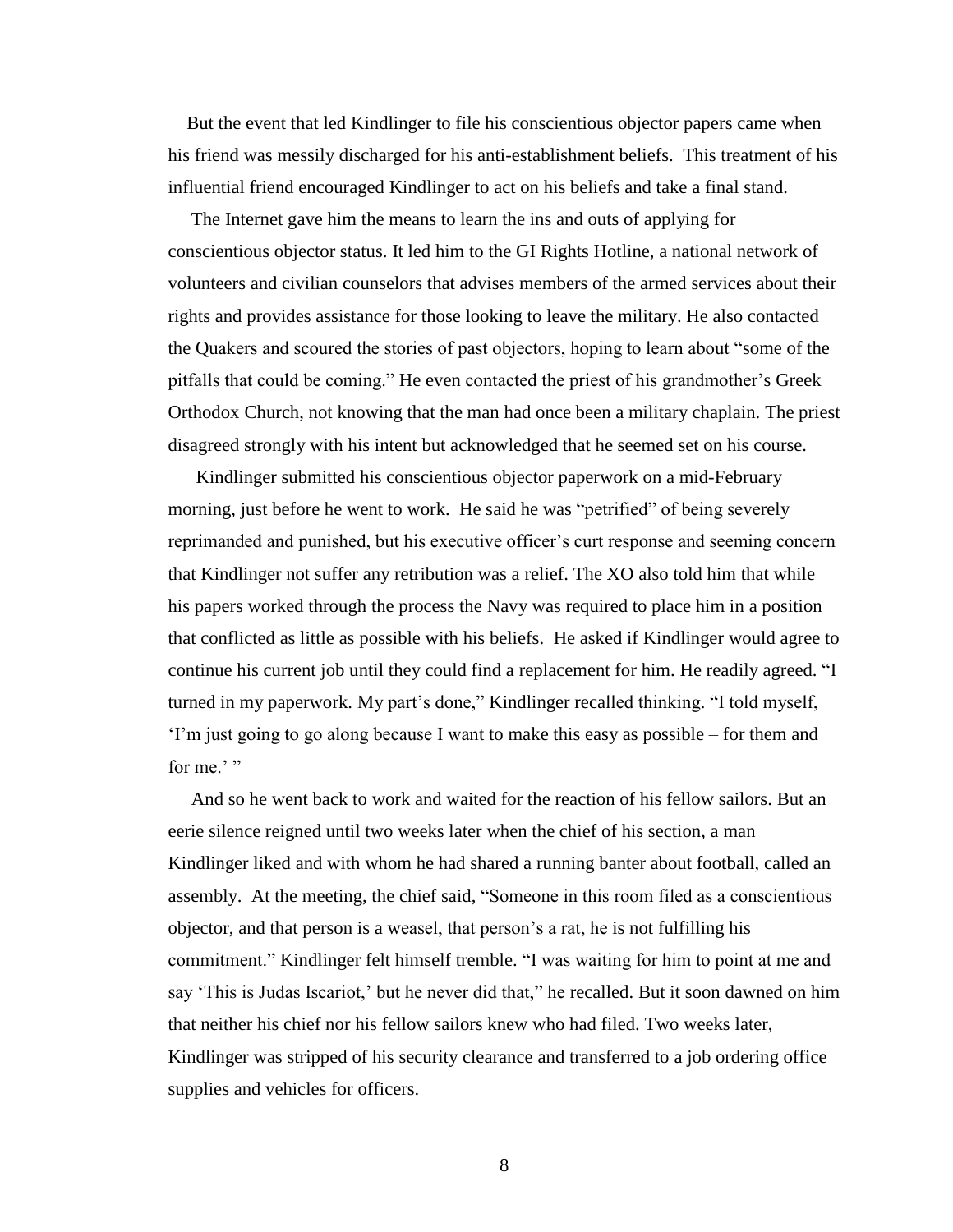Each branch of the U.S. military has its own process for evaluating conscientious objectors, but some steps are the same. Applicants are interviewed by a psychologist and chaplain, who then make recommendations to an investigating officer assigned from outside of the applicant's chain of command. The officer weighs the case materials and recommendations and conducts an informal hearing in which applicants must prove that they sincerely hold ethical and/or religious principles that conflict with military service and preclude their participation in war. The investigating officer recommends acceptance or denial of the request. The commanding officer then reviews the case and makes his own recommendation. If the commander denies the request, the case is sent to a review board for final decision. If the board denies the request, the applicant may appeal to a U.S. District Court for habeas corpus relief-- if he can show that the denial had no basis in fact.

 Trey Kindlinger chose to be interviewed by his post psychiatrist and was deemed mentally fit. He chose a Catholic priest for his religious evaluation, hoping to avoid a hair-splitting theological debate with a Protestant chaplain. He got lucky, he said. The priest gave him a positive recommendation, despite disagreeing with his anti-war beliefs.

 But the most difficult questions came from his commanding officer, who interviewed him three times. He asked, among other things, if Kindlinger thought he could have supported America's cause in World War II. Armed with advice he found online, the young sailor responded that he was unsure. That war is often referred to as the "Good War," but it was also the first in which massive numbers of civilians were specifically targeted. He said he couldn't categorically affirm America's conduct.

 Next came the hearing before an investigating officer. Kindlinger asked a few friends to vouch for his character and sincerity, assuring them that they didn't have to agree with his decision. ("And they didn't," he said.) At the hearing, they were asked, among other things, if the applicant gambled or watched war movies.

 After the hearing, Kindlinger waited three tense months for a decision. Finally, his papers came back with a stamp of approval. All they lacked was a signature from his commanding officer, who was recommending that Kindlinger receive a "general" rather than "honorable" discharge, a distinction that would strip away any money for college.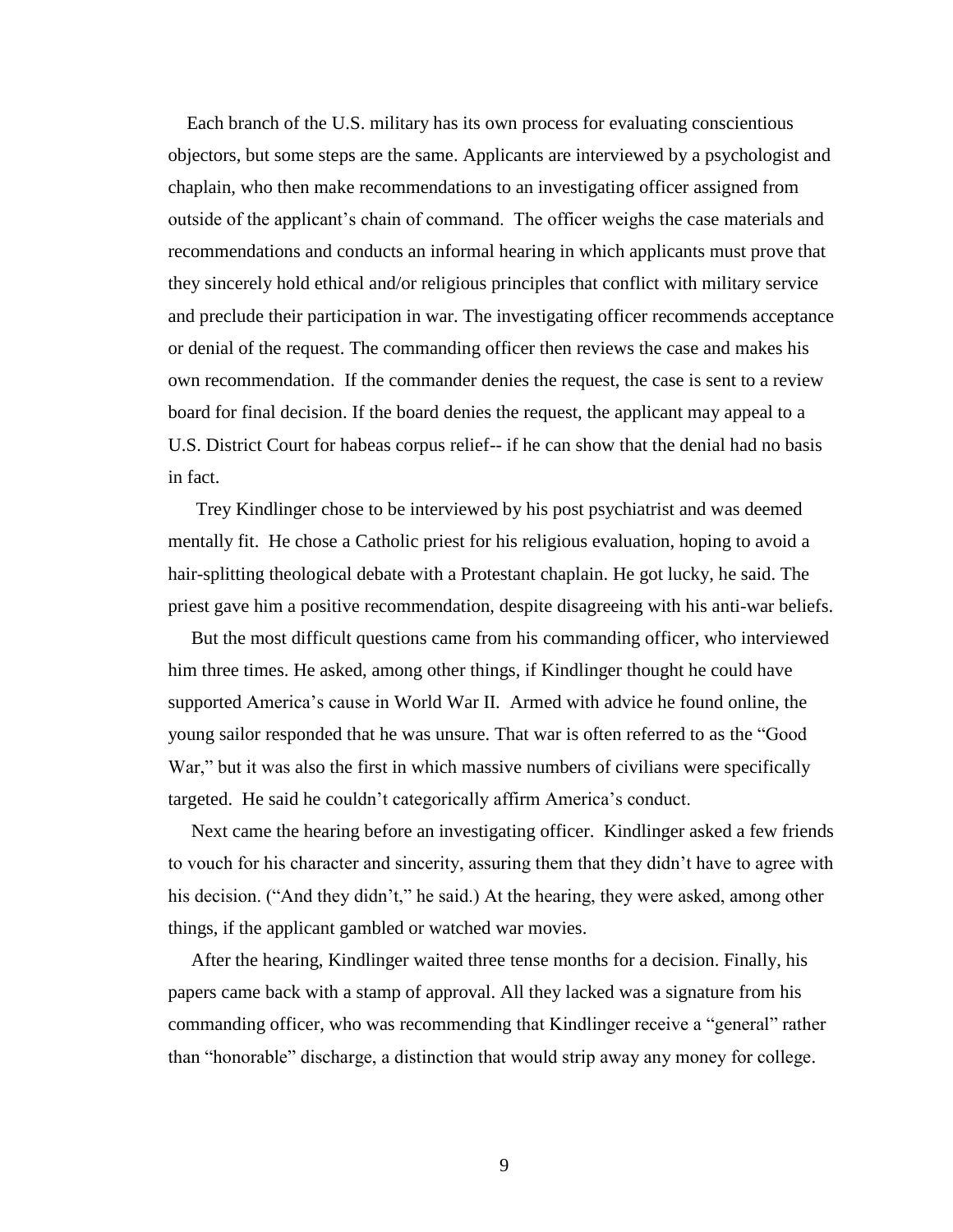Kindlinger's executive officer and his Intel boss came to the rescue and argued for an honorable discharge. They told the commander that Kindlinger had a clean record, that he was a hard worker and did all that was asked of him. He had not rocked the boat. He had served one full enlistment and was discharged honorably before signing up for a second. The fact that his unit was not up for deployment to Iraq also worked in his favor. Eventually, Kindlinger's commander crossed out "general" and wrote in "honorable."

 In most respects, Kindlinger's three-month quest for conscientious objector status had been trouble-free. Some soldiers wait more than a year for their applications to work through the process, and many are rejected outright. But it had been a lonely struggle. He couldn't talk to military friends about it, and his family's response had been especially disheartening. His grandmother feared his actions would jeopardize her job prospects. His father, he learned later, had been livid at learning that is son was trying to get out of the Navy. "He thought I was turning my back on my contract, on my country," he said.

 Ironically, Kindlinger was not yet free from the military. His plan had always been to return to Texas and enroll in college, but during his final months in Japan, he fell in love with Marie, a fellow sailor and co-worker in the Intel office in Misawa. The couple decided to marry as soon Kindlinger returned from a trip to Washington State to complete his exit paperwork for the Navy. They would live in Japan, he as a civilian, she as a sailor, until Marie's duties there ended.

 The trouble began while Kindlinger was in Washington and Marie's section chief told her that she should be prepared for the likelihood that Kindlinger was not coming back. Distraught, she called him and he was on a plane a few days later. "Basically, I handed them my ID card and they gave me my discharge papers and I went back to the airport," he said.

 Marie met him in Tokyo. They had a holiday in the city for a couple of days, and then returned to the base where Marie filed her marriage paperwork. Kindlinger said that though members of the military have to apply for the right to marry, applications are usually granted without question. The process usually takes about two days.

 But in this couple's case, it took far longer, and there were other problems. As the couple waited, Kindlinger lived on the base as his fiancé's guest. The awkwardness of the arrangement became instantly clear when Kindlinger bumped into his former executive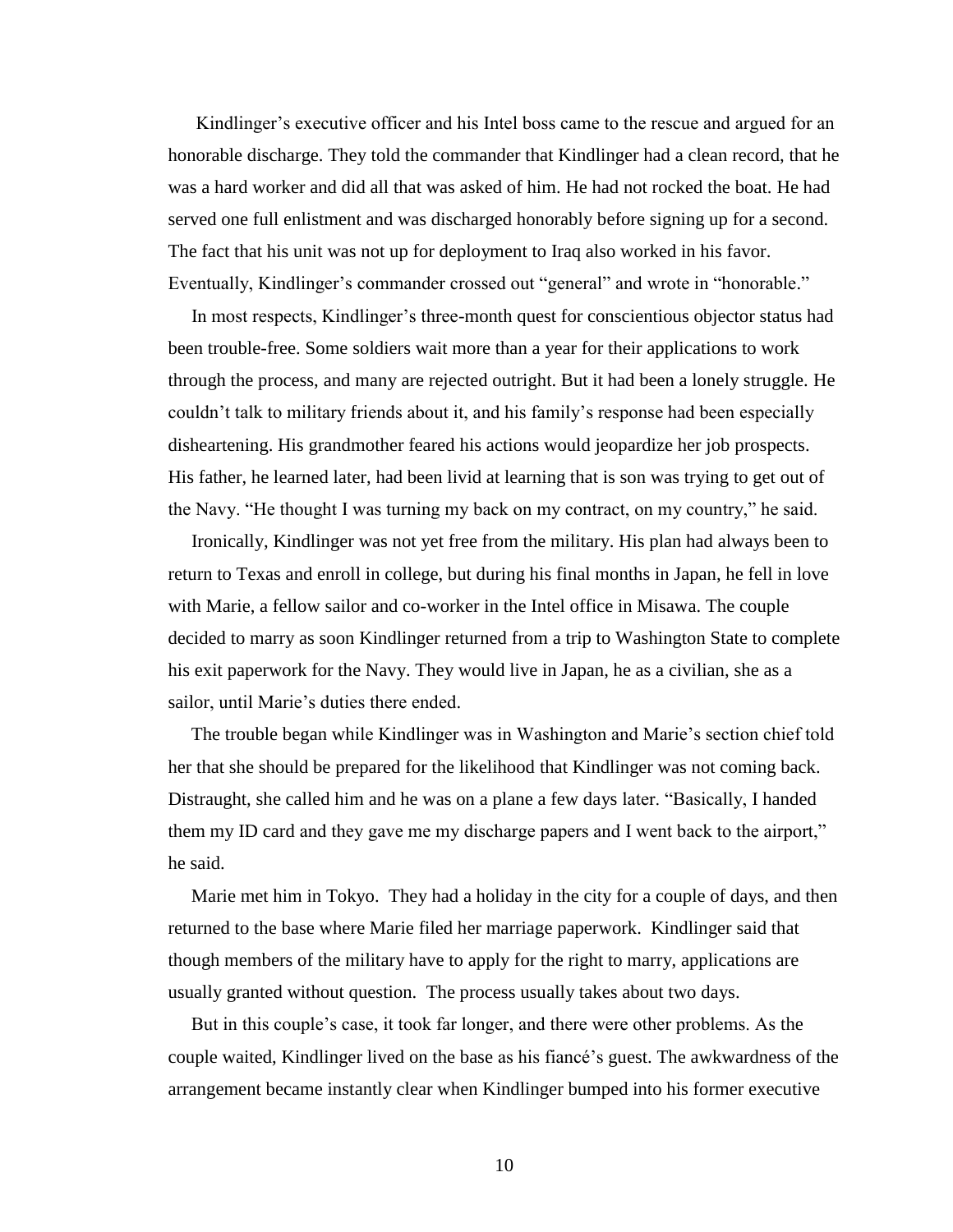officer in the frozen food section of the Navy commissary. "He was like 'What the hell are you doing here? I thought we got rid of you," he said.

 The officer yelled at Marie for 20 minutes about allowing her husband on the base. She broke down crying, and Kindlinger found himself at a loss. He was given to believe that he was considered a threat and that he did not have clearance to be on base. "There was the intimation that I was a terrorist," he said.

 It took five weeks for the couple's marriage to clear the bureaucracy, and it was only by a stroke of luck that their paperwork was finally processed. Kindlinger's old commanding officer left and was replaced by one who didn't know his history. He saw that the paperwork had been pending and signed it.

 While they waited, Kindlinger was billeted in a barracks for short-term visitors. He had to appeal weekly to be allowed to remain. When Kindlinger's former superiors complained and tried to force him off the base, the barracks chief had let him stay.

### **Life Outside: Becoming a Civilian**

 Marie remained in the Navy for another five years, until February 2009, when she was honorably discharged after eight years of service. Before her discharge, she was stationed at Fort Meade, Maryland. The couple lived on base with their child near the National Security Agency. After Marie's discharge, the family moved to Austin, Texas. Kindlinger's CO status was never an issue for Marie. "She has always backed me," he said.

 His antiwar beliefs led to his appointment to the board of Iraq Veterans Against the War, where he represents antiwar veterans and enlisted service members who have served since September 11, 2001. For a time, he recruited soldiers from Fort Meade to join the anti-war effort, but his success was limited, he said, because many soldiers feared for their job prospects after their service.

 When asked how the process of applying for CO status should be changed, Kindlinger said applicants should not be required to find ALL war reprehensible. The military could also do a better job of moving COs to jobs that conflict as little as possible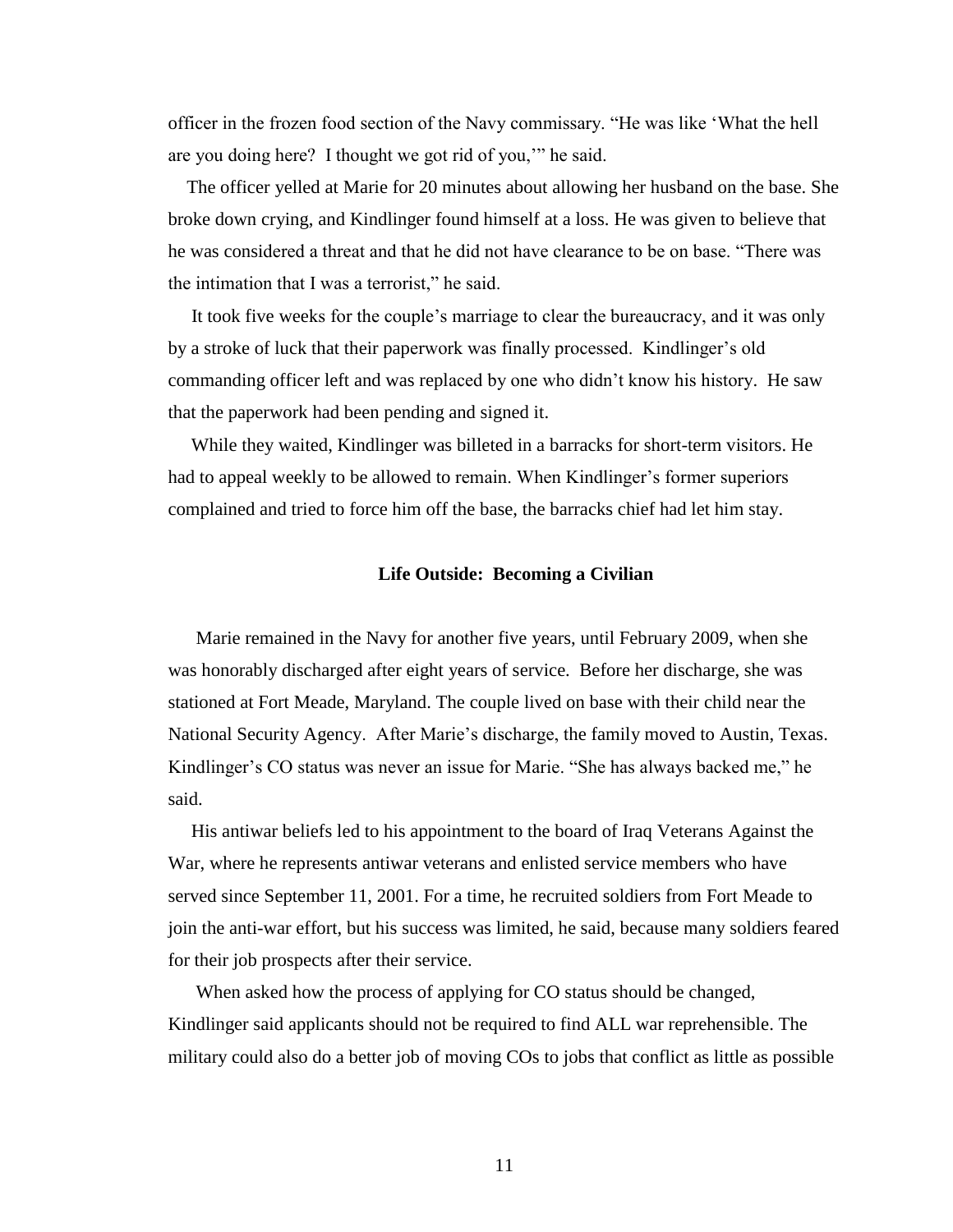with their antiwar beliefs. Those who successfully apply for CO status should receive honorable discharges across the board, unless they have broken laws, he said.

 Kindlinger graduated from Excelsior College, an online school, in December 2008. He earned a bachelor's degree in liberal arts with an emphasis in math and now teaches in San Marcos, Texas, just outside of Austin.

When invited, he sometimes talks about his military experiences to a "Peace Studies" class at a local liberal arts college. "It is easy for me to talk about this stuff," he said.

 He said he doesn't always get the same kind of positive attention in the peace community as people who became COs in the thick of the Iraq war.

"And it's fine," he said. "I didn't do it for glory or anything."

Once, at a "Veterans for Peace" rally in St. Louis, the emcee called up on stage everyone who had "resisted the war in Iraq." Kindlinger's name was not on the list. He is happy to keep on the "down low" though.

"We ruffle feathers, but we ruffle feathers behind people's backs," he said.

 Kindlinger leaves grandstanding to others. What is important to him is what he learned on the road from the aimless purgatory of the "Pleasuredome" to fatherhood and service as an educator. That it pays to take charge of your life. And the comforts of a clear conscience outweigh the steady perks of a job that keeps you awake at night. For Kindlinger, it was worth risking ridicule (and worse) to do what he felt was right.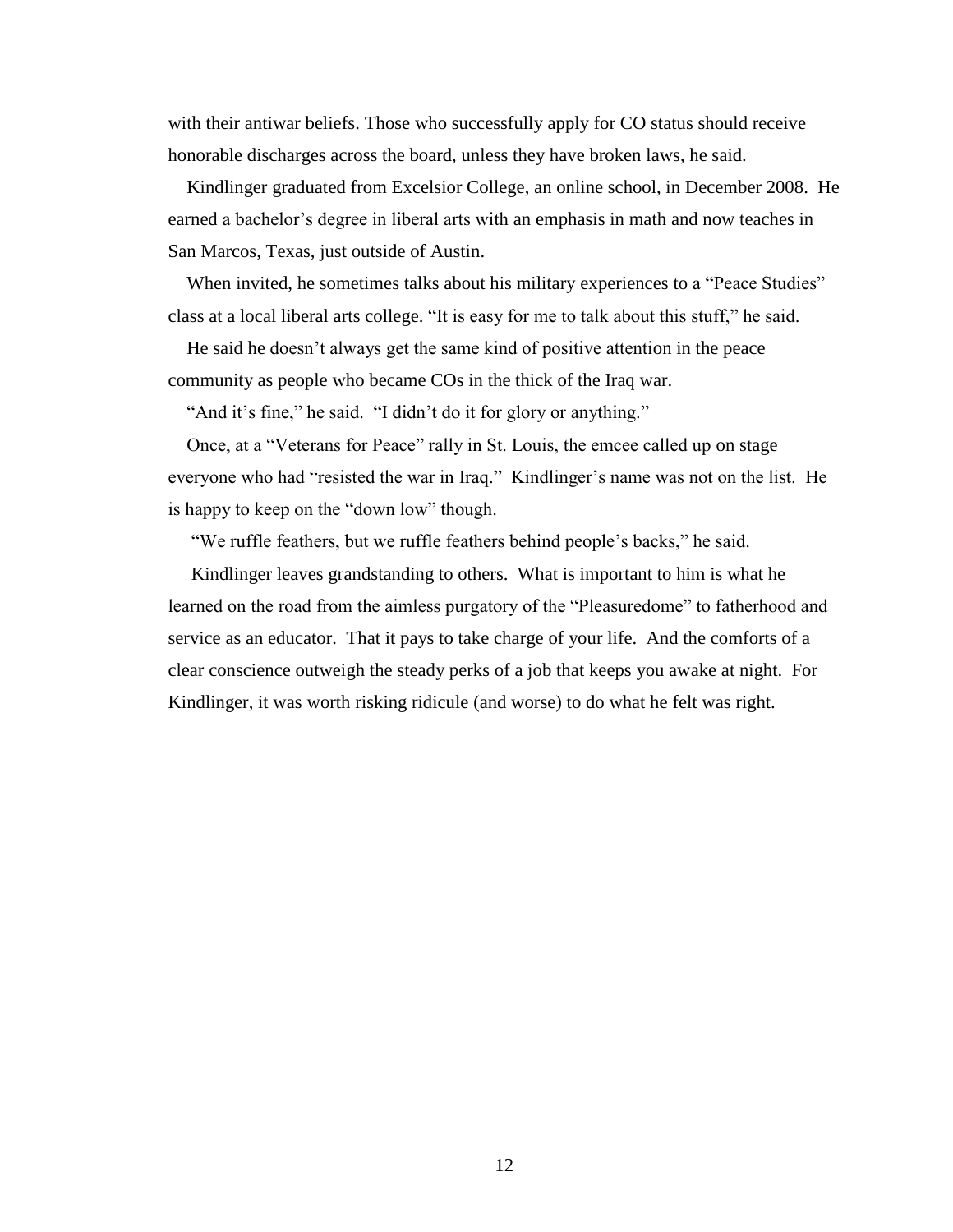# **From "Gung-ho" to "Get me out of here"**

In a voluntary military, soldiers still apply for conscientious objector status. But getting out isn't easy

 Dillon Warn, from Helena, Montana, was an Army recruiter's dream. The military was in his blood. His father, aunt, uncle, step-father and brother served in the armed forces.

 Warn scored 129 out of 130 on an armed services aptitude test. Eager to continue the family tradition, he entered the Delayed Enlistment Program for the Montana Army National Guard halfway through his senior year in high school. He was 17 years old. His parents readily signed a waiver so that he could join as a minor.

 Warn trained in artillery and was stationed in Bavaria for three uneventful years. Then he was shipped to Iraq.

 It was New Years day, 2005. Warn was working as a machine gunner at a traffic control stop in Baiji. It was a "normal" day. The Army was conducting routine searches of Iraqi vehicles, looking for bombs. Tall and solid, Warn stood before a mid-weight machine gun with orders to shoot any vehicle that failed to stop. Then things changed quickly.

 There was no time to think. A car swerved to keep from hitting an Army Humvee that had pulled in front of it. Warn and the sergeant accompanying him in the gun turret opened fire.

 Warn was supposed to aim for tires and the engine in order to disable the vehicle. But all of the rounds entered the car's passenger compartment. The lone driver had his knee blown apart and had to be evacuated by air. A search found the devastated vehicle was free of weapons. A huge bullet hole gaped in the center of the driver's side headrest. The driver, who lay down in the front seat when the shooting began, nearly lost more than his knee.

 Warn had to drive the vehicle back to base for an inspection. Cars were lined up at the site of the accident and Warn could see the faces of the Iraqi drivers as he passed in the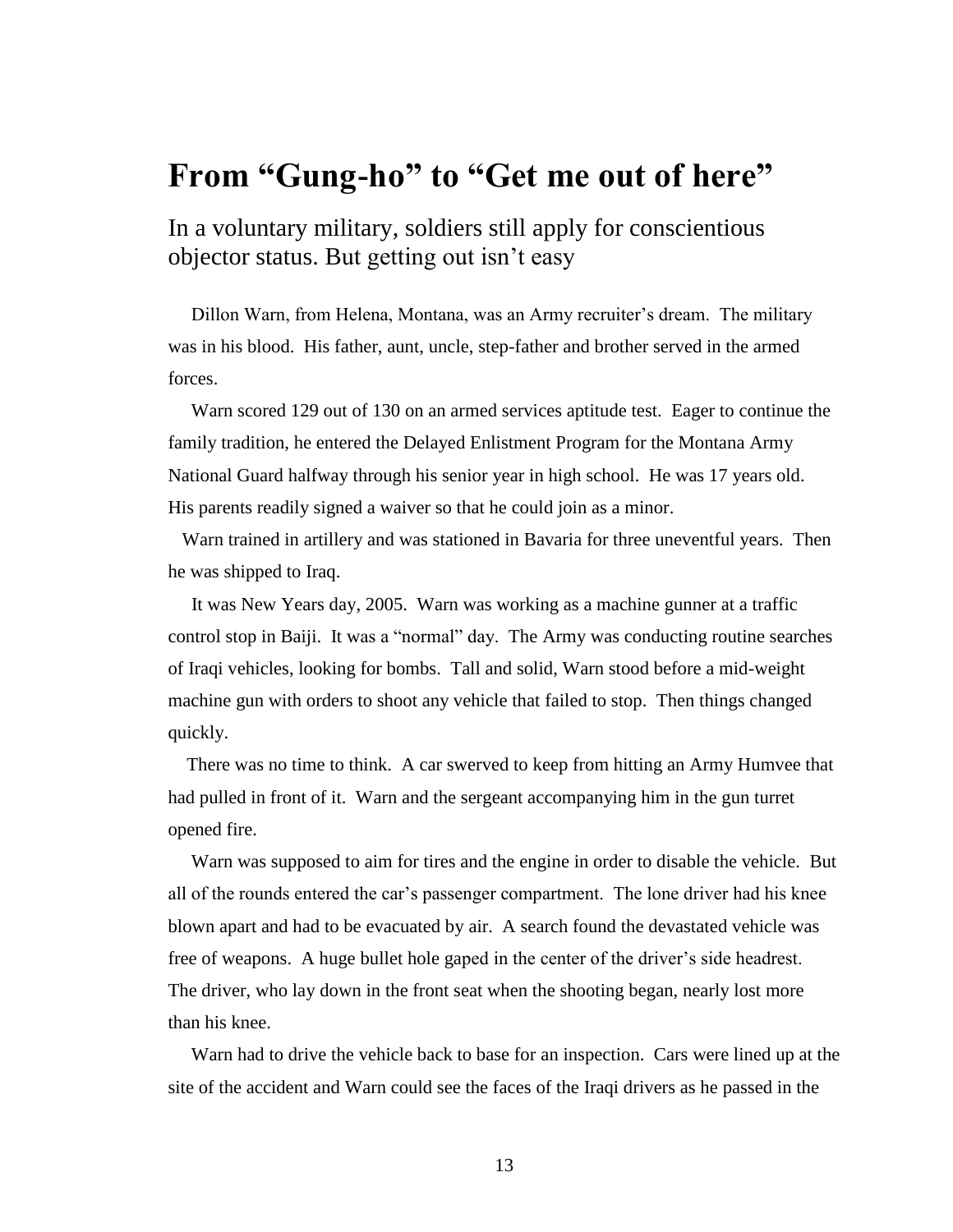shattered car. It was clear that the vehicle had belonged to civilian. And Warn, bespectacled and boyish-faced, felt the eyes of the Iraqi drivers boring into him.

"I just felt really exposed," he said. "Every one of those cars that was stopped was looking at me and they could tell that someone had gotten hurt."

 Warn had arrived in Iraq with doubts about the war. It looked like his country was starting the conflict without provocation and this made him uncomfortable. But he was determined to do his duty and hoped that something good would come of America's presence in the country.

But, as the days dragged on, the doubts grew roots and took hold.

 A third of the way through Warn's yearlong tour in Iraq, a suicide bomber drove to the gates of his base just after he got off guard duty. Fourteen Iraqi civilians were killed in the blast. Seventy-five people were injured, including one of Warn's fellow soldiers. He spent that day dealing with the carnage, calling in helicopters for those critically injured and treating those who were less severely wounded. The experience had a deep impact upon him that he said he couldn't face until he was back in the U.S.

"I don't know how to describe that," he said. "It was horrific. If that is what happens in a modern war, then I didn't think we should be there."

 Transferred home at the end of his tour, Warn turned to the Bible, his Episcopalian faith and the peace movement to help find meaning and direction after all that he had seen and felt in Iraq. He still had five years left in the Individual Ready Reserve and faced the possibility of a second deployment.

 After much soul searching and hesitation, Warn decided to apply as a conscientious objector in 2009.

The "Baptismal Covenant" is contained in the Episcopalian Book of Common Prayer and consists, in part, of a kind of checklist of Christian duties. Warn could not square his military service with the final question of the covenant: "Will you strive for justice and peace among all people, and respect the dignity of every human being?"

"What the Army asks of me and what the Baptismal Covenant asks of me are two completely opposite things," said Warn. "And when it is between the military and God, I have to go with God."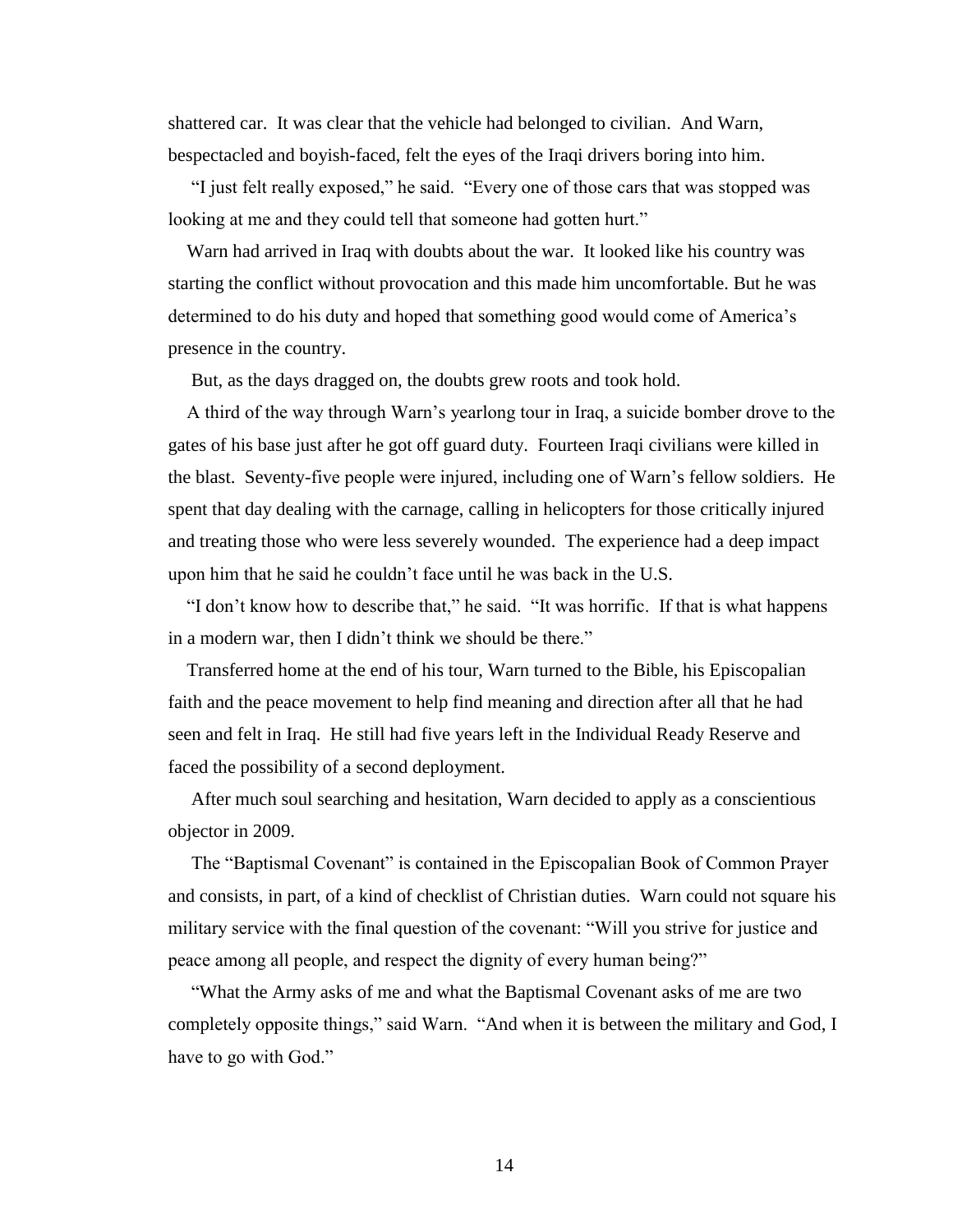Despite the end of conscription in 1973, conscientious objectors like Dillon Warn still appear in the U.S. military services. They enlist for a variety of reasons: to serve the country, to seek adventure, or to make money, acquire skills and pay for college. For many, their beliefs about war are barely formed, and a few develop strong moral objections to the military after joining. For them, each branch of the armed forces has a process of reviewing conscientious objector applications and assessing whether the applicants are sincere.

 A new generation of conscientious objectors came of age in the aftermath of September 11, 2001. The process they go through can be slow and inconsistent.

### **The Current Process**

 The current Selective Service Act, which guarantees rights to conscientious objectors in the event of a draft, reads: "Nothing contained in this title...shall be construed to require any person to be subject to combatant training and service in the armed forces of the United States who, by reason of religious training and belief, is conscientiously opposed to participation to war in any form."

 But when the U.S. military became an all-volunteer force in 1973, no statutory law offered exemptions for conscientious objectors who experience a "crystallization of beliefs" after they join the armed services. Rather a Department of Defense directive extends to enlistees the same rights guaranteed by draft law. A CO can apply for noncombatant service or discharge from the military.

 To determine whether they are sincere, applicants are scrutinized by their superiors and by military headquarters.

It is difficult to say exactly how many CO applications the military has received since Sept. 11, 2001. A 2007 Government Accountability Office study determined that the armed forces processed 425 CO applications between 2002 and 2006. A little more than half were approved. Due, in part, to limitations in Pentagon record keeping procedures, the GAO's findings were understated.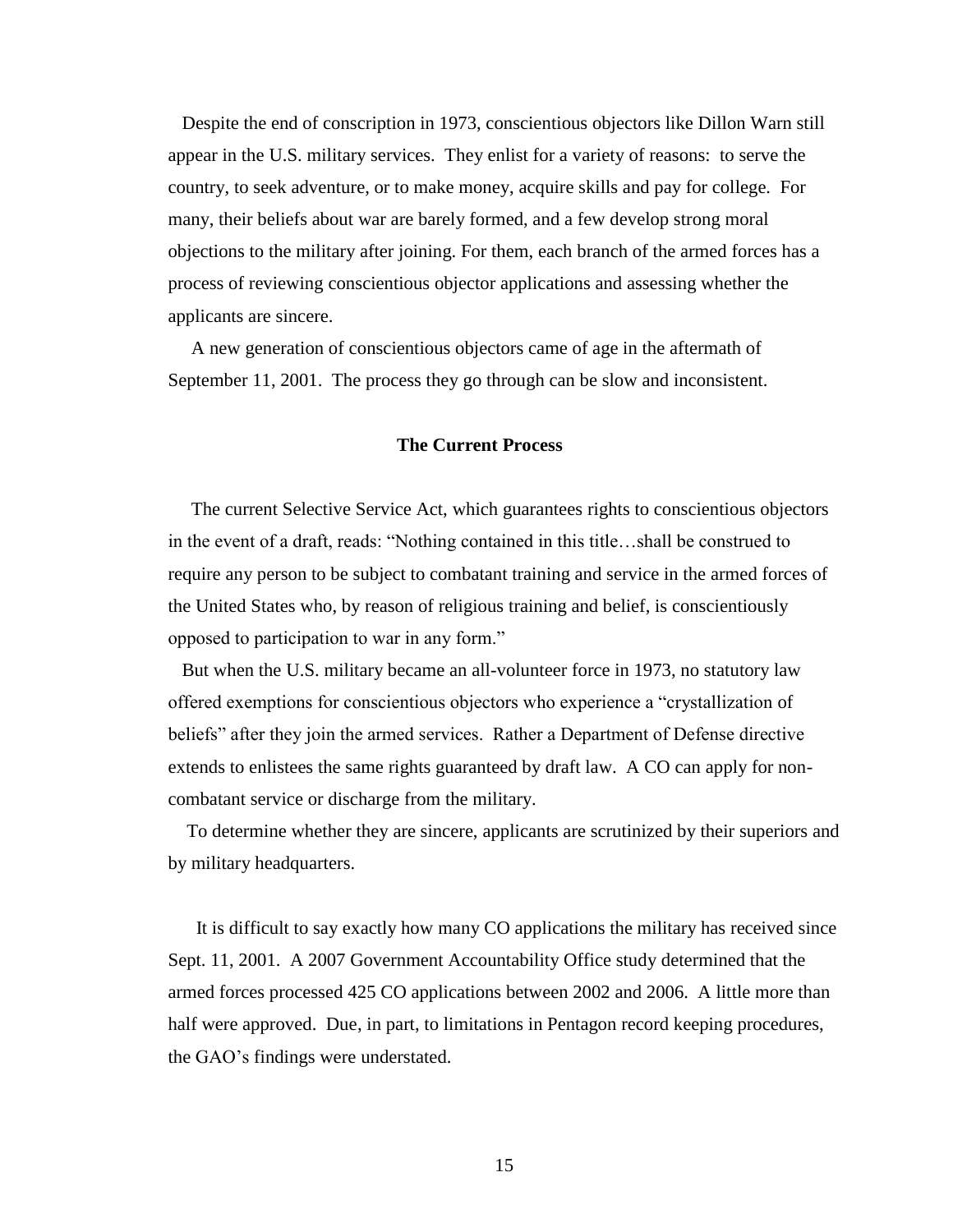Most CO applications were received by the Army. Of 202 applicants for whom data was available, 154 had served in Iraq or Afghanistan.

 The number of recent COs is small compared to that of the Vietnam War era, when the draft was active. Between 1960 and 1973, the Selective Service approved 171,700 CO claims.

 But even then, conscientious objection was not a new phenomenon. Since the birth of the United States, some Americans have ranked their religious and moral beliefs ahead of military service to the country. Quakers and Mennonites, among others, had refused to fight in the American Revolution.

 In 1790, James Madison nearly convinced Congress to include the rights of religious conscientious objectors in the Bill of Rights. The measure, which stated that "no person" religiously scrupulous of bearing arms shall be compelled to render military service," passed the House of Representatives but was rejected by the Senate.

 During World War I, the Selective Service Act of 1917 exempted only members of the historic peace churches such as the Church of the Brethren, Mennonites and the Religious Society of Friends from combat service. They were required to serve the military in noncombatant capacities.

 The Selective Service Act of 1940 broadened the service options for qualifying conscientious objectors to include non-military civilian duties like firefighting and dam building. During the Vietnam era, two Supreme Court decisions (United States v. Seeger, 1965, and Welsh v. United States, 1970) expanded the criteria for CO status to include those with essentially secular, but deeply held, moral and ethical beliefs.

 When the draft was discontinued in 1973, so was the requirement for COs to serve their country in some manner. If a CO qualifies for exempt status, he or she will be discharged without having to complete alternative civilian service.

 Neither Pentagon regulations nor the documents that govern CO policy for the various branches of the armed services specify how long the military has to process applications. Both Army and Marine Corps spokespersons said that the forces place no time limit on the process.

 The GAO found that it took the military an average of seven months to process a CO request. But it sometimes takes the armed services over a year to reach a decision. Many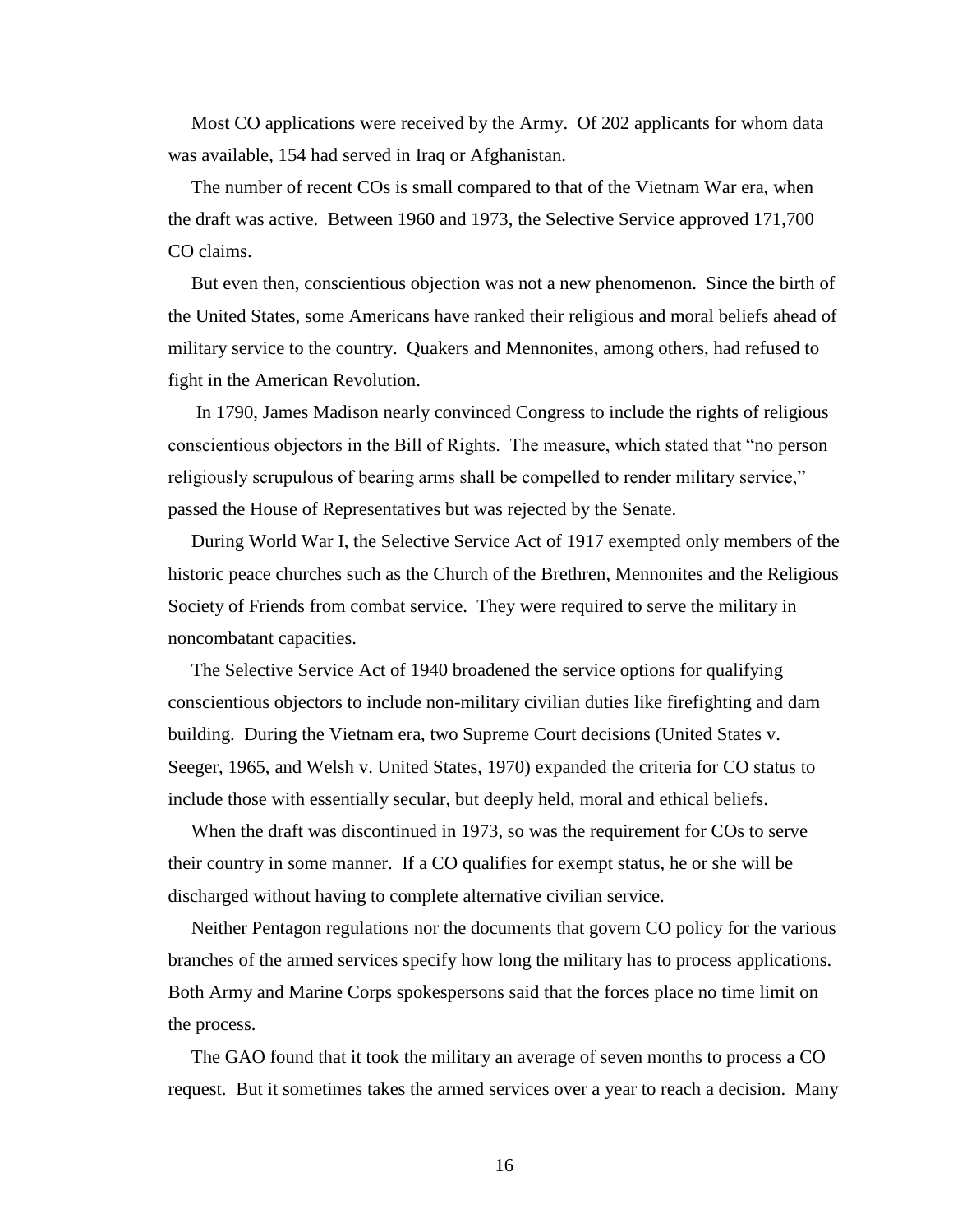COs interviewed for this story were concerned about the lack of a time frame because applicants are required fulfill their duties while waiting for a decision—even if that means firing a weapon or, in some cases, going to battle.

 Marines and members of the Air Force who apply will not be deployed while their applications are pending. However, objectors from other branches of the military may be deployed to a combat zone if their command deems it necessary.

 Eight months after Dillon Warn turned in his application, the Army still hadn't processed it. His enlistment ended before the paperwork was completed. He was lucky, though. He did not face deployment while he waited, and his commander allowed him to do paperwork on reserve weekends rather than train with weapons.

 Though the charges are unsubstantiated, some COs have claimed that the military lost or misplaced their applications. A lost application slows the process considerably. Army spokesman Nathan Banks said a rigorous tracking and filing system exists to make sure that applications are not misplaced.

 Asked how the military protects COs from hazing once they apply, Army and Marine Corp spokespersons said that applicants are protected by privacy laws—though it's hard to keep the news secret.

 ―Folks find out everything,‖ said Nathan Banks. ―But it isn't like we are going to post it on a billboard that he is claiming a file. It isn't like he is going to be harassed because he is actually taking an honest approach at it."

### **Going Public**

Conscientious Objectors who make a public fight often face a rougher process.

 Stephen Funk joined the Marine Reserve a few months after Sept. 11, 2001. During basic training, he realized that he found violence repugnant. In one drill, trainees were required to partner up and punch each other hard in the stomach while shouting "Kill!" Funk could not bring himself to pummel his partner.

"If you didn't punch them hard, though, they called them 'love taps," he said.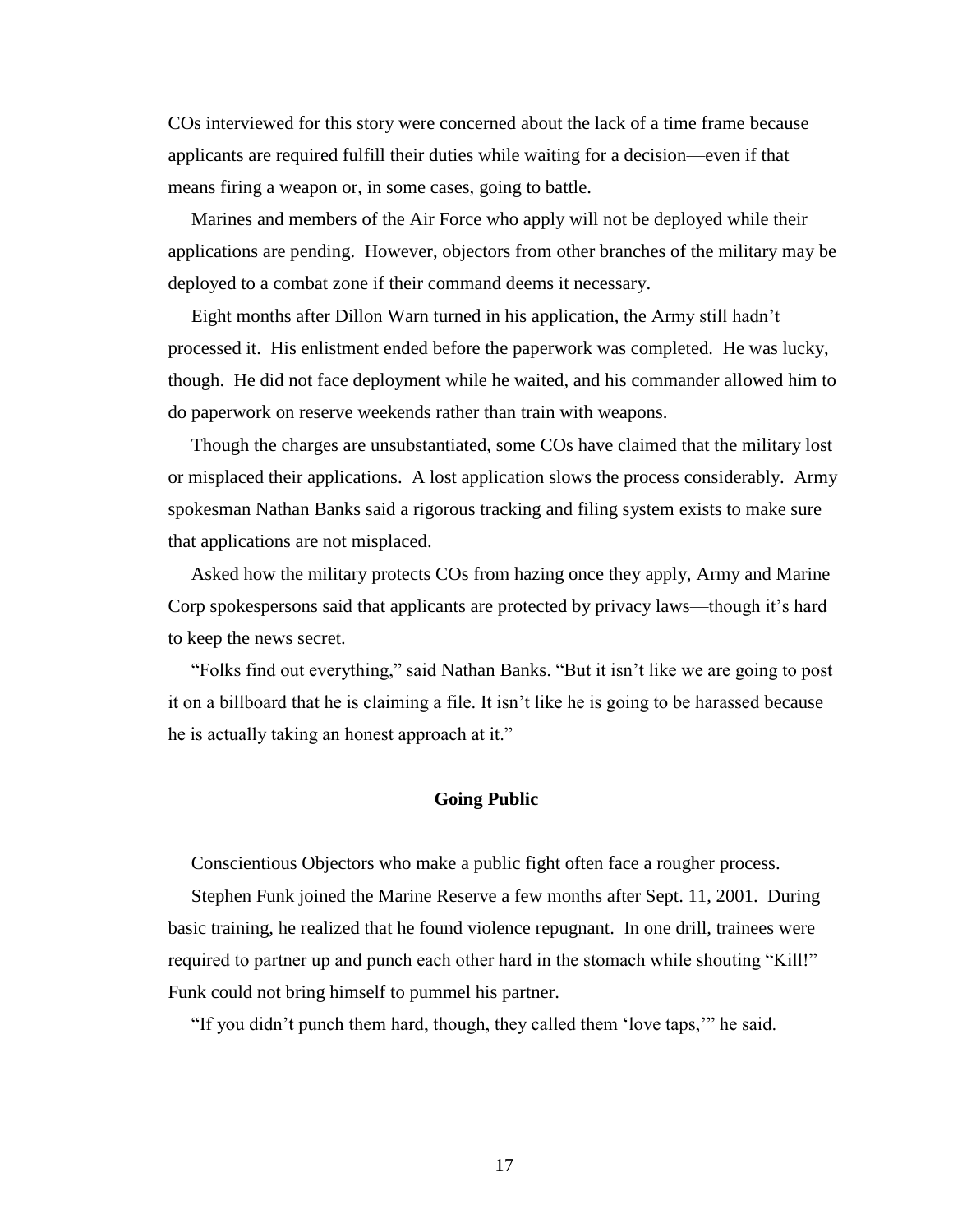Instead of shouting, he whispered "kill." When his instructor discovered that he was not giving the drills his all, he set Funk up with a partner who slugged him harder than most.

 As an outlet, he began attending Catholic Church on base. The confessional became the only setting in which Funk felt comfortable saying that he found the training immoral and offensive. The priests disagreed with him, but Funk still looked forward to Sundays.

 Otherwise, he kept his feelings to himself until the day he tested on the rifle range. Despite the fact that Funk qualified as an expert, his coach told him that he would fail in combat because he had an attitude problem. Funk told his coach that he was right: Killing was wrong.

 In February 2003, when his unit was activated in preparation for the war in Iraq, Funk failed to report.

 Instead, he decided to make a public, anti-war protest. Forty-seven days after disappearing, he turned himself in at the gates of his base, stating that he was a conscientious objector and opposed the Iraq War. In doing so, he became the first conscientious objector to speak publicly about his opposition to this war.

 Funk applied for discharge as a CO but was convicted via court martial for "unauthorized absence" before his CO application was fully processed. He received a bad conduct discharge and was sentenced to six months in jail. He spent five months confined to the brig at the Marine Corps Base at Camp Lejeune, North Carolina.

 Navy Petty Officer Third Class Pablo Paredes also spent time restricted to a base for refusing to deploy to Iraq. Unlike Funk, he was not facing combat duty, but he had received orders to ship out on the USS Bonhomme Richard, an amphibious assault ship charged with transporting 3,000 Marines to Iraq. Paredes said he had decided beforehand that he would refuse to have anything to do with the war effort. After considering using drugs or injuring himself to avoid duty, Paredes showed up at the Navy ship dock in San Diego the morning of the deployment and told the Bonhomme Richard's officials that he would not be joining them on their mission. Two days earlier, Paredes called local news organizations and told them that he was going to refuse his orders. He imagined the story going big.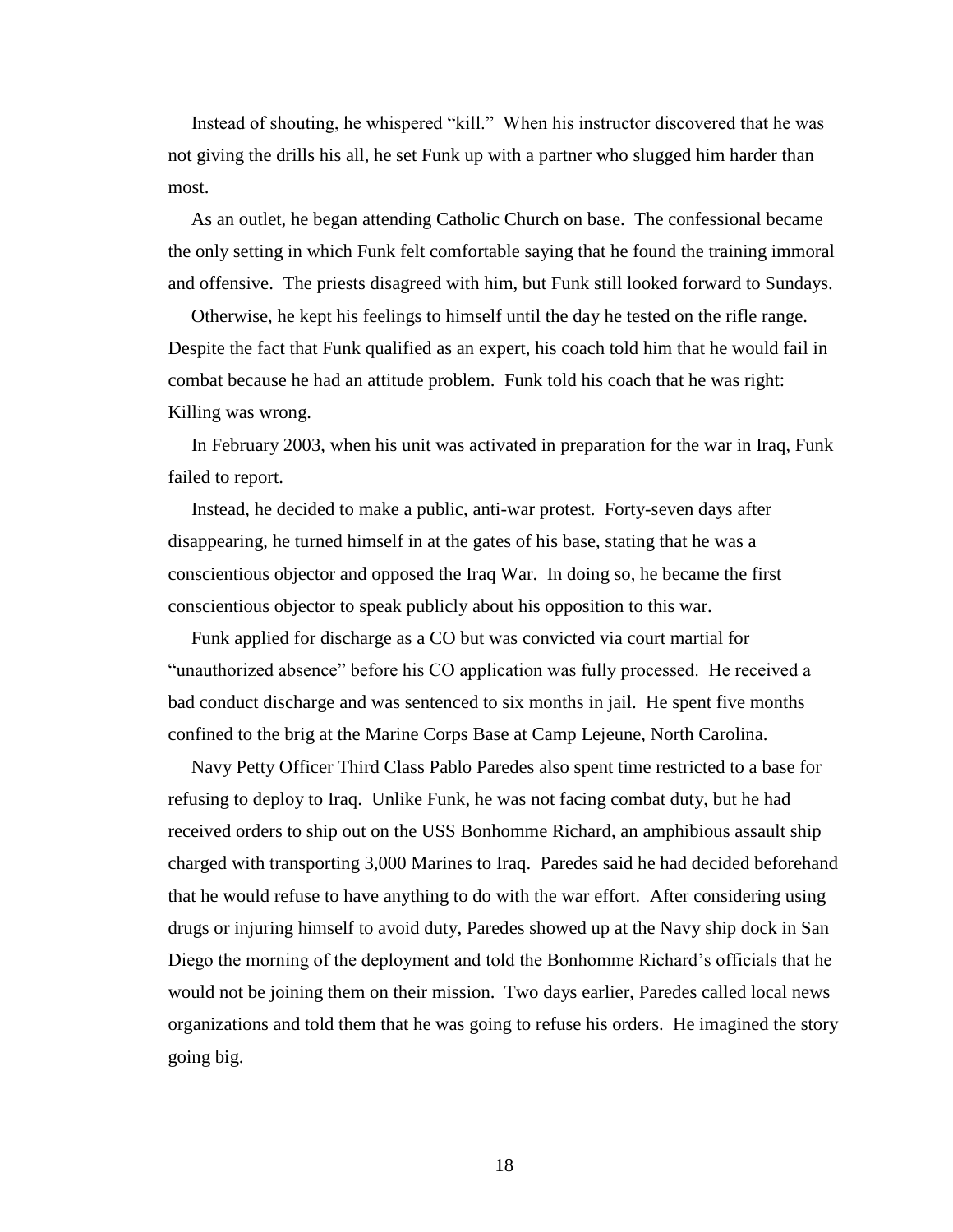After waiting for a couple of hours while the Navy decided what to do with him, Paredes was allowed to go home. He gave a few interviews while he waited, but the story never made it to CNN or other major networks. Paredes applied for conscientious objector status a month later, but his application was denied. He was charged with unauthorized absence and missing deployment.

 At his court martial, his attorneys argued successfully that Paredes had not been absent for the ship deployment and that the Navy had sent him home after the ship left harbor. The unauthorized absence charges were dropped. Still, Paredes was found guilty of missing the deployment and sentenced to two months of restriction to his base with three months of hard labor without confinement.

 Though he wasn't sentenced to time in a military prison, Paredes said that the people he knew in the Navy brig on his base had more freedom than he did. Paredes was confined to a building at the San Diego Navy base for two months. He was allowed to leave after two months, but had to come back each day of the next month to complete his "hard labor" duties. For the first month, he worked three, five-hour shifts each day pulling weeds and doing other chores. He lost said he lost 30 pounds that month and was "close to breaking." His lawyer managed to whittle the length of his workday down. When his time was up, Paredes was given a "general" discharge, a step below honorable and denied G.I. Bill education benefits.

 Marjorie Cohn, president of the National Lawyers Guild, served as an expert witness at Paredes' court martial. In her book "Rules of Disengagement," Cohn wrote that the prosecution had sought a sentence of nine months in the brig, forfeiture of pay and a bad conduct discharge. The Navy prosecutor argued that "the public nature of Paredes' protest made it more serious." The court disagreed. "Spectators on both sides of the aisle were stunned at the leniency of the sentence," she wrote.

## **Desertion: An Alternative**

 Some soldiers and sailors leave the military on grounds of conscience without applying as COs. Though not formally recognized as conscientious objectors, these service members choose to go AWOL without going through the application process.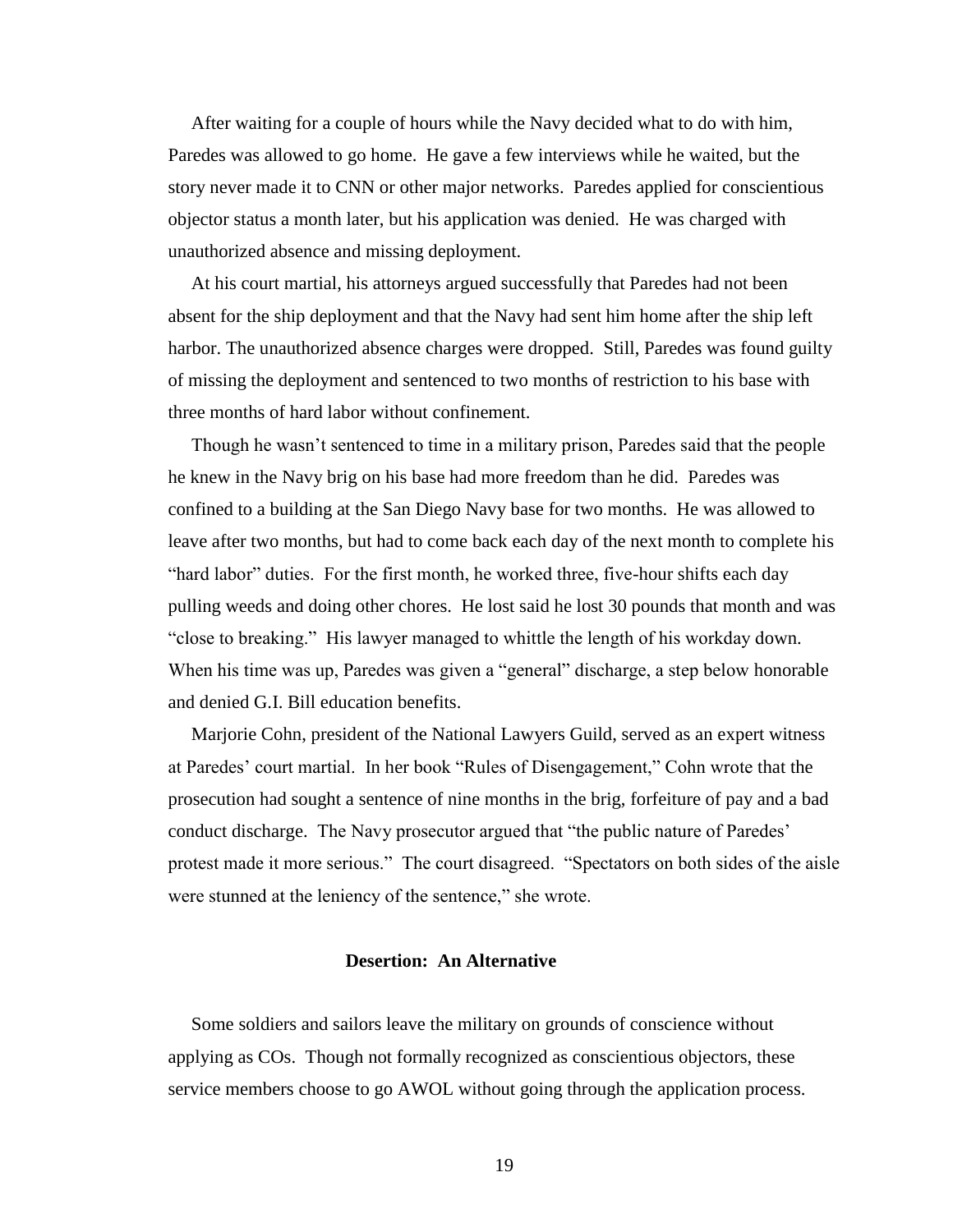Surprisingly, the act of leaving the military through desertion can sometimes be relatively hassle-free, especially if a service member is in the National Guard or the Army Reserve. Geoff Millard, a senior organizer for Iraq Veterans Against the War, said that he stopped showing up for duties nine years after he joined the New York Army National Guard. Millard did not feel entitled to apply for conscientious objector status because he is not opposed to all wars, just those that don't involve a nation's self defense. He did come to the conclusion that he opposed the war in Iraq after serving there for 13 months. Millard never heard from his National Guard unit after he disappeared. A year later he received a large envelope in the mail. 'I was like, all right, it's my turn," he said. ―It is my court martial time.‖ Inside was a certificate of honorable discharge.

In a similar case, ex-Army Reservist Zach Johnson left his unit shortly before September 11, 2001. Johnson lived in St. Louis while trying to keep under the Army's radar. He received his honorable discharge papers in the mail over four years later.

 Reportedly, some soldiers, like former Army paratrooper Jeremy Hinzman, desert their military posts after their CO applications are denied. According to the website of an organization that advocates for conscientious objectors, Hinzman applied for CO status after becoming involved with the Religious Society of Friends (Quakers). He served in a non-combat position in Afghanistan while his application was processed and then crossed the border into Canada after it was denied. Hinzman has been seeking refugee status there since 2004.

 Hinzman and other ex-service members seeking political asylum in Canada are not available for comment as they are either in prison or face legal consequences for their desertion. However, James Branum, attorney for Clifton Cornell, an Army soldier convicted of desertion with intent to avoid hazardous duty in May, 2009, spoke about his client.

 Cornell left his post in 2004 when his unit received orders to deploy to Iraq. Branum said that Cornell's recruiter told him that he would never see combat. Cornell could not bring himself to deploy to Iraq because he did not want to kill civilians.

 Cornell moved to Canada and applied for refugee status. He was denied and when issued a deportation order, Cornell travelled back to the U.S. and turned himself in at Fort Stewart, Georgia. He was sentenced to 12 months in prison at Fort Lejeune.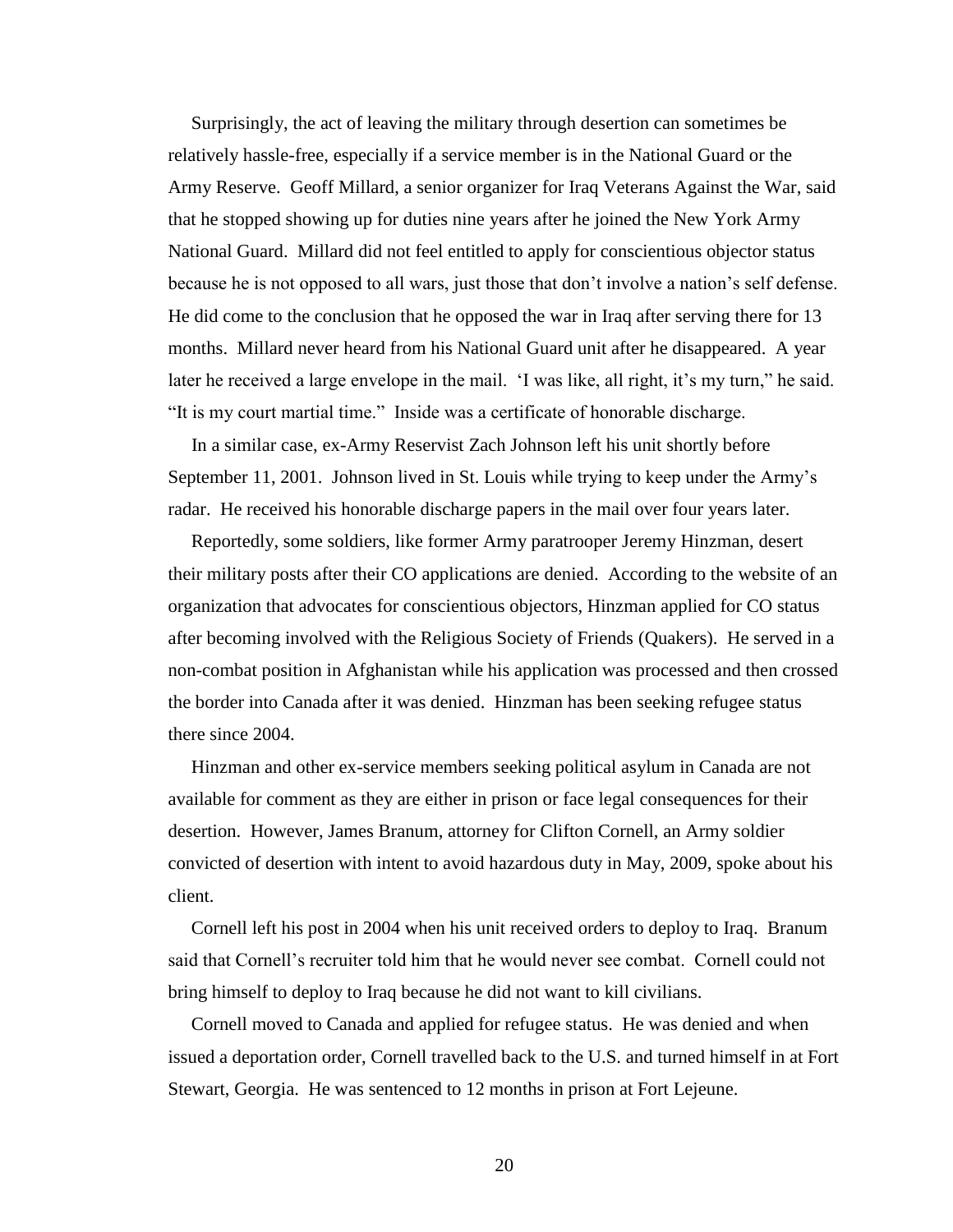Branum argued at the court martial that though Cornell made the wrong tactical decision by disappearing without talking to his commander, he made a good choice when he decided to follow his conscience. Branum told the court that Cornell could have avoided his deportation order, and should be commended for choosing to face the consequences. Three of the four U.S. service members Canada has deported were arrested and sentenced to jail once back in the U.S.

 Army desertions spiked in 2007. Army spokesman, Nathan Banks, said that desertions more than doubled between 2006 and 2007. According to Banks, in 2003, the year the Iraq War began, the Army saw 2,610 instances of desertion. The number of desertions stayed about the same between 2004 and 2006, then, in 2007, they more than doubled. Reportedly, there were 3,559 desertions in 2008. Conscientious objection was the motivation for few of these desertions, yet presumably some involved soldiers who had exhausted the formal CO application process without being discharged (or who didn't have the information or strength to pursue a formal discharge.)

 While not all deserters face time in the brig, Banks stressed that soldiers who go AWOL risk making things harder for themselves than if they go through the formal channels of applying for a discharge or requesting non-combatant status. "There are still jobs right in the Army where you don't have to carry a weapon," he said. Banks said those who apply for CO status are "to be applauded for using the system which is in place for these cases."

 However some, like Jeremy Hinzman, attempt to use the formal process and are denied nonetheless. COs who have money for court costs and lawyers' fees or who can find an attorney to work pro bono may decide to appeal their denial in a federal court. Some COs have won significant victories in court, others have lost.

### **Conscientious Objectors and the Courts**

 During the Vietnam period, two major Supreme Court cases expanded the criteria for conscientious objection to include essentially non religious beliefs. In the first, the court ruled that the "test of belief in relation to a Supreme Being is whether a given belief that is sincere and meaningful occupies in the life of its possessor parallel to that filled by the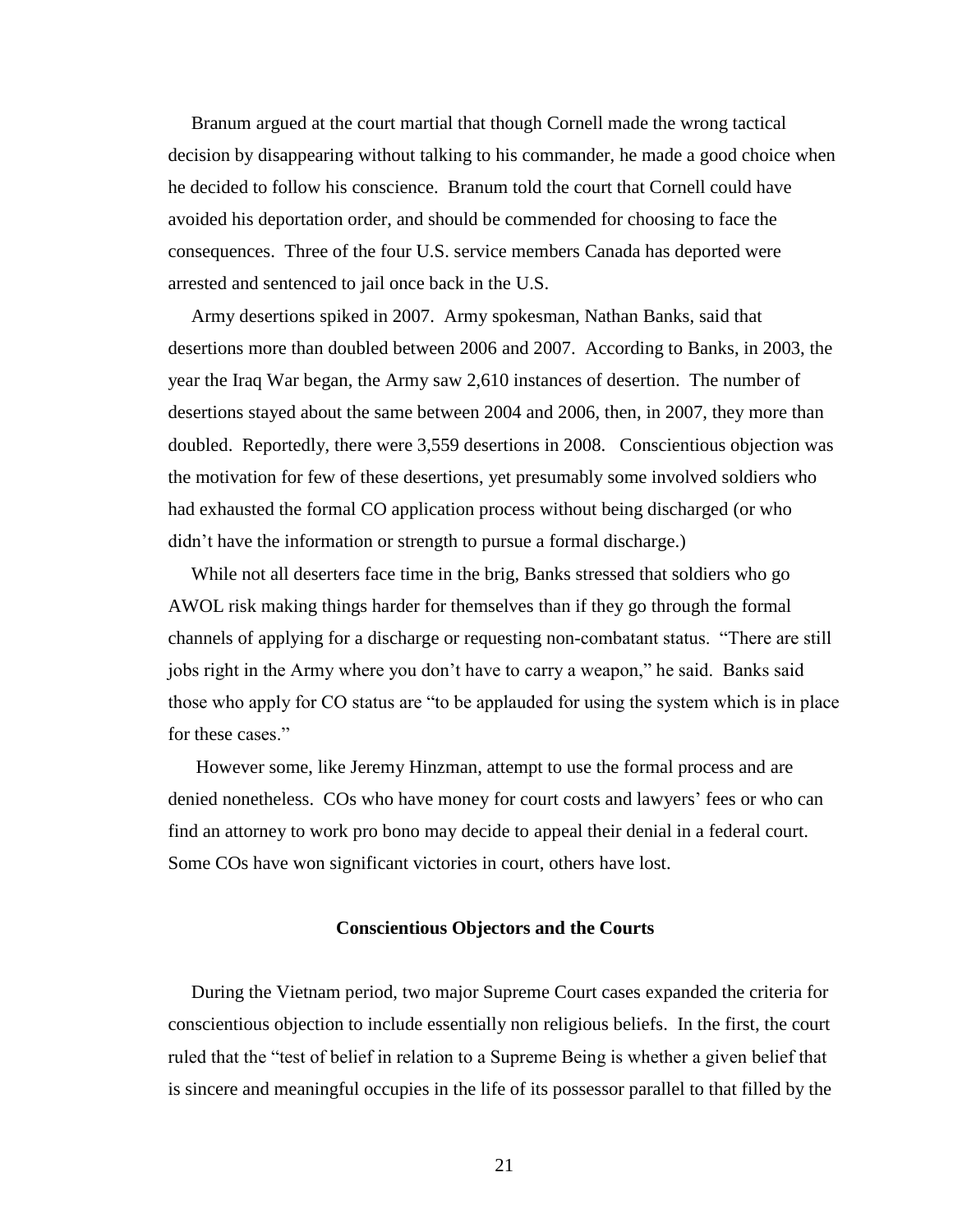orthodox belief in god." In the second, an emphasis on traditional religion was removed from the law, opening the way for CO exemptions of a secular, purely ethical or moral nature.

 Since the suspension of the draft, no court decisions have effected such major changes in the legal landscape of conscientious objection. Some cases, however, have established important precedent.

 Agustin Aguayo was an Army medic who applied for discharge as a CO shortly before he was deployed to Iraq in 2004. After his claim was denied, Aguayo filed a petition for writ of habeas corpus with the U.S. District Court for the District of Columbia, the federal court with jurisdiction over soldiers stationed overseas.

 Aguayo claimed that the Army did not give him a chance to rebut negative recommendations made by officers in his chain of command. The court allowed him to do so and, Aguayo's application, along with the appended rebuttal, was reviewed by the Army's CO review board. But the Army denied it again, stating that Aguayo had failed to present clear and convincing evidence for his conscientious objector beliefs.

A few months later, the D.C. district court denied an amended petition.

 Aguayo's lawyers argued that the Executive Branch of the government sought in this case to "cut sharply back" on precedent that allows civilian courts to review the military's handling of conscientious objector applications. The implications for military personnel were particularly great, they wrote, because the court in question presides over cases concerning soldiers in Iraq and Afghanistan.

 Aguayo spent eight months in prison after failing to report to his unit for a second Iraq deployment.

 In contrast to the Aguayo case, there have been several cases in which a federal court has ruled in favor of conscientious objectors.

 Dr. Mary Hanna, a captain and physician in the Army Reserve, applied for discharge as a CO eight years after she joined. The Army paid for her medical education in exchange for four years of active duty service and four years in the reserve. The death of her father triggered a crisis in which Hanna sought a deeper relationship with her Coptic Christian faith. She found her duties as a Christian to be incompatible with her military service and applied for CO status. The Army denied her application but the U.S. District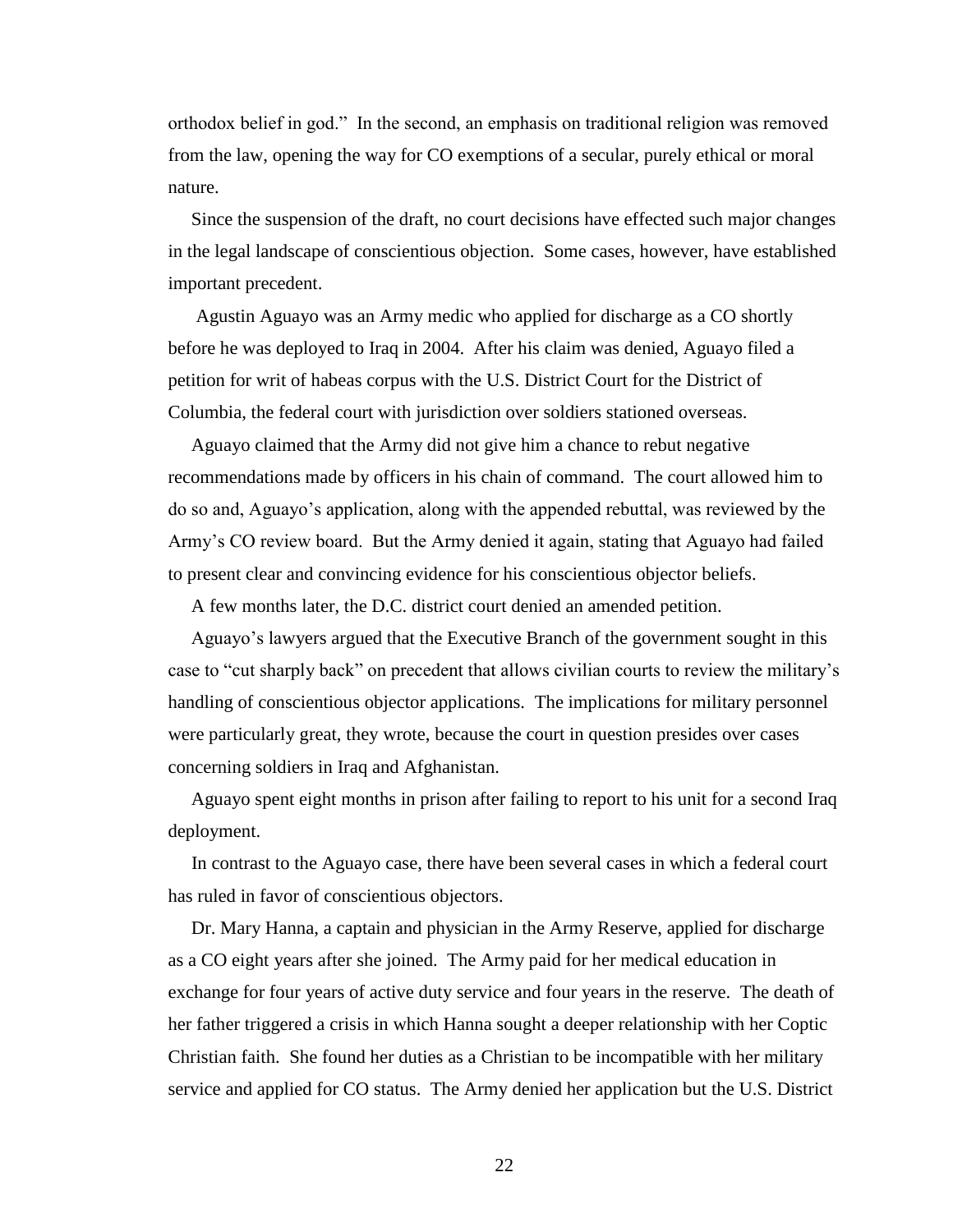Court for the District of Massachusetts found no basis in fact for the Army's decision. Hanna was discharged in October, 2006.

 Perhaps the most recent case concerning a conscientious objector's successful petition for habeas relief was decided in June, 2009, by the  $2<sup>nd</sup>$  Circuit Court of Appeals. Army physician Dr. Timothy Watson stated in his CO application that the terrorist attacks on September 11, 2001, the invasions of Afghanistan and Iraq and the loss of life resulting from these events led to his CO beliefs.

 The Army denied Watson's application and he petitioned the U.S. District Court of the Eastern District of Washington. The court granted the petition, saying that the Army provided no basis in fact. The case was submitted for review to the 2nd Circuit Court of Appeals, which affirmed the decision, stating that though the Army's administrative records did contain reasons for the denial the reasons given did not establish a basis in fact. One of the reasons the Army gave for its decision was that Watson seemed to be basing his argument on an objection to *specific* wars, rather than to war in general. In its review of Watson's case, however, the court found that the wars in Afghanistan and Iraq were the catalyst for Watson's opposition to *all* wars, rather than the sole focus of his objection.

 Dr. Timothy Watson was found to be sincere in his opposition to all war, but many soldiers have demonstrated deep reservations about the wars in Afghanistan and especially Iraq. Some soldiers have affirmed the war in Afghanistan, seeing the invasion as a justified act of reprisal, while finding the Iraq campaign morally and legally dubious. Some of them have applied for CO status. Current Pentagon policy does not recognize their arguments.

### **A Particular Objection**

 The requirement that a CO be opposed to all war excludes soldiers who feel they are violating their consciences through involvement in a particular conflict or those who subscribe to the tenets of Just War Theory. If they feel they simply cannot serve, such soldiers are left with the choice of going AWOL, deserting to Canada, or refusing duties and subjecting themselves to courts martial and potential imprisonment.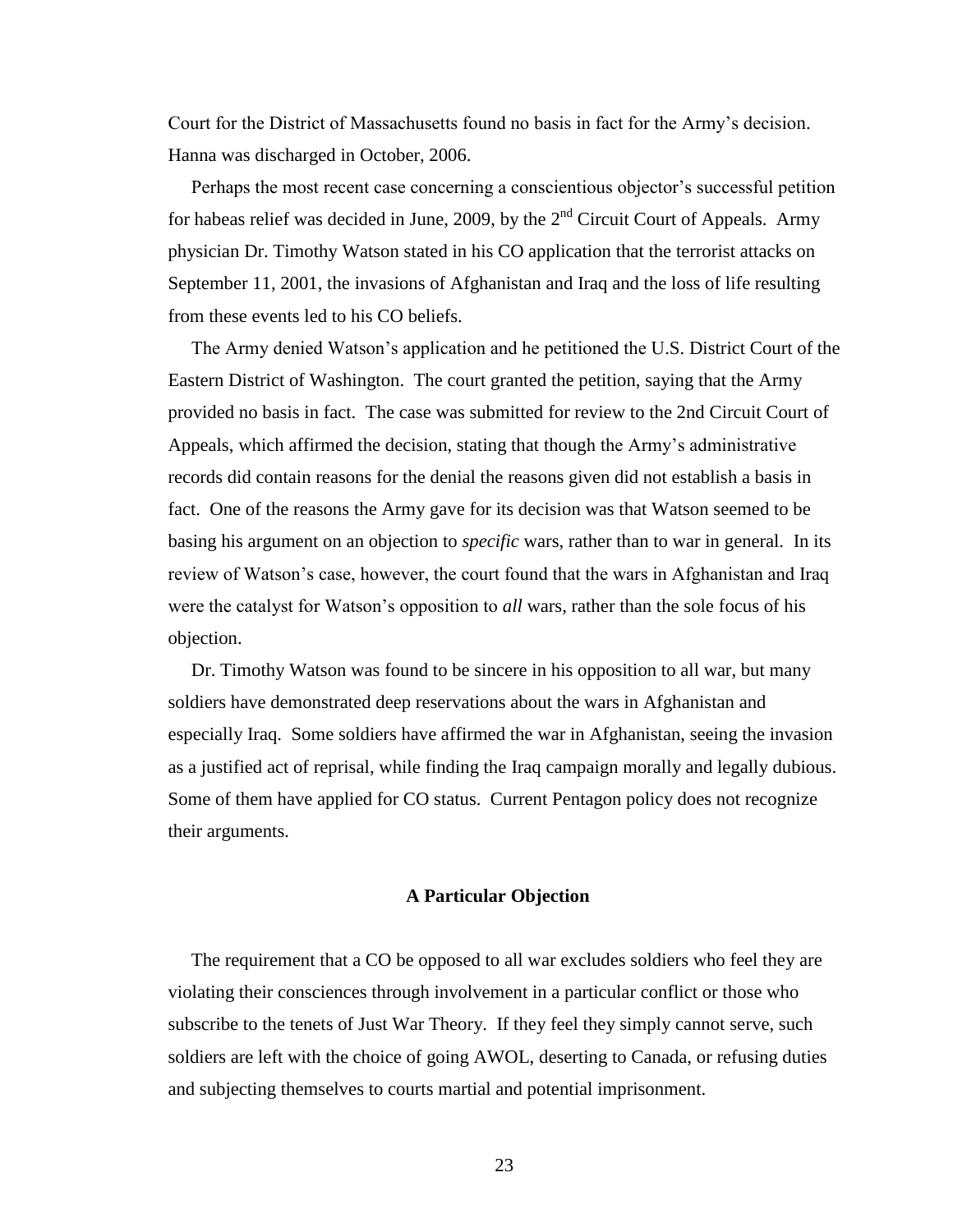Just War Theory has roots in early Christianity and Roman philosophy and is the foundation upon which international law governing warfare is built. The theory is essentially based on the idea that in order to be ethically and legally justified, a conflict must meet certain requirements. A nation must have done everything in its power to avoid conflict before declaring war. In addition, it must first have been attacked or harmed in some way, which precludes preemptive strikes. On this basis, a number of recent conscientious objectors have specifically opposed serving in the Iraq War.

 The recently decided case of First Lt. Ehren Watada is perhaps the most widely publicized legal battle involving a soldier (in this case an officer) opposed to the Iraq War. In 2006, Watada refused to deploy to Iraq, saying the war violated the U.S. Constitution and international law.

 Kenneth Kagan, one of Watada's attorneys, said that his client initially made every effort to quietly negotiate with the Army. After receiving notice that he would soon be deployed to Iraq, Watada took to heart his commander's urging to learn as much as he could about his mission and began extensive research into Iraq. He came to the conclusion that there were questions about the war's legality. He asked his command to deploy him to Afghanistan instead because he felt the war was legal. When his command refused, Watada offered them his resignation. The resignation was also denied. He then informed them that he would refuse deployment to Iraq.

Consequently Watada was charged with "missing movement" and "conduct unbecoming an officer and a gentleman" for public statements he had made about the war in Iraq. A court martial was set for early February, 2007, at Fort Lewis, Washington, and the military judge presiding over the trial ruled Watada's defense "irrelevant" before the trial began. Watada and his then attorney, Eric Seitz, had fashioned a defense on the basis that the war in Iraq was illegal and had arranged for professors and specialists in international and U.S. constitutional law to be witnesses at the trial. But the court martial judge refused to allow the bulk of the witnesses to be present.

 Despite the objection of Watada's defense and the military lawyers in attendance, the judge declared the court martial a mistrial. The judge ruled that Watada had failed to understand a document he signed admitting to the charges against him. A second court martial was set for the following October. Watada's attorneys petitioned the Army Court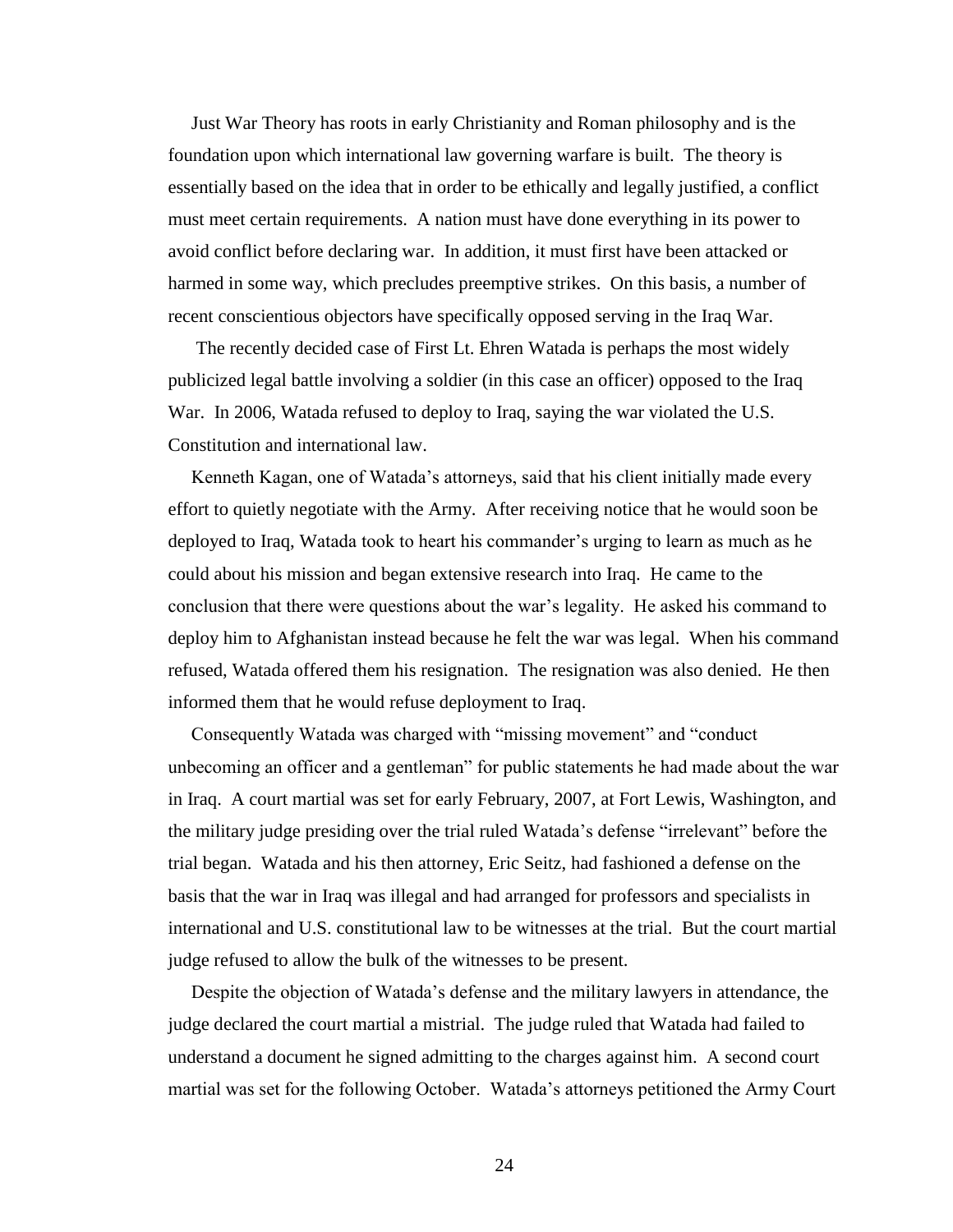of Appeals and stated that trying Watada a second time would violate the double jeopardy clause, the constitutional right of a defendant not to be tried twice for the same charges. The Army did not respond and the case was taken to the U.S. Court of Appeals for the Armed Forces in Arlington, Virginia. There the petition was denied.

 On the eve of Watada's second military trial, his attorneys filed a petition for writ of habeas corpus at the U.S. District Court for the Western District of Washington. The civilian judge at the federal court issued an emergency order to stop the court martial proceedings. After more extensive briefing, the court eventually issued a permanent injunction barring further trial for Watada. The Army appealed the decision on December 18, 2008, as the Obama administration was preparing to take power. Two weeks after the new Solicitor General, Elena Kagan (no relation to Watada's attorney), took office, the Army withdrew its appeal. The Army accepted Watada's resignation and he was discharged on October 2, 2009 "under other than honorable conditions."

 While Watada did not specifically oppose the war on grounds of conscience as defined in military regulation, his regard for upholding the law and for sparing the Iraqi people from unnecessary hardship was indeed an issue of conscience.

 It is easy to understand why the prohibition against selective objection exists. If the military allowed soldiers to abandon their duties because they were uncomfortable, or because their politics conflicted with U.S. foreign policy, it would have a small 'exodus' on its hands at critical times. But selective objection has support from within the military itself.

 Peter Kilner, an Army lieutenant colonel who teaches philosophy at West Point, wrote in an e-mail that he supports selective objection though he believes that the bar should be set high to separate the "cowards" from true COs. Kilner specializes in morality and ethics in war. Asked if the challenge of allowing selective objection was that the military might experience a glut of CO applications in response to a U.S. led preemptive strike, Kilner wrote that he believes that "the risk of significant COs would be a healthy check on political leaders."

"I am convinced that 99 percent of soldiers will fight in a just war," he wrote. "If the President doubts support from the military, perhaps he should reconsider the war."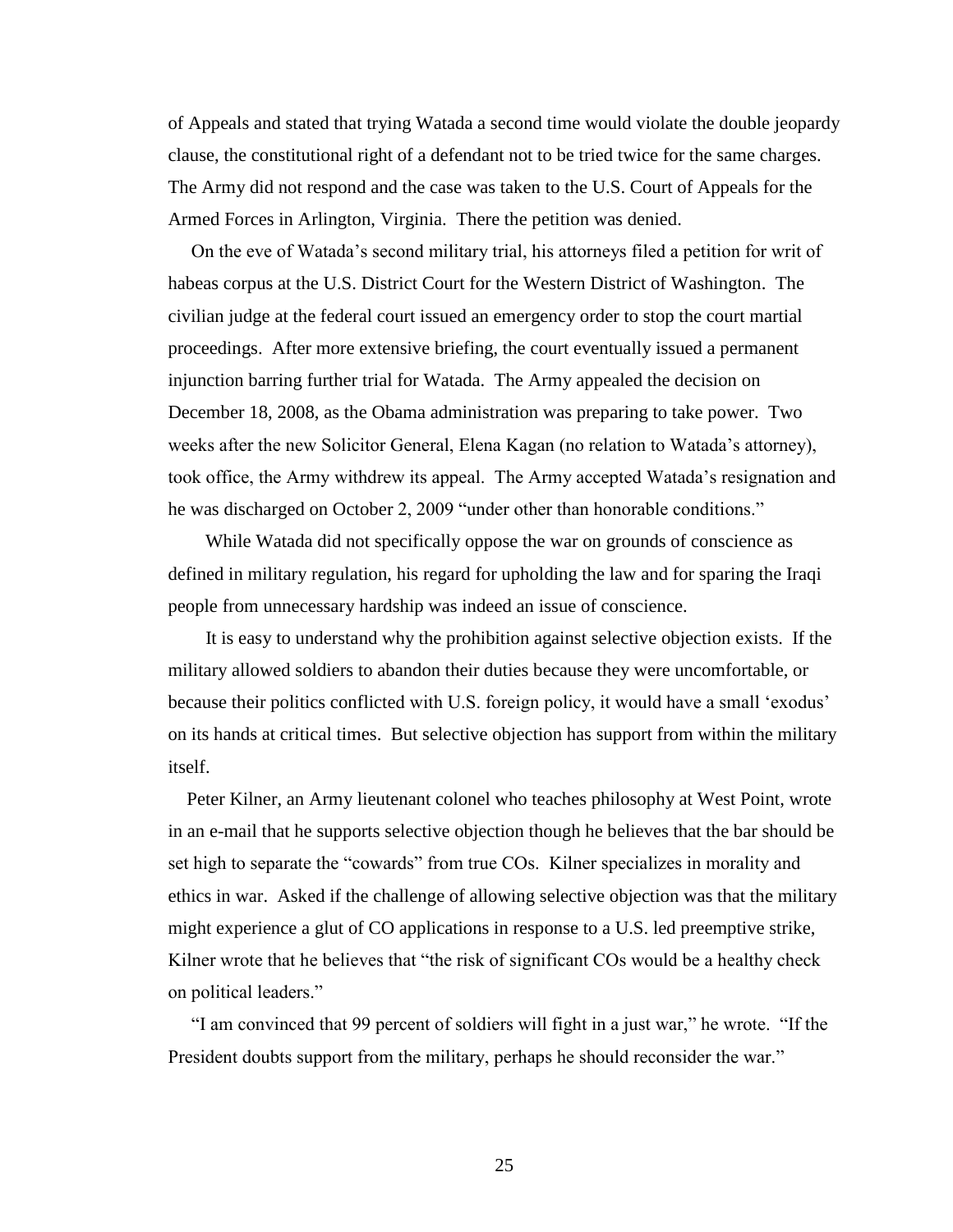Whether the reflections of military personnel like Pete Kilner will affect Pentagon policy remains to be seen. Meanwhile, the wars continue. Each fresh soldier who arrives in Afghanistan and Iraq will confront the reality of war. Some will flee in terror; some will anxiously count the days until they can return to their families. Still a few others will experience a jarring transformation—a realization deep in their bones that their military duties violate a reverence for life they were not aware they possessed. These soldiers will then face a new hardship-- one that demands courage: to lay down their guns, look their superiors and their fellow soldiers in the eyes and say "I will not fight."

 Becoming a conscientious objector is never easy. The path of a sincere CO is not the way of the coward. It may take more guts to apply than to wait out an enlistment in silence.

 Dillon Warn found it tough. If he has any regrets now, it is that he did not apply sooner. His conscience called to him while he dithered. What would he tell his family? What would his commander say?

 Once Warn returned from the war he entered the Inactive Ready Reserve and went back to school. One day the IRR called and gave him a choice. He could remain in the IRR pool and risk another deployment or join the Army Reserve and finish out the rest of his enlistment in peace. He joined the Reserve. But there was another choice.

"I should have had my CO paperwork done," he said. "I should have told them to piss off too. I felt really bad about that. I felt like I got conned back into the Army Reserve when it is something I just really didn't want to do."

 Warn did fill out that paperwork eventually, after a hard day on the firing range at the Fort Missoula Army Reserve headquarters. His conscience finally spoke louder than his hesitation.

 But it was too late. He had eight months of service left on his contract. Dillon Warn was discharged in November, 2009—before his CO paperwork was processed.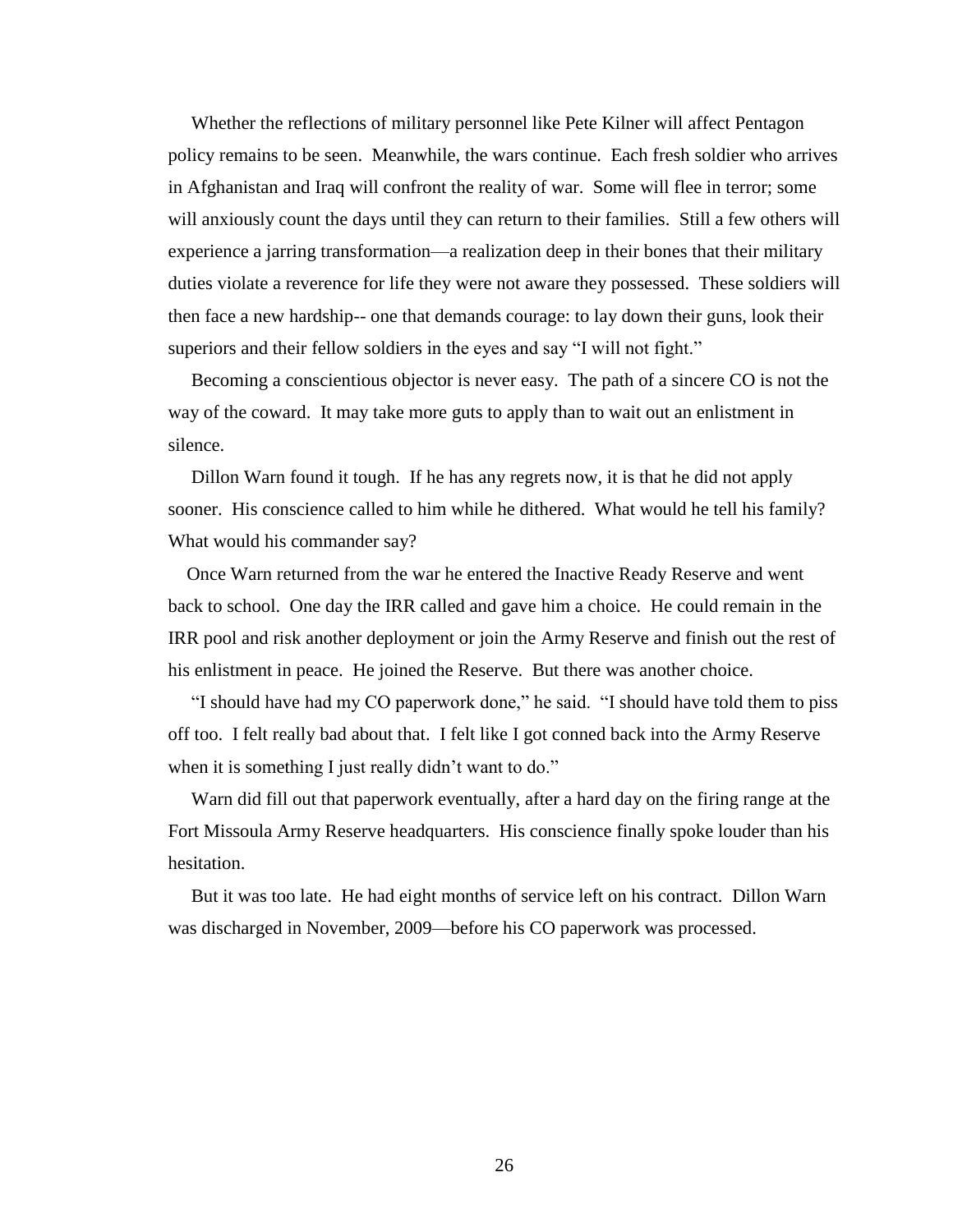# **Processing Procedures**

 The process of applying for conscientious objector status is rigorous. A conscientious objector must file a formal application with a high ranking officer on his chain of command. The officer appoints a chaplain and a mental health specialist from the applicant's post to conduct interviews. Then a small hearing is conducted by an officer assigned to investigate the details of the case.

 The CO application includes a written statement of beliefs and letters of support from those who can vouch for the applicant's sincerity. This personal statement must describe how the individual opposes *all* wars on the basis of ethical or religious beliefs. The burden of proof rests upon the applicant to demonstrate that his or her position is "firm, fixed, sincere and deeply held."

Current Department of Defense instruction defines conscientious objection as: "A firm, fixed and sincere objection to participation in war in any form or the bearing of arms, by reason of religious training and/or belief." "Religious training and belief" is defined as "Belief in an external power or "being" or deeply held moral or ethical belief, to which all else is subordinate or upon which all else is ultimately dependent, and which has the power or force to affect moral well-being."

 Beliefs need not be religious or based upon a specific tradition, but they have to be held with the strength and conviction of traditional religious devotion. CO beliefs may not be based upon essentially political or policy-based concerns.

 A chaplain interviews the applicant to judge his or her depth of sincerity and writes a report recommending the applicant for acceptance or denial. The report becomes part of the applicant's case file. A psychiatrist also performs an interview to determine if there are any mental health issues that might qualify for medical discharge. The applicant may meet with his commander or other superiors in his chain of command.

 The commander then assigns an officer that is outside the applicant's chain of command to investigate the case. An informal hearing is held during which the investigating officer gives the applicant the chance to present evidence (including witnesses chosen by the applicant) that supports the claim. The applicant may present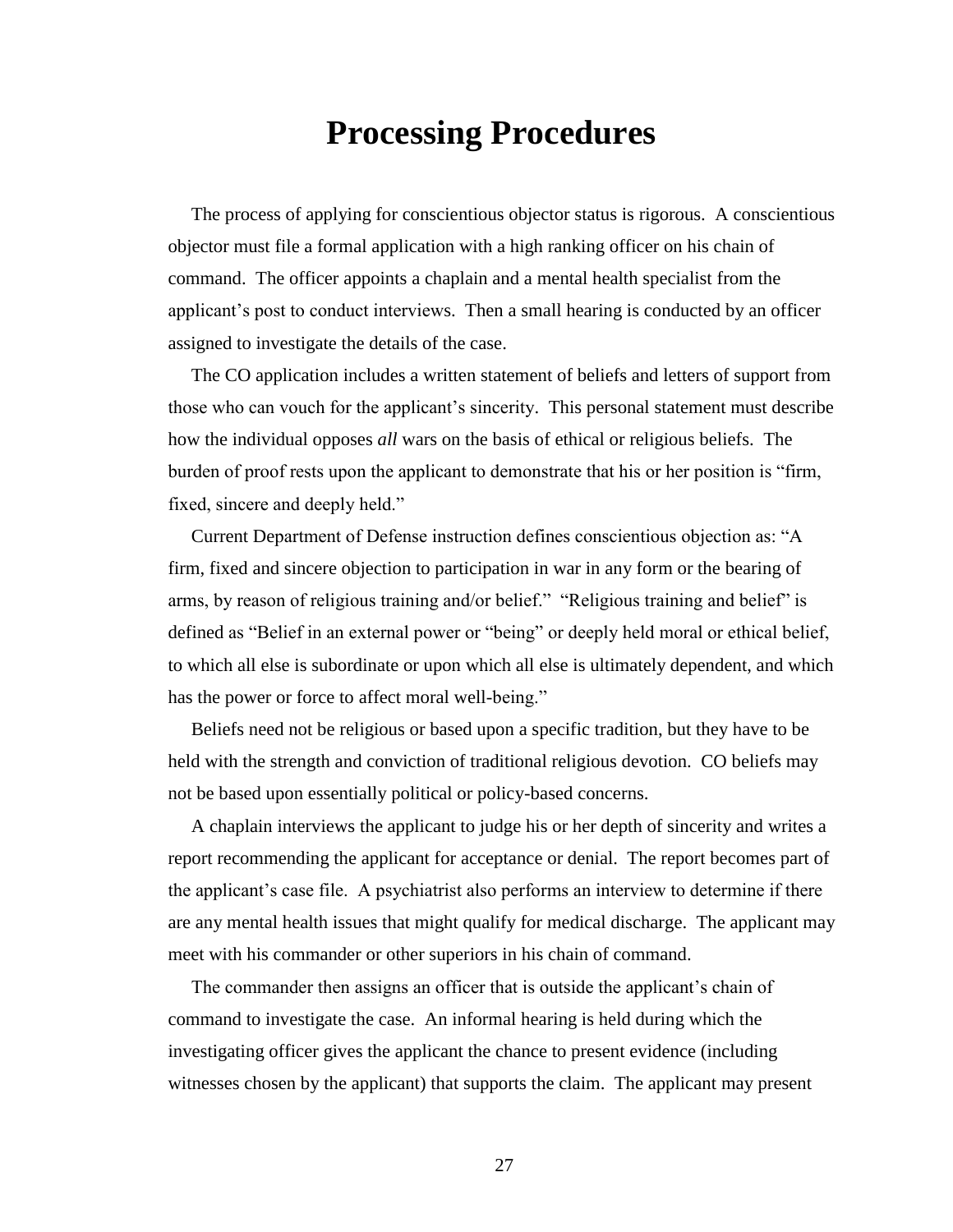legal representation at his or her expense. The investigating officer produces a summary report of all witness testimony and a recommendation to uphold or deny the request.

 Lieutenant colonel Nathan Banks, an Army spokesman who specializes in conscientious objection and Army desertions, said that it is important to realize that the chaplain, the medical specialist, and the investigating officer are not "in concert with the commander" of an applicant's unit. "Each of them gives his objective view on what he sees," said Banks. Their duty is to "give an honest recommendation back to the commander."

 All of the case materials are assembled and a copy is given to the applicant. Depending upon which branch of the armed services he or she belongs to, the applicant has a designated amount of time in which to submit a rebuttal to the report.

 The case then goes to a commander authorized by the respective branch of the military services to make a final decision. In the Marines Corps, the final decision authority rests upon the Commandant. If the request for CO status is denied by an appointed Army commander, the case will be transferred to an Army review board for final determination. All final decisions made upon CO cases in the Navy are made by a Navy board.

 If an individual's application is approved he or she will be discharged or placed in a noncombat position. If the request is denied, the CO may reapply with additional information that supports the case or appeal the decision in a U.S. District Court. In general, a federal court will only grant an appellant's petition for writ of habeas corpus if it can be demonstrated that the military did not provide a "basis in fact" for denial of the CO request. If the individual refuses military service while paperwork is pending, or goes AWOL at any time, he or she may face prosecution.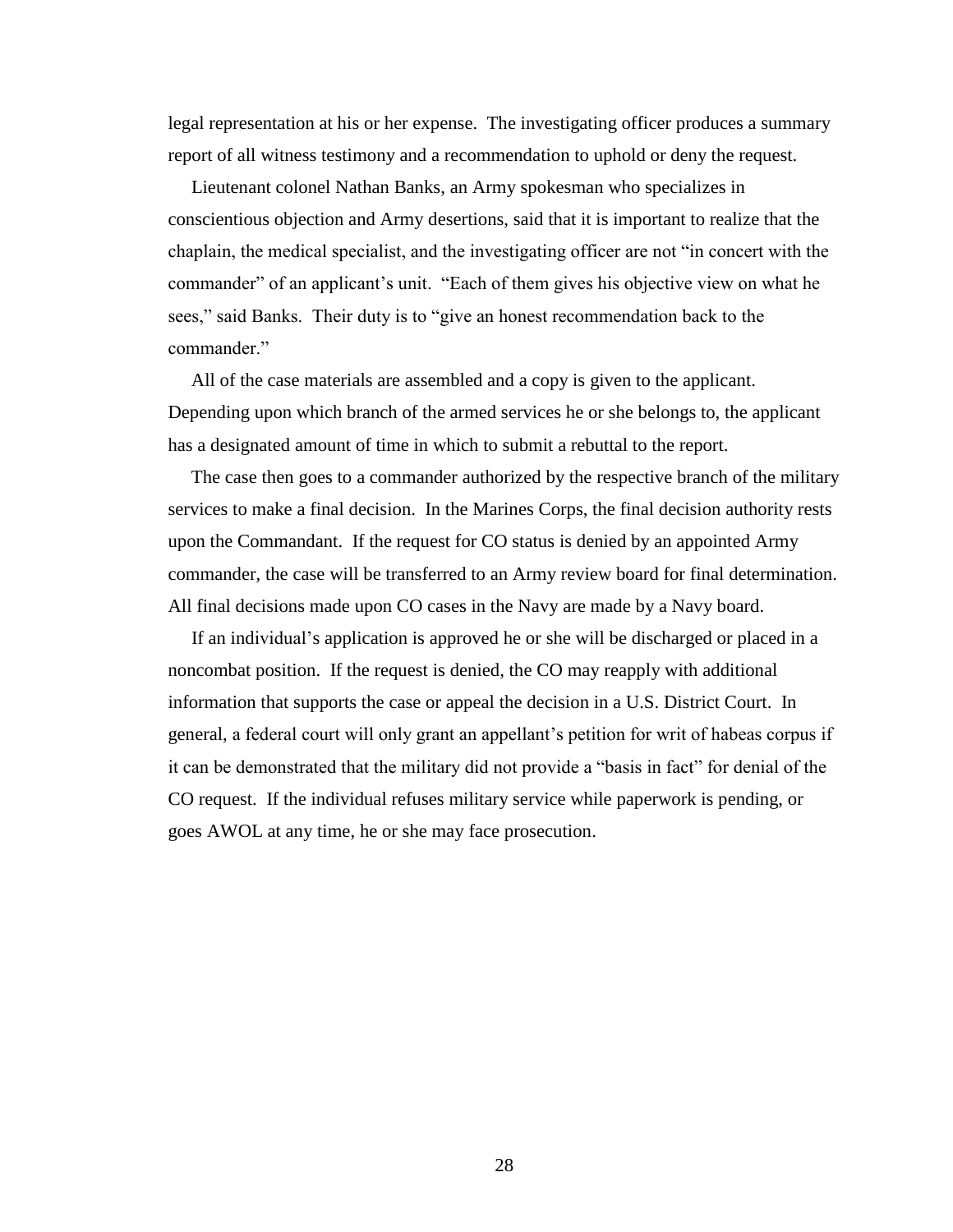# **Recruiting for peace**

Activists, conscientious objectors work to monitor military recruiters and show teens another way

 In December 2004, Seaman Third Class Pablo Paredes publicly refused to board a ship carrying 3,000 U.S. Marines to the war in Iraq. It was a cool, fair morning in San Diego. Destroyers and carriers as large as towns lined the Navy pier.

 Paredes arrived with three friends from the Navy S.E.A.L. team, wearing a shirt that read "Like a cabinet member, I resign." Nine members of the Bush administration had recently quit.

 Paredes hoped he would be arrested. Instead he stood around for two hours, gave a few interviews to local reporters and watched while his ship weighed anchor and disappeared on the Pacific. Officers told him he could leave, so he went to town and got a burrito.

 During the course of four years of service, the Navy and the war had become increasingly abhorrent to him. A few days before he refused deployment he called local news organizations. He wanted the story to go big, to instigate dissent and debate about the war, and to pave the way for other disaffected troops.

 But CNN and *The New York Times* ignored his story. In lieu of publicity, Paredes got a court martial and three months of hard labor pulling weeds under San Diego's summer sun.

 Gradually he began to realize that countering war was hard labor in itself. It would require a slow, person-to-person commitment to change.

 After his discharge from the Navy, he began to visit San Diego high schools to talk about his experiences as a recruit, a veteran and a conscientious objector.

 These days, you can find him talking with handfuls of students in classrooms and assembly halls fielding questions about military service and telling teens what the recruiters leave out. As a conscientious objector, he feels compelled to encourage young people not to join the military without thinking seriously about it first.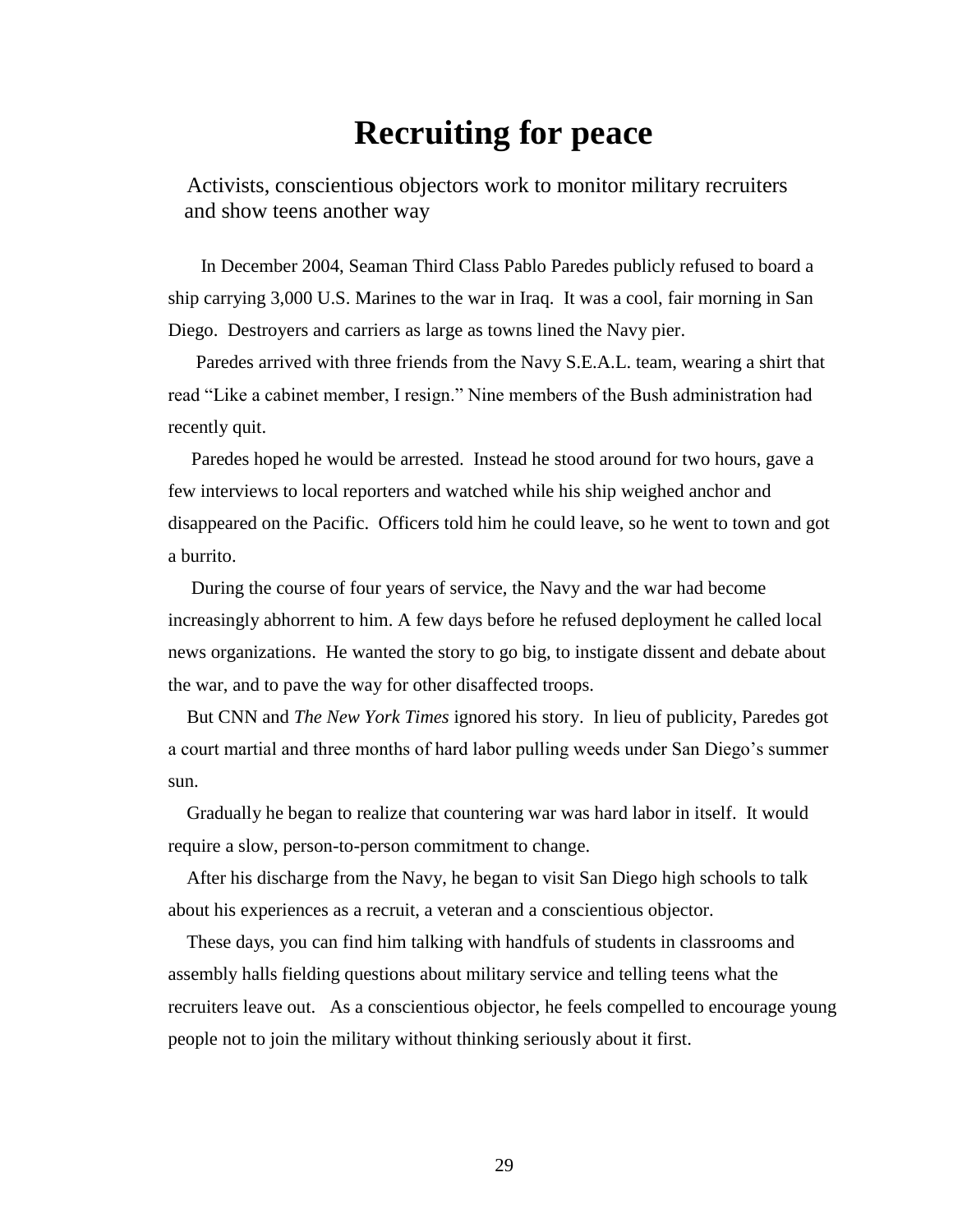Wartime pressures to recruit soldiers for America's all-volunteer armed forces have renewed a small but steadfast effort by anti-war activists to keep an eye on recruiters and to show high school students options for the future besides military service.

 Many groups throughout the country do this work. Most are small. Some consist of one or two volunteers, like Nancy Howell and Judy Alvs who convinced the Lee County, Florida School board to develop a unified policy limiting military recruiting in high schools. Others, like Bay Peace in Oakland, California, and Ya-Ya Network in New York City, staff teens who teach their peers the facts about military service and highlight alternative careers. Pablo Paredes and other Bay Peace workers try and reach 2000 high school students per year.

 Two of the largest organizations involved in such work, the American Friends Service Committee and the National Network Opposing the Militarization of Youth organized a counter-recruiting conference in Chicago last summer that drew nearly 300 participants from groups around the country.

 It is not easy. The Army and Navy combined have over 13,000 recruiters on the pavement and in the schools, and the Pentagon's annual recruiting and retention budget hovers at more than two billion dollars. Add to this the fact that some recruiters are not above bending the rules to meet their quotas and one can see that activists have their work cut out for them.

#### **Recruiter Pressure, Misconduct Drives Activists**

 During times of peace, recruiting for an all-volunteer military is a stressful job. But military recruiters have been under an unusual amount of pressure since the start of the wars in Afghanistan and Iraq.

 Though many recruiters follow the rules, pressure to meet monthly quotas causes some to lie, and coerce young men and women to get them to join the service. Counterrecruiters work to expose unethical methods and to show potential recruits what they can really expect out of the military.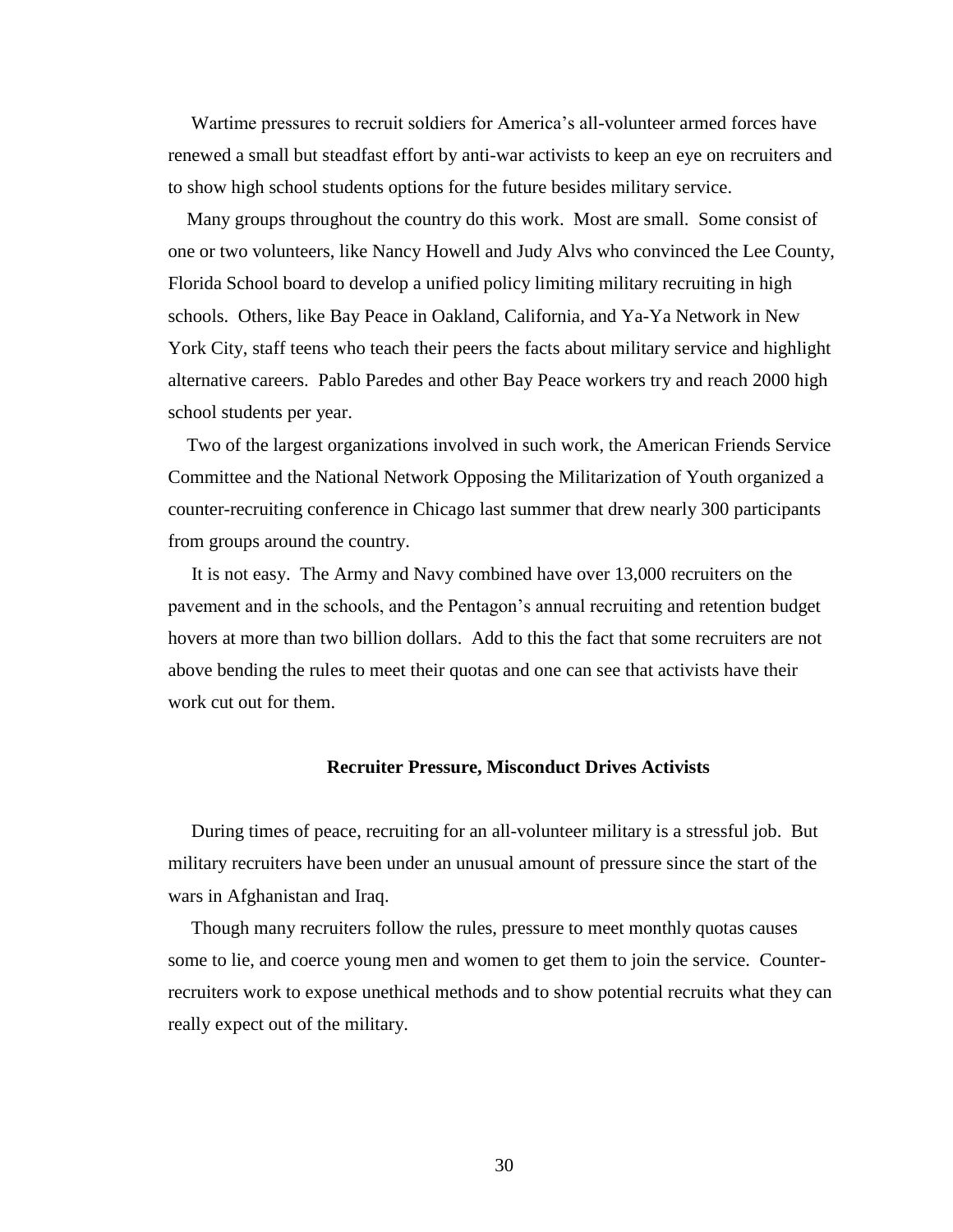A 2006 Government Accountability Office report on recruiter misconduct states that recruiting qualified soldiers after the 2003 invasion of Iraq has been one of the biggest personnel challenges faced by the Pentagon since the draft ended.

 The services were hit particularly hard in 2005 when the Marine Corps fell short of recruiting goals January through March, and the Army failed to meet annual quotas for the first time since 1999. (Many say that this atmosphere is changing in response to the weakened economy and that more young people are turning to the military as a source of income.)

Over 50 percent of the participants in a 2005 recruiter's quality of life survey said they were dissatisfied with their jobs and would move on as soon as they had the chance. Three-quarters thought that hostilities in Iraq made their jobs harder.

 In addition to the wartime environment, the Army's use of stop loss and a reduced pool of military-qualified young people have compounded the normal recruiting stresses, such as long work hours and stringent monthly recruiting quotas.

 A rash of Army recruiter suicides in Houston, Texas, in 2009 suggests that tensions sometimes reach toxic levels.

 The GAO found a correlation between the difficult recruiting environment and the frequency of recruiter misconduct. Instances of recruiter misconduct, both alleged and substantiated, increased substantially in 2005.

The GAO defines "recruiter irregularities" as "those willful and unwillful acts of omission and improprieties that are perpetrated by a recruiter or alleged to be perpetrated by a recruiter to facilitate the recruiting process for an applicant." Such misconduct ranges from encouraging recruits to hide disqualifying medical conditions to sexual harassment, deceit, and coercion.

 Asked how the Army deals with recruiter misconduct, Kent Tidwell, a spokesman from the Salt Lake Recruiting Battalion, said that officials act immediately on a case-bycase basis. He was not able to discuss specific cases due to privacy concerns. He said that instances of misconduct have not increased in his battalion since the war began.

In their efforts to "sell" the military to young people, recruiters sometimes give a onesided account of military life. They highlight the benefits and minimize the drawbacks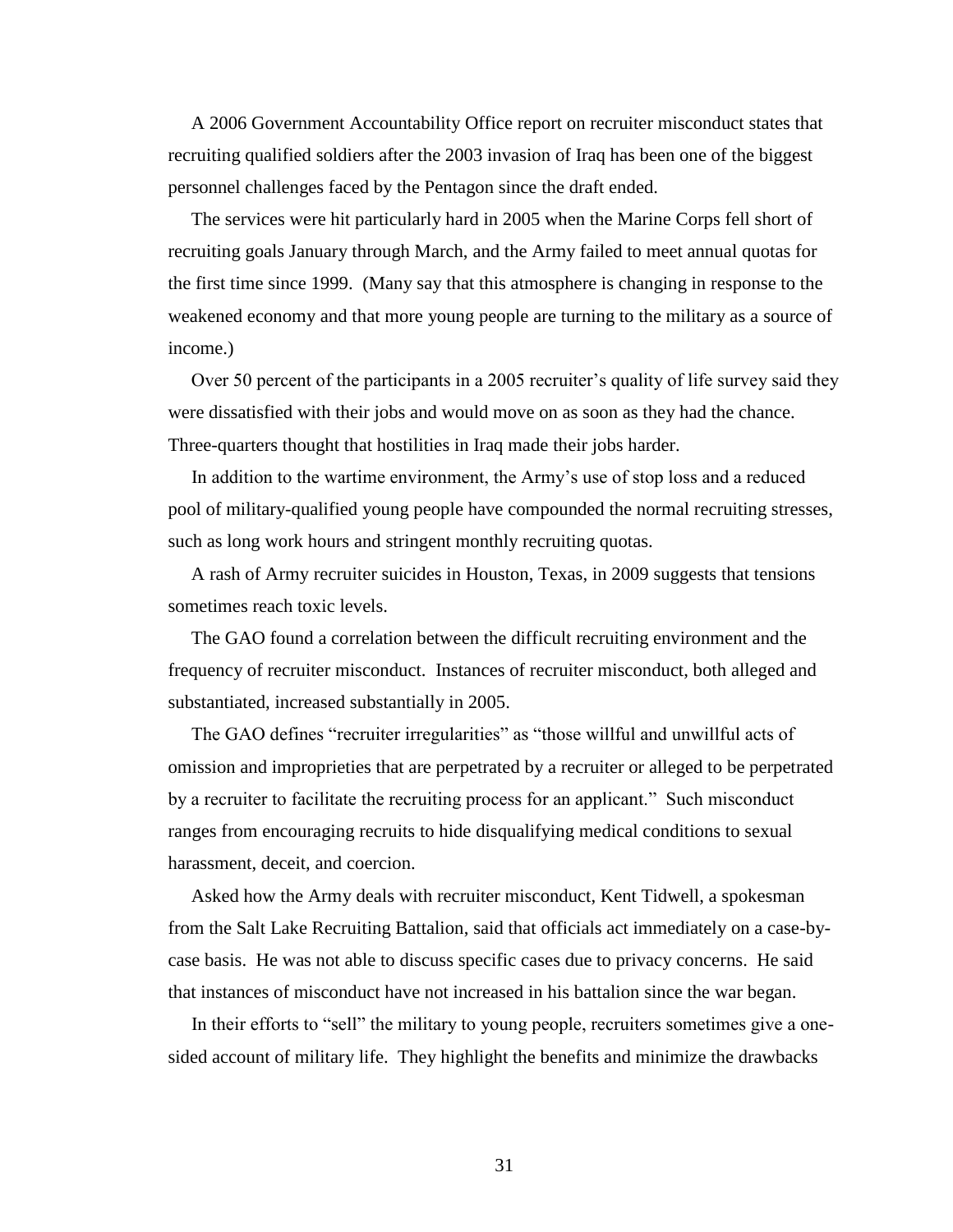(and dangers) of the service. In the worst cases facts may be omitted or misrepresented to make the military more enticing.

 The bulk of counter-recruiting work rests in trying to provide correctives for misinformation. Motivated by the idea that joining the military is a momentous decision, counter-recruiters work to make sure young people have accurate information about military service to make critical decisions about their futures.

 Asked whether Army recruiters were sometimes guilty of omissions or misrepresentations, Kent Tidwell declined to comment, but he did acknowledge reports of such misconduct, saying "everybody hears rumors that they do."

Oskar Castro, the director of the "Youth and Militarism" program for the American Friends Service Committee, counsels young people who are considering signing up as well as enlistees who are trying to get out.

 Castro said some recruiters tell young people that they won't be deployed to a combat zone if they enlist.

 In November, 2006, ABC News sent students to Army recruiting stations with hidden video cameras. One student captured a recruiter stating that the Army was bringing soldiers home rather than continuing to deploy them. Another recruiter added that the U.S. was no longer at war.

 Castro said that he has talked with youths who are having second thoughts about having joined the Delayed Entry Program. The DEP allows recruits to reserve a spot in the active duty service, usually so that they may finish high school first. Recruits have the right to remove themselves from the program at any time until they begin boot camp, but recruiters sometimes tell them that they are not allowed to leave the program after signing up, said Castro.

 In 2008, *CBS Evening News* reported that a Houston Army recruiter was caught on tape telling Irving Gonzales that he had just "screwed his life" and threatening him with jail because he dropped out of the DEP.

 Castro also said some recruiters guarantee that enlistees will receive the entirety of their sign-on bonuses and education benefits. What these recruiters don't say is that receipt of bonuses and benefits depend upon many factors such as whether a soldier completes enlistment and receives an honorable discharge.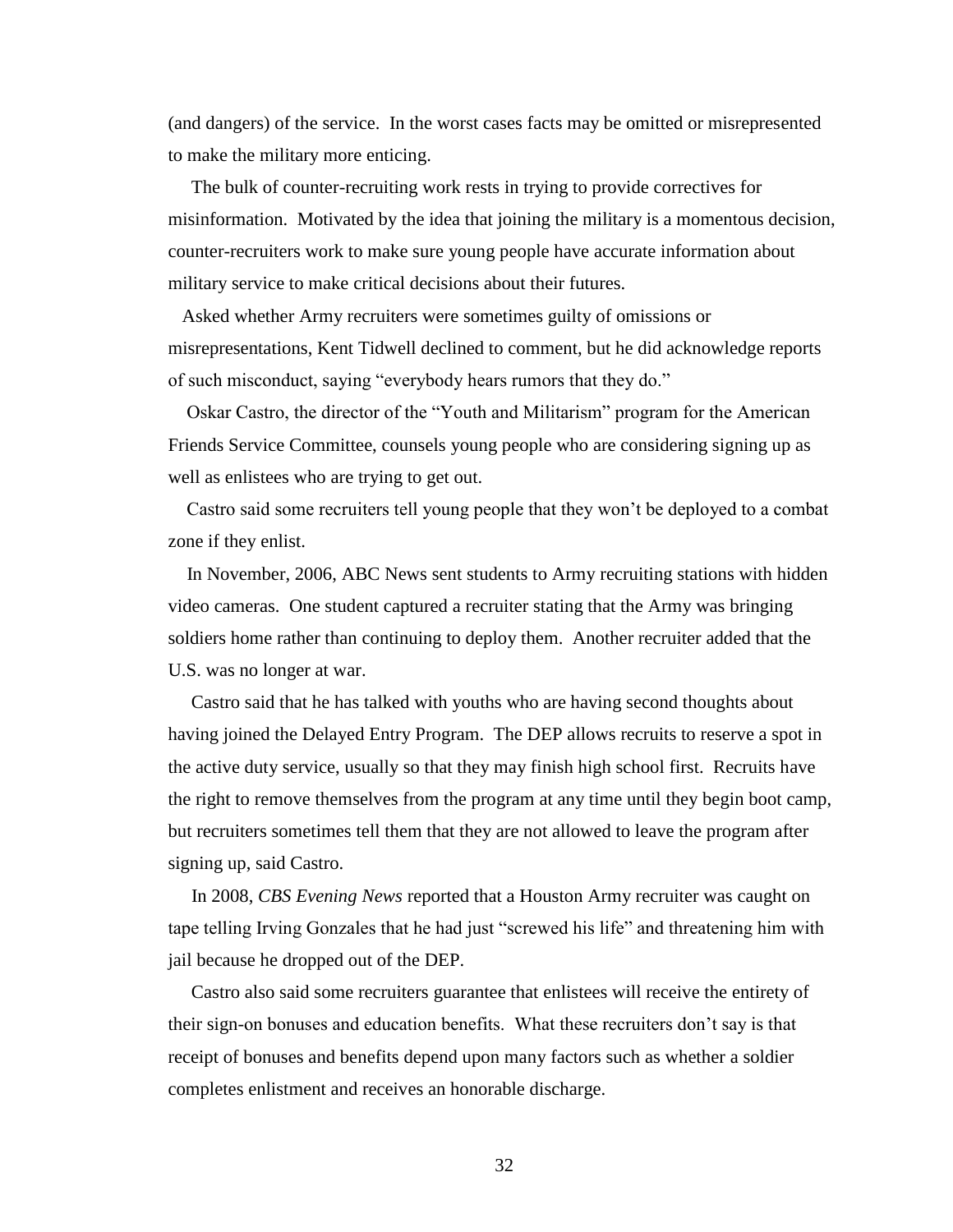Recruiters sometimes give false guarantees that enlistees will get the specialized military job they want. Even if a recruit receives a qualifying score on a military aptitude test, which is taken prior to enlistment, he or she must still pass specialized training to get a desired job. In addition, there must be a job opening in his or her department.

 Kent Tidwell said that availability of jobs depends upon whether there is room in the necessary training courses at the right time and whether a recruit qualifies medically for the job. His guess was that about 60 percent of enlistees get the jobs they want once they enter the military.

 Castro spoke with a young man who joined the Army National Guard DEP because he wanted to be a civilian firefighter. He had heard that training as an Army medic would serve as a prerequisite. His recruiters initially told him and his parents that his test scores qualified him for a medic job, but when they picked him up for processing they revealed that his scores were too low. He trained in infantry and Castro helped him get out of the Guard.

Recruiters tend to highlight better-paying specialty careers while neglecting to mention the more numerous menial jobs. Sometimes, the glory of a job is inflated as well as its applicability to civilian life.

 Pablo Paredes scored high on a military placement test and his recruiter gave him a brochure for the "Advanced Electronics Computer Field." On the cover was a picture of an astronaut with a Navy insignia badge on his arm.

 ―They basically told me that because of your amazing scores on our entry exam you can work for NASA because, you know, Navy people do that," he said. "I'm a high school kid who everybody told wasn't going to get into a decent college because I didn't have the money and I didn't have the background and here's somebody telling me I might be able to work for NASA."

 Paredes' yearlong electronics training prepared him to be a Seasparrow missile technician. Developed in the 1970s, Seasparrow has never been used for its intended purpose: to protect ships from incoming aircraft and missile attacks. In 1992, it was fired accidentally at a Turkish destroyer during training in the Aegean. Five crew members were killed. Missiles for the Seasparrow cost around \$3,000,000 a piece.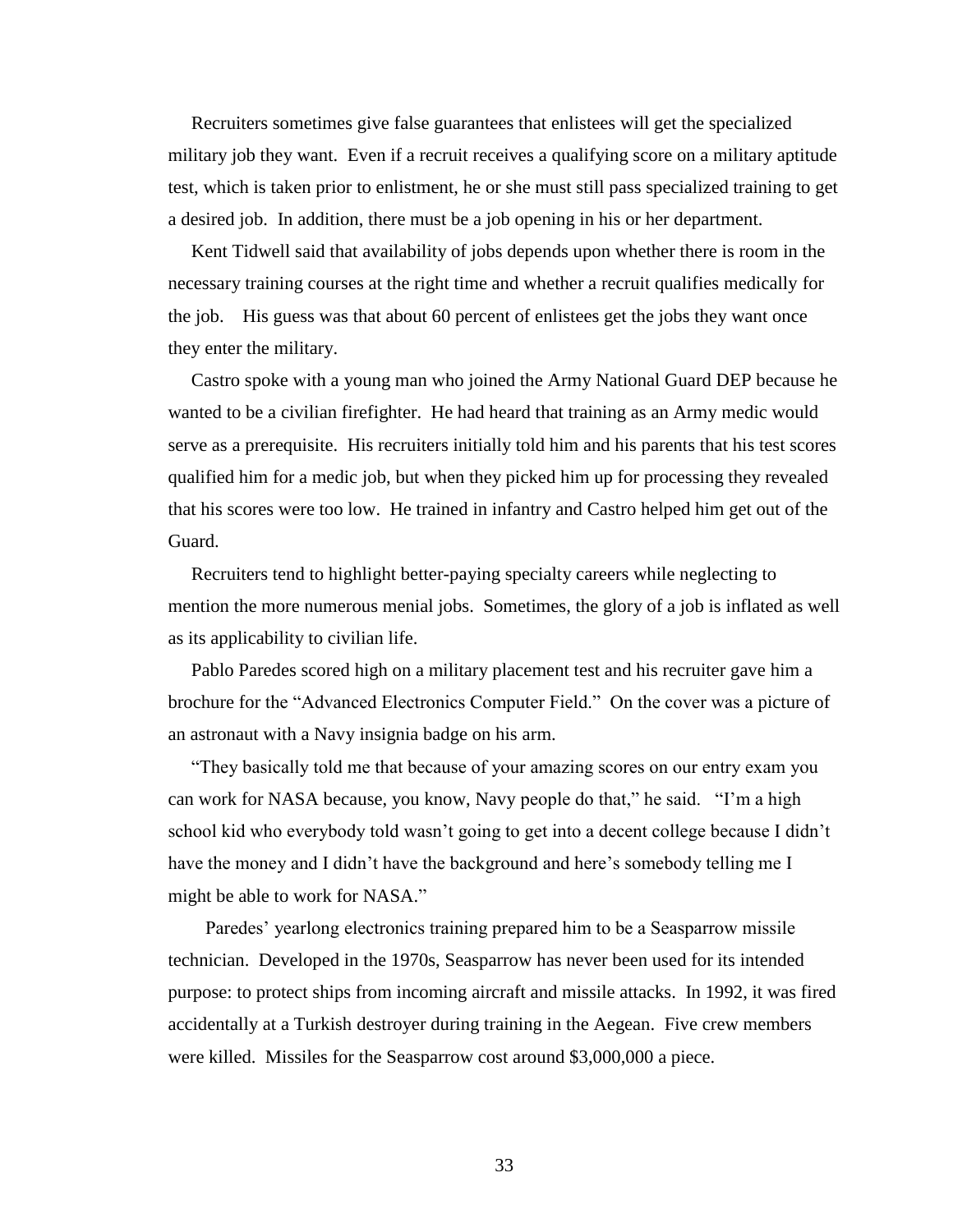―That's what I spent the next 5 years and one month of my life working on, and I was good at it," he said. "But nobody in the civilian world could care less if I'm good at working on a 40-year-old missile system."

 Pressure to join the military may come from places a young person is not expecting, such as his or her peers.

 Despite being pressured by recruiters and teachers at his Bronx, New York, high school, Paredes avoided the military until he was in college and working three jobs. By his second semester, bills were piling up and he had no free time.

 Two friends from his high school class visited him while they were on leave from the Navy. They had new cars, money in the bank and plans to go to college when their enlistment was up. They teased Paredes for working so hard. They told him that a career with the Navy was safe because sailors don't usually go to war. Recruiters had said the same thing while he was in high school, but here were some of his best friends, guys he trusted.

 ―It was a lot more believable now because it was two people that I grew up with and did a lot of dumb stuff with," he said. "And it looked like they were having the time of their life."

Paredes joined the Navy within the week.

 What he did not know at the time was that his friends had been working closely with local recruiters as part of the Homeland Area Recruitment Program to round up new enlistees.

 A representative from the Recruiter Assistance Programs office in Southwest Tennessee said that enlistees who sign up with the HARP program do not receive benefits for recruiting their friends. But they do get the chance to spend some time at home without burning their vacation leave.

 Paredes said that HARP recruiters often hit their hometowns early in their enlistments, before they have been deployed or spent time at sea. He added that this is the best time of a sailor's career--when he or she is most likely to feel positive about the service.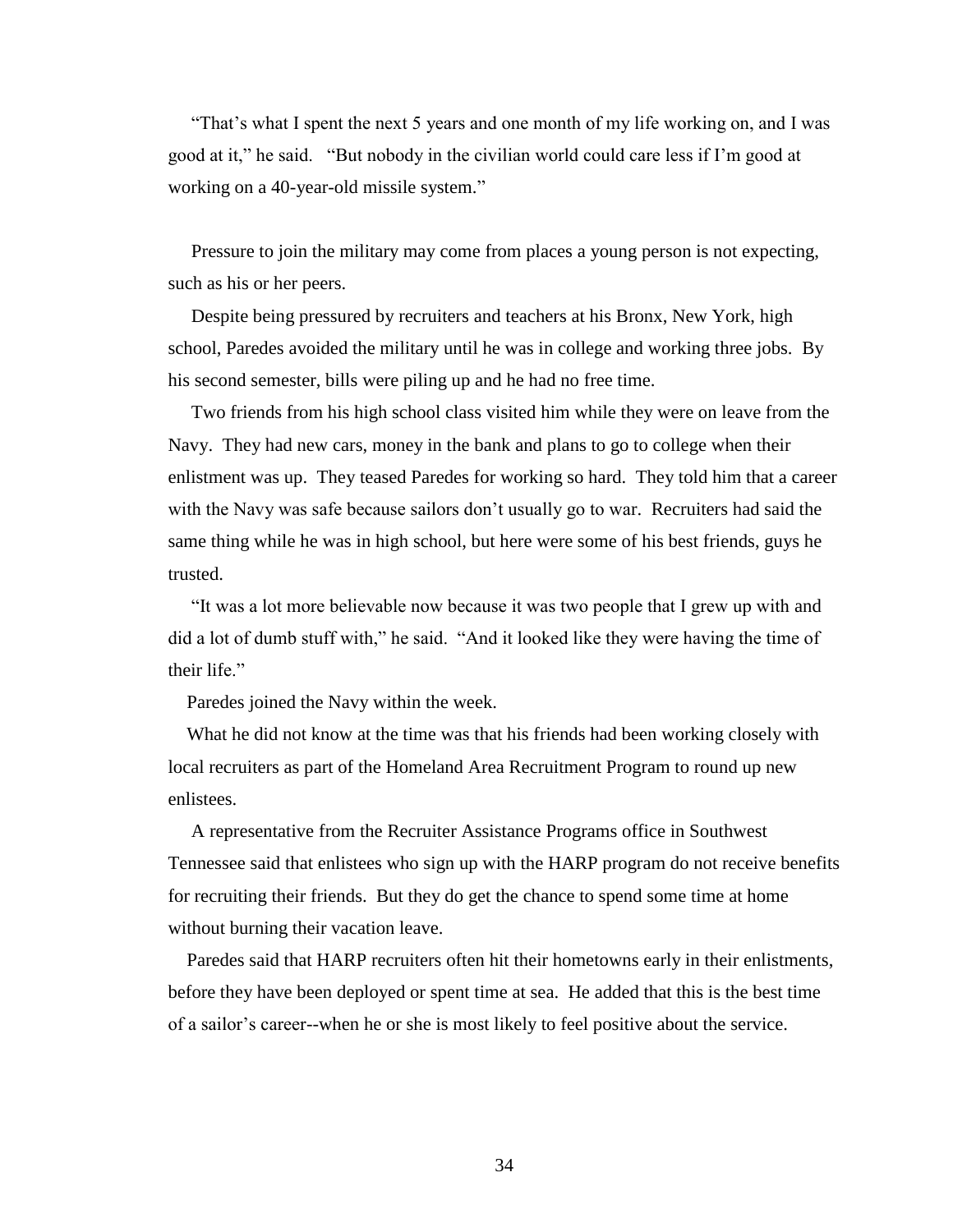Navy regulation states that though there is no age restriction for HARP candidates, junior enlistees are especially encouraged to apply. Junior service members are more likely than older enlistees to have peer contacts at their high schools.

#### **Obstacles to Access**

 Some counter-recruiters face obstacles to getting into the schools. While access has been secured by military recruiters, access for those countering the military message is not guaranteed. The struggle can be long for those who decide to fight.

 Last summer, Sally Ferrell, 63, won a five-year battle with a rural North Carolina school district that had refused to allow her to set up a table promoting alternatives to military service in its schools. After being denied repeatedly, Ferrell contacted the American Civil Liberties Union which argued on her behalf that the school board was violating Ferrell's First Amendment rights and discriminating against her because of her views.

 The board buckled and allowed her to set up an information table and talk to interested students twice one semester. Then the superintendent kicked her out.

"He said I was discouraging enlistment," she said.

 The ACLU sued and won. Ferrell said that now she is permitted to meet with students who sign up beforehand twice each semester. Part of the legal agreement was that she be allowed to visit as often as military recruiters. Before Ferrell began her access campaign, recruiters were allowed into the district's high schools on a regular basis.

"They would come and sit down with students in the lunchroom," she said.

Now, recruiters may visit twice a semester, and kids must sign up to meet with them.

Ferrell said that she has met with about 200 students. "Which is less than when I was tabling," she said. "But that's  $OK.$  It's fair."

 She hopes that her victory will inspire other counter-recruiters to take on recalcitrant school boards.

"It took about four or five years, but it was worth it," she said.

The 2001 "No Child Left Behind Act," guarantees military recruiters the same degree of access to public high schools as that afforded to colleges and post-high school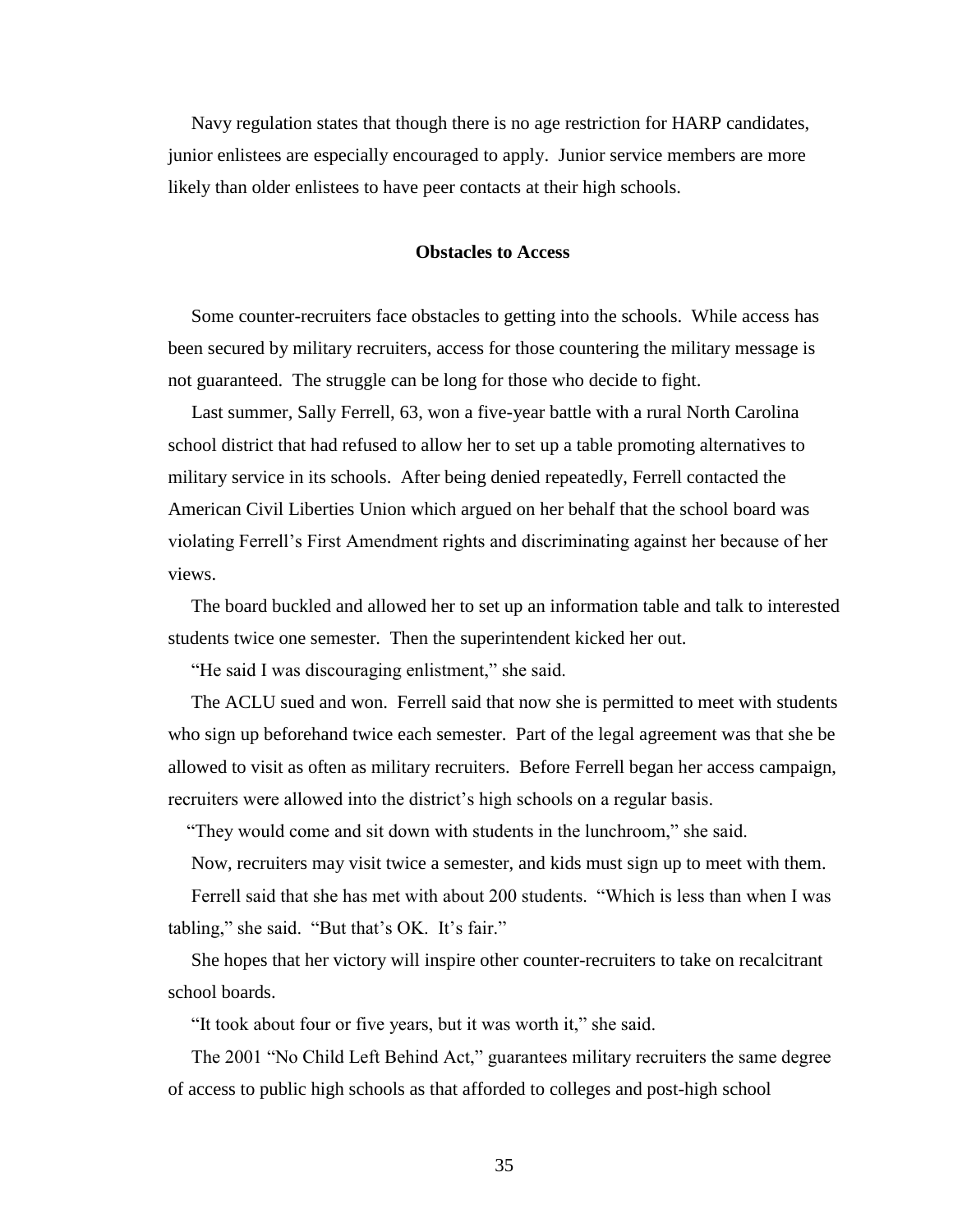employers. Unless a school is based on religious precepts that disavow military service, it can be denied federal funding for barring recruiters. As long as they allow recruiters onto their campuses as often as college and career representatives, the frequency and context of recruiter visits is up to each school district and, sometimes, each school administration.

 There is currently no nationwide statutory requirement that counter-recruiters be allowed access equal to that of military recruiters. Sally Ferrell's legal success on the basis of First Amendment rights is encouraging precedent for counter-recruiters considering litigation in order to gain access.

Counter-recruiters pressing for equal access often point to a  $9<sup>th</sup>$  Circuit Court of Appeals decision that ruled military recruiting a controversial subject. According to the court, if a school establishes a forum for the presentation of a controversial subject, it must allow opposing views to be heard.

 On the ground, access varies greatly and depends upon the receptivity of school boards, teachers and administrators. Some school districts in some parts of the country, particularly urban ones, welcome the message. Others are not quite as welcoming.

 Sally Ferrell said that she was encouraged to approach the Wilkes County school board for access permission because her sister and other counter-recruiters she knew had an easy time getting into schools elsewhere in the country. But, she said, the superintendent and local school board opposed her from the outset.

"They were used to doing things their way," she said.

Even though Montana is under  $9<sup>th</sup>$  Circuit Court jurisdiction, Missoula high school counselors are not familiar with the equal access precedent.

 Christine Kolcyzak, a guidance counselor at Hellgate High School in Missoula, Montana, said that counter recruiters had never approached her for a visit, but that she did not think the school would allow them inside. "They wouldn't be promoting a program," she said.

 Jim Lodge, a guidance counselor at Big Sky High School in Missoula said that he would permit counter-recruiters to visit if they presented a positive program, such as the Peace Corps or AmeriCorps. "If they came in with a negative program, an anti-military program without an option, I probably wouldn't let them in."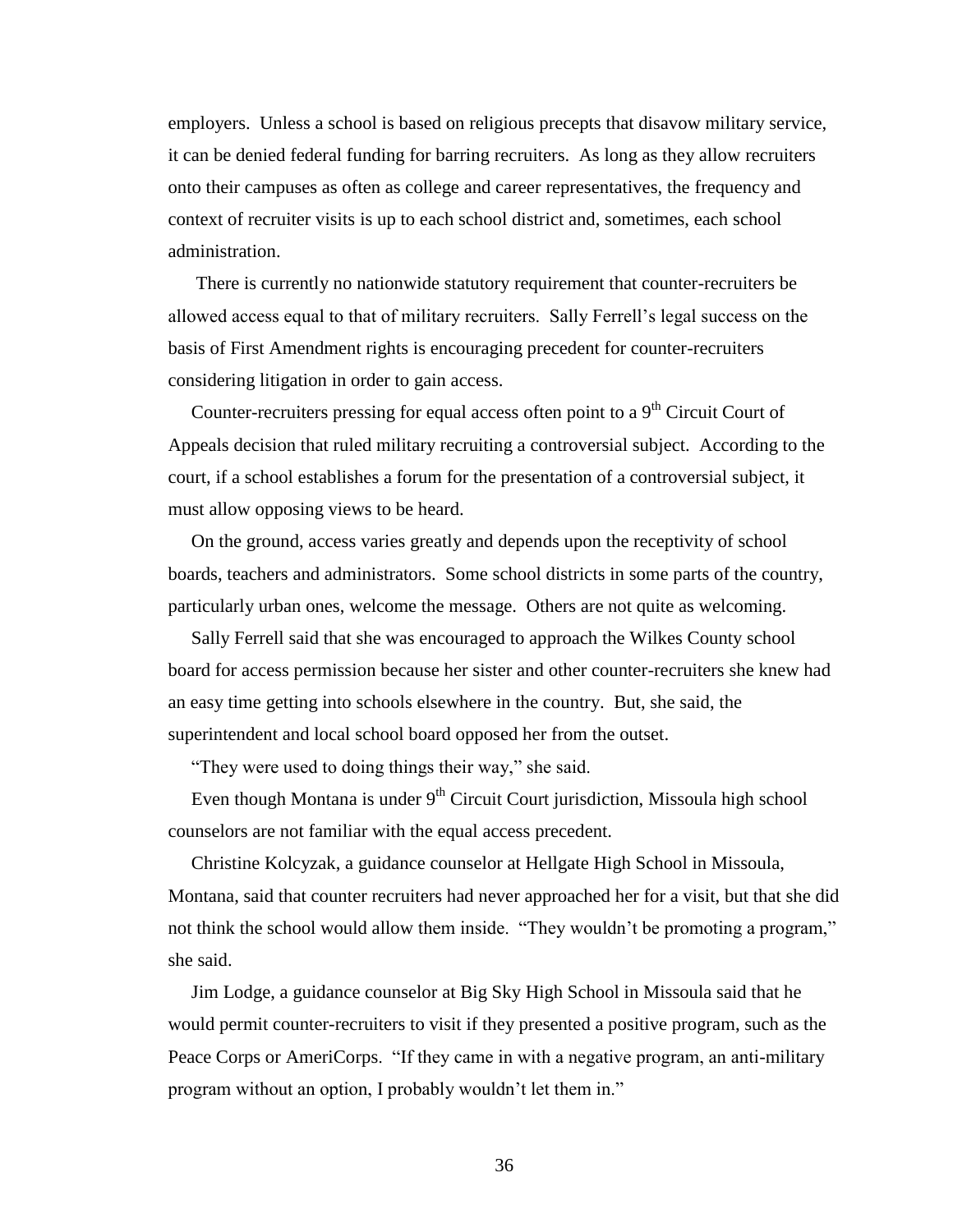Pablo Paredes and other members of "Bay Peace," have access to all of the public high schools in the Bay Area, mostly through a few teachers who invite the group to address their classes. Approaching school counselors for access is a "sure fire way" to get turned down, said Paredes. Since he is a veteran, administrators occasionally allow him to participate in school-wide assemblies. These usually consist of a debate between Paredes and a military recruiter or the screening of a film that shows both sides of the controversy.

 But, according to Paredes, the Oakland, California, school district allows military recruiters in their schools almost as much as they please. Oakland School District policy states that recruiters must submit a request to school principals two weeks before a visit. Rebecca Hopkins, media relations specialist for the district, confirmed that this essentially means that recruiters may visit as often as they wish if they get a green light from a school administration.

 Steve Theberge, who worked as a counter-recruiting organizer for the War Resister's League in New York City, also said that school visitation depended upon being directly invited into a teacher's classroom. Jen Berger, a counter-recruiter in Burlington, Vermont said that access to local high schools is limited to invitations from a handful of interested teachers.

 Some have more luck. Hart Viges, an Iraq War veteran and conscientious objector who works in counter-recruiting, said that he has never been denied access to public high schools in Austin, Texas. He makes arrangements ahead of time to set up an information table during lunch hour. He makes sure to follow school rules such as signing in and out and staying at his table rather than roaming the hallways. He attributes success to the fact that a local group called "Non-military Options for Youth" started forming a trusting relationship with Austin schools in 1998.

 After attending school board meetings for a year, Nancy Howell, a retired sociology professor, convinced the Lee County, Florida, School Board to develop a unified policy placing limits on military recruiter access to students. The board also agreed to let Howell into schools to pass out literature emphasizing alternatives to military service and copies of the Army enlistment agreements so teens can read the fine print.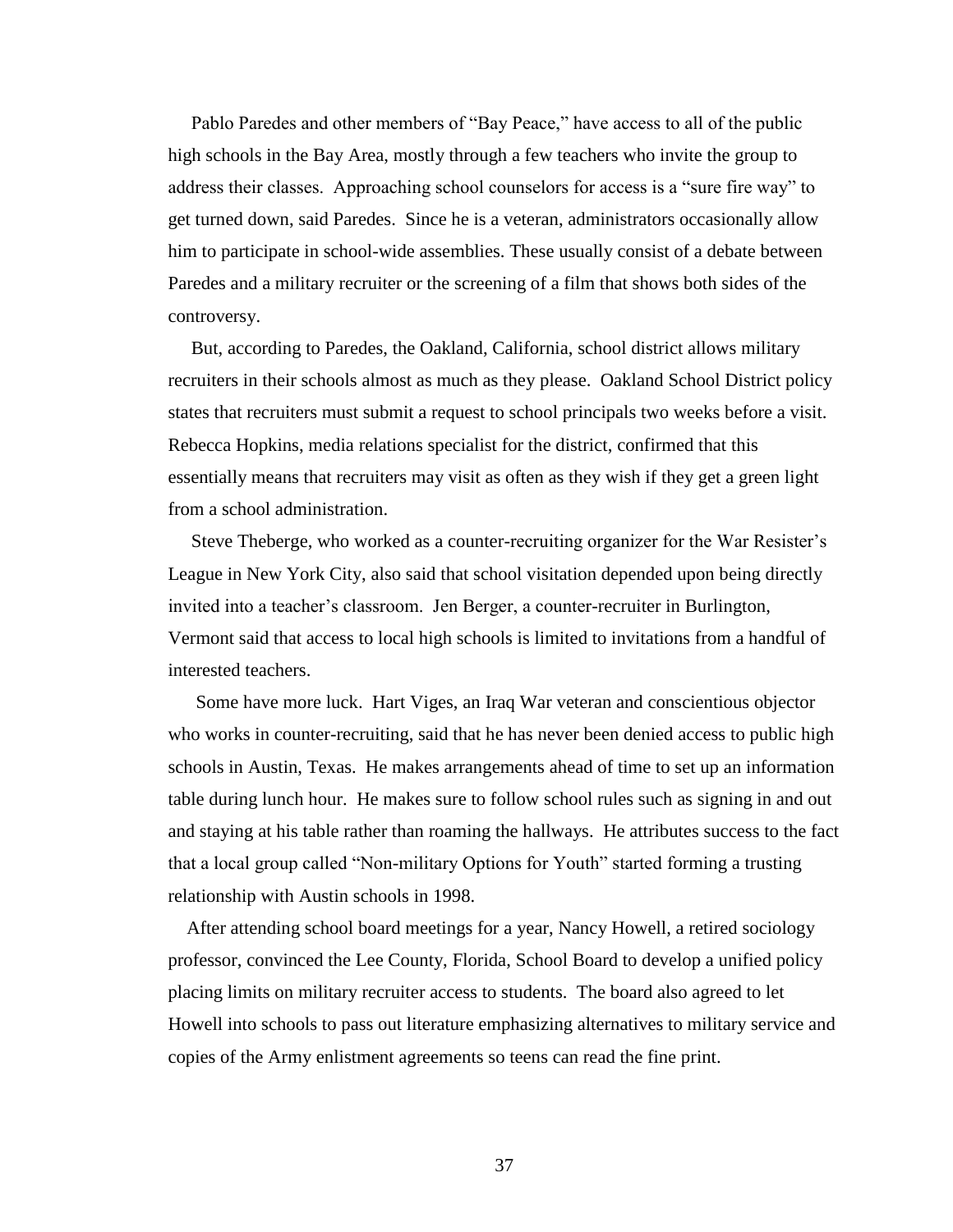Getting teens involved is one way for counter-recruiting groups to circumvent access issues. Where an adult might be barred from entering a high school campus for the purposes of counter recruiting, students are protected by some First Amendment rights and usually have an easier time getting permission to table or give classroom presentations. The counter-recruiting message may be more compelling coming from a student since young people tend to relate more easily to their peers than to adults

 Bay Peace mentors a core group of high school students who immerse themselves deeply in the issue of recruitment and inform their peers about the possible ramifications of serving in the military.

 Eric Reed, a college student from Berkeley, California, began working with Bay Peace in 2005, when he was a student at Berkeley High School. Reed said gaining access to classrooms has been easy in his experience because most teachers are receptive to Bay Peace's approach. He joined the organization because he felt it was important for students to hear about military service from their peers rather than solely from recruiters who are as old as many students' parents.

 Though he said he has never considered joining the military, Reed does not consider himself a pacifist. He supports young people's decisions to join the military as long as they have first had the chance to hear both sides of the topic and have done some critical thinking on the matter.

The point, he said, is not: "Don't join," but rather: "Look at the issue from other angles. The military will tell you any and everything that will make themselves [sic] look good."

### **Protecting Students' Privacy**

Counter-recruiters are also fighting a provision in the No Child Left Behind Act that allows recruiters to access students' directory information so that they can call them and send them promotional mailings. The act states that schools receiving federal funding must provide students' names, addresses and phone numbers when military recruiters request them.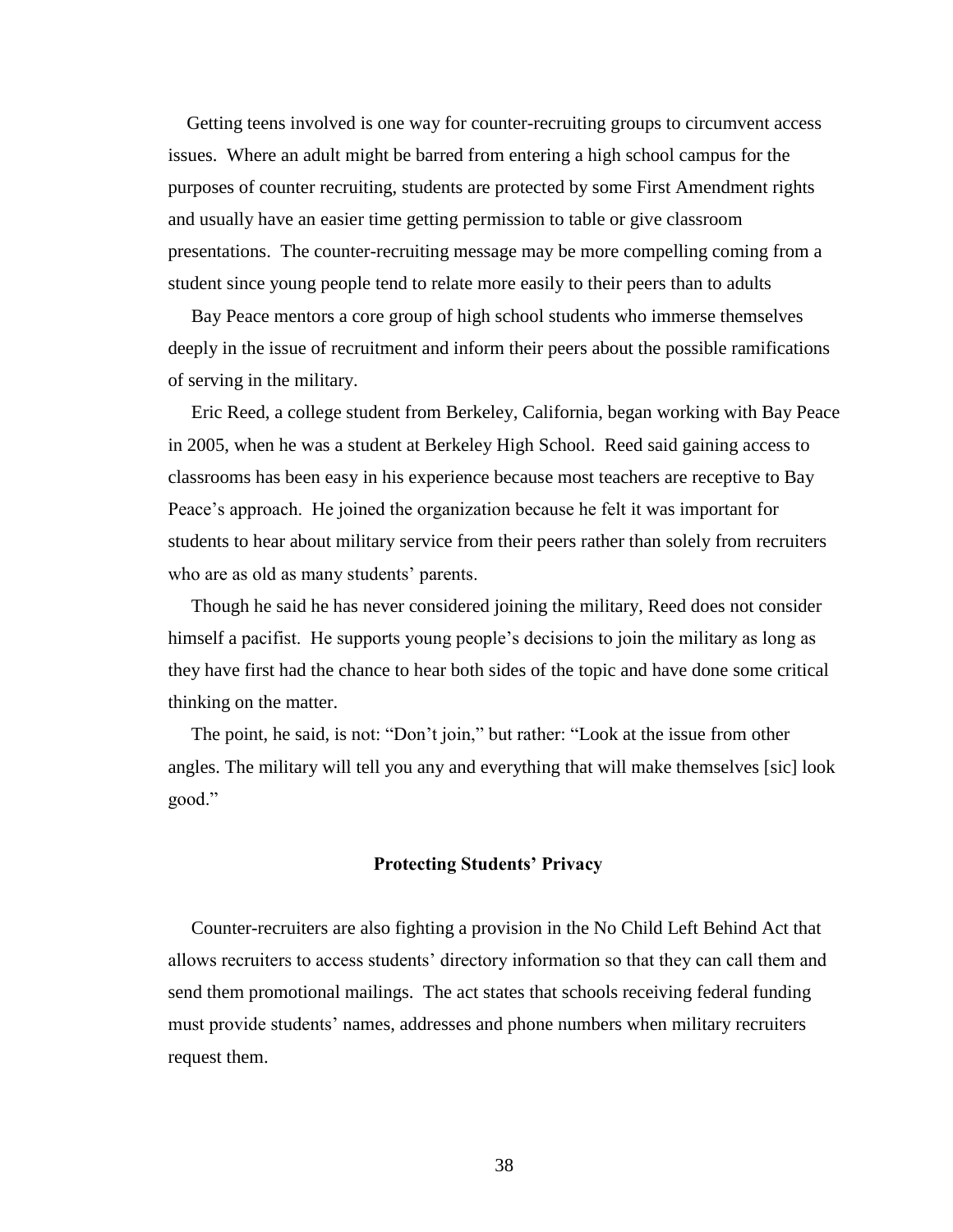In compliance with student privacy laws, No Child Left Behind requires secondary schools to inform students and parents that they have the right to keep their contact information private. The problem is that the act does not say what form the notification should take.

 Many schools send an opt-out form to students and/or parents at the beginning of each school year. Others include the information in a student handbook or on a website referred to in the handbook. In some cases, schools place advertisements in the public announcement section of the classifieds in local newspapers. Many students never see an opt-out form.

 Counter-recruiters urge school boards and administrators to make opt-out procedures easy and clear. Nancy Howell said that before she spoke with the Lee County school board, the opt-out information provided was difficult to read. It consisted of a page of dense text with a place for opt-out signatures at the top. Howell convinced the board to simplify the form and to place the signature box at the end so that parents would first have to peruse the information.

 Before she brought this to the school board's attention, 25 percent of parents in the district chose to opt-out. The following year it had increased to 42 percent and now the majority of parents in the district choose to withhold their children's contact information.

 According to *The New York Times*, some schools are fighting the provision by having parents "opt-in" if they want their children's information to go to recruiters. Superintendent Bill Cala of Fairport, New York, told the *Times* that only 40 out of 1,750 students were on the recruiter lists. The military had not objected to Cala's tactics.

 The NCLB provision is one way for recruiters to obtain information about students, but the armed forces have more extensive means of acquiring information about young people. According to the New York American Civil Liberties website, the Pentagon buys information about young men and women from the Selective Service System, the Department of Motor Vehicles and the College Entrance and Examination Board, among others. It keeps a database containing names, addresses, race and ethnicity, grade point average, college intent and field of study for over 30 million young Americans. This information is used solely for recruiting purposes. The military can also get information about students who take the armed forces aptitude test. Many of the nation's high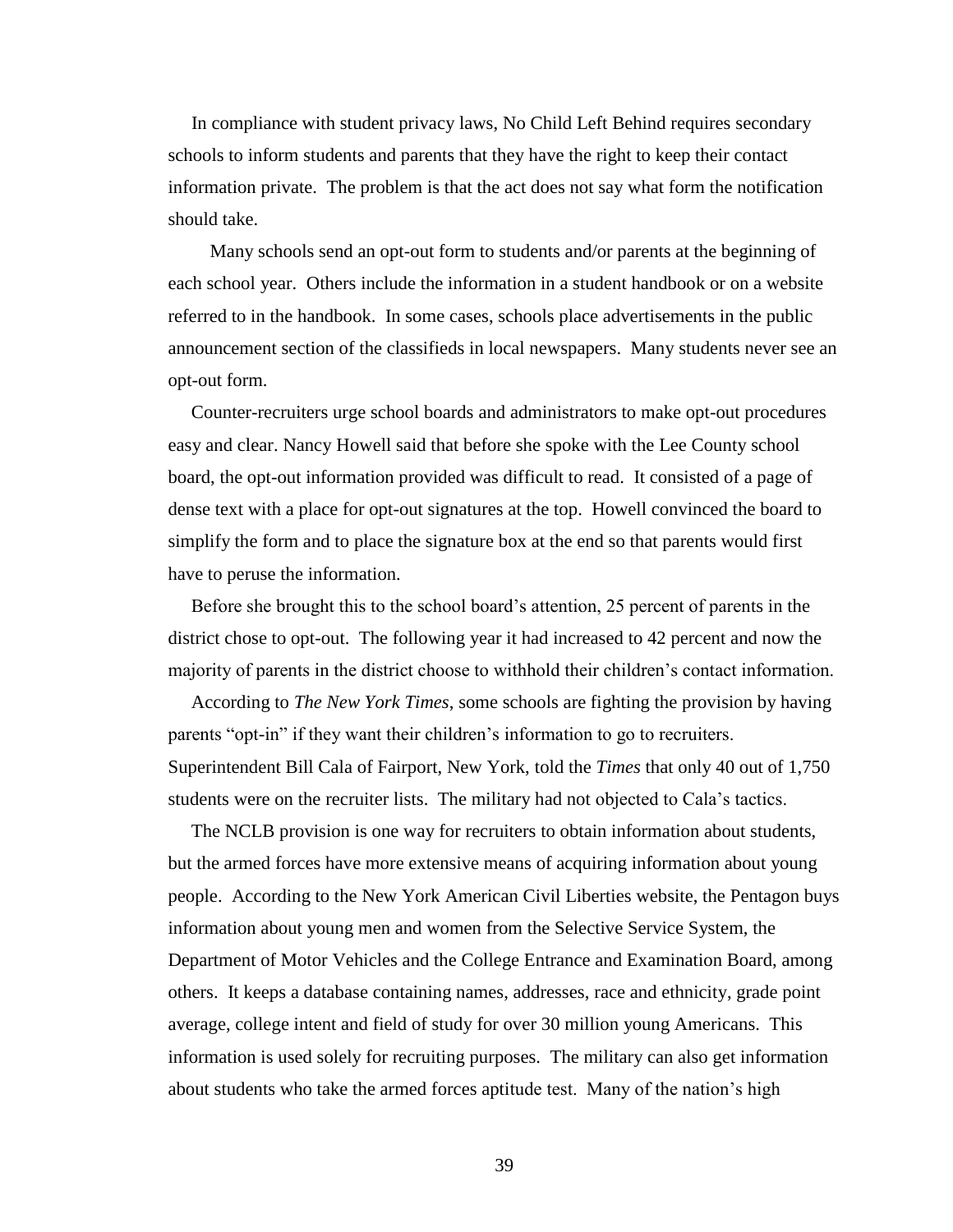schools administer the test as a routine part of student career placement. Through the test, students' directory information is released to the military unless the school specifically chooses to withhold it.

### **Counter-Recruitment and the Economy**

**The interpretent activity by the recruiters down here," said Big Sky High School** counselor Jim Lodge. "They are filling their quotas without going out and actively recruiting kids. They have all told me that they are finding more and more students coming to their offices."

The financial crisis that began in 2007 may have made the task of counter-recruiting more difficult. The Pentagon, major newspapers, school officials and some counterrecruiters noticed an increased recruitment base in 2009. Last April, *The Washington Post* reported that the Army's recruiting standards were increasing. In 2009, the Army met its first-quarter recruiting quotas for the first time since 2003. Reversing the trends of the last five years, more young people scrambling to find work in the midst of rising unemployment appear to be turning to the military despite the dangers of a wartime environment.

 Nancy Howell said that she noticed that recruiters seem less interested in visiting high schools. "Lots of people are enlisting in their 20s," she said.

Pablo Paredes was more cautious about the reports. "I don't see a lot of the markers" that would tell me that recruiting is suddenly becoming easy," he said. The news and statistics from 2008 tell a story of tough times for recruiters, he said. "Missed quotas, lower standards, extra waivers, recruiters committing suicide. I don't think that the recession is not going to have an impact, but I think they are overstating the life out of it right now as a marketing tool."

 If things *are* looking up for military recruiters, times are tough for those trying to encourage young people to brave the economic slump and find fulfilling work elsewhere.

 There are success stories. Susan VanHaitsma, of Sustainable Options For Youth in Austin, Texas, talks about a young Latino man who joined the Delayed Entry Program, thinking that he could help put his sister through art school with the help of an Army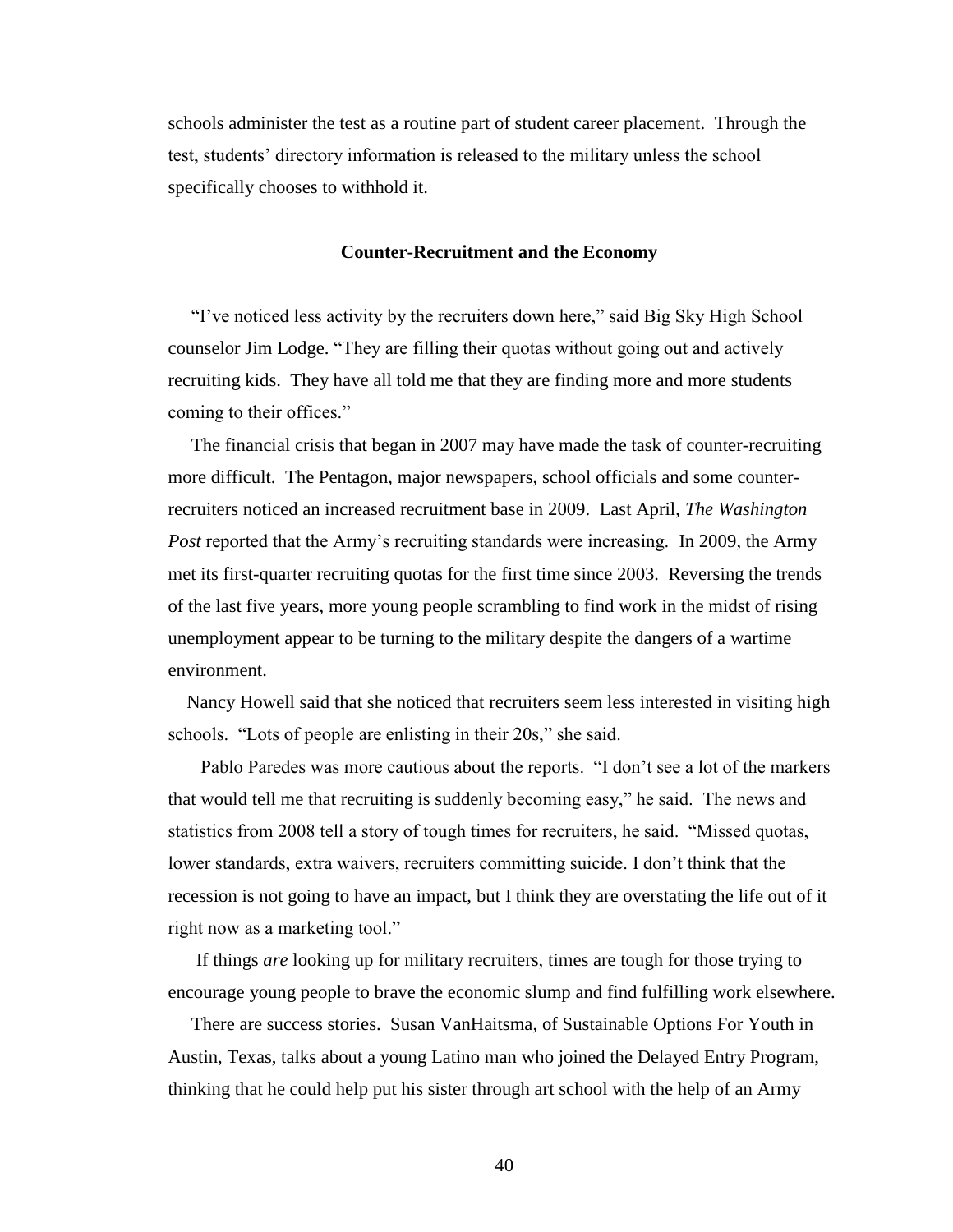career. After discussing alternatives with counter-recruiters and heeding the pleas of concerned friends, he dropped out of the DEP. The last VanHaitsma heard he was working as an intern at a local law firm.

 But the wars grind on. While counter-recruiters wage their uphill battle, thousands of young men and women return from Iraq and Afghanistan wounded and distraught. Witnessing the damage of these wars may do more, in the end, than counter-recruiters ever can to dissuade young people from joining the armed forces.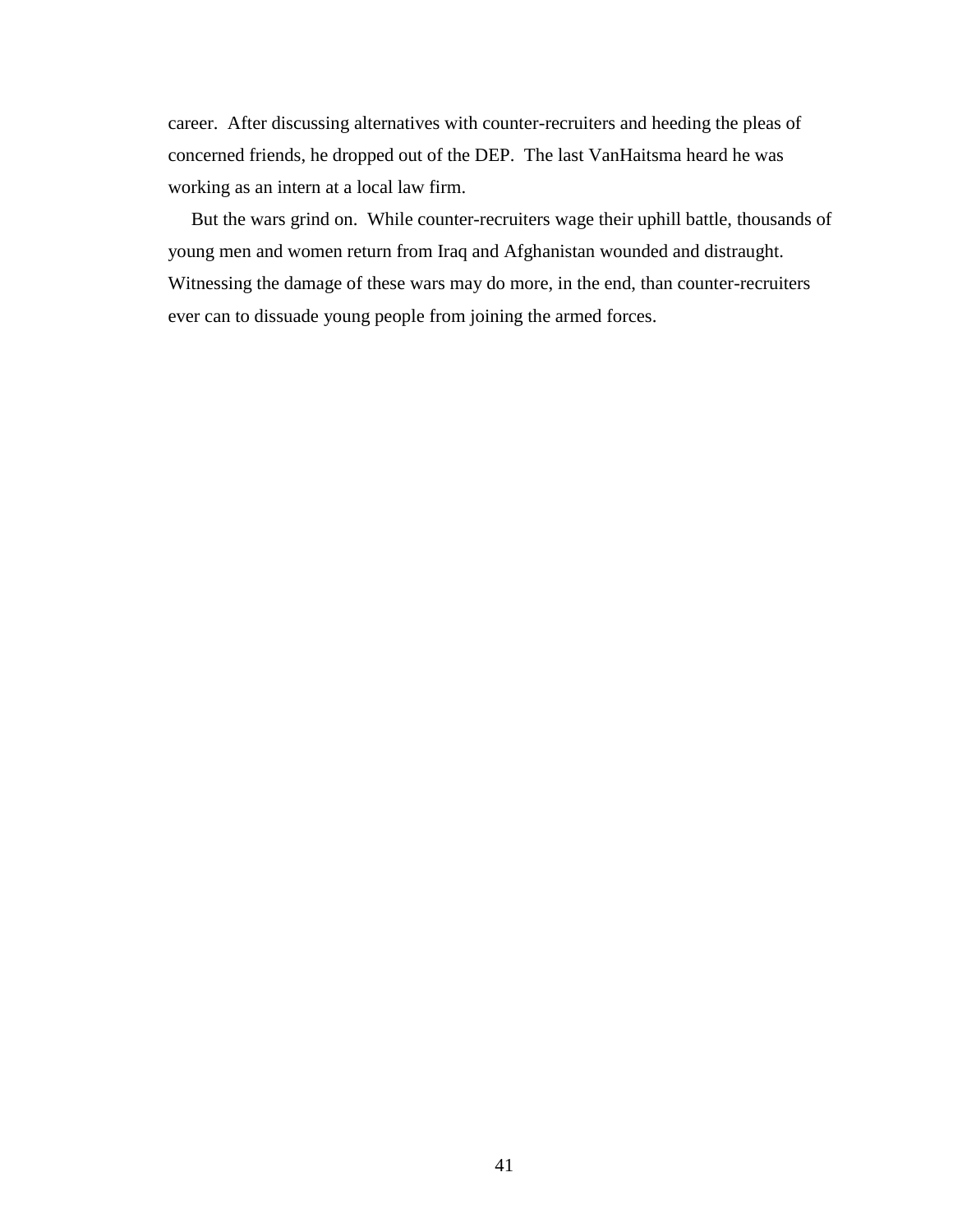## **Recruiter Misconduct: A Study**

 The Government Accountability Office conducted a study in 2006 to determine the sources of an increase in recruiter misconduct. It is the most recent study of its kind.

"Determined to find ways to succeed in a challenging recruiting environment," says the report, "some recruiters, reportedly, have resorted to overly aggressive tactics, such as coercion and harassment."

 The GAO found that the Pentagon lacked an integrated system for tracking and addressing recruiters who broke the rules.

 In 2005, the year that the Army, the Army Reserve and the Navy Reserve failed to meet quotas, allegations of recruiter wrongdoing increased from 4,400 to 6,600. Substantiated cases increased from 400 to 630. Criminal violations perpetrated by recruiters, such as sexual harassment and falsifying documents, more than doubled in the same year.

 The GAO cites data from the Chicago Military Entrance Processing Station showing that instances of recruiter malpractice spike considerably at the end of monthly recruiting cycles.

 For most branches of the armed forces, recruiters are required to procure at least two fresh enlistment contracts per month. The GAO has recommended that the Pentagon change recruitment requirements for all branches of the military to reflect the policies of the Marine Corps. Instead of basing recruiter evaluation and reward systems upon the number of monthly entrance contracts signed, the Marine Corps uses basic training attrition rates to evaluate recruiter success. Though the DOD concurred with the recommendation, it has not made the suggested changes.

 The GAO recommended that an overarching framework for tracking such wrongdoing be developed. The Pentagon concurred and implemented changes in December 2006.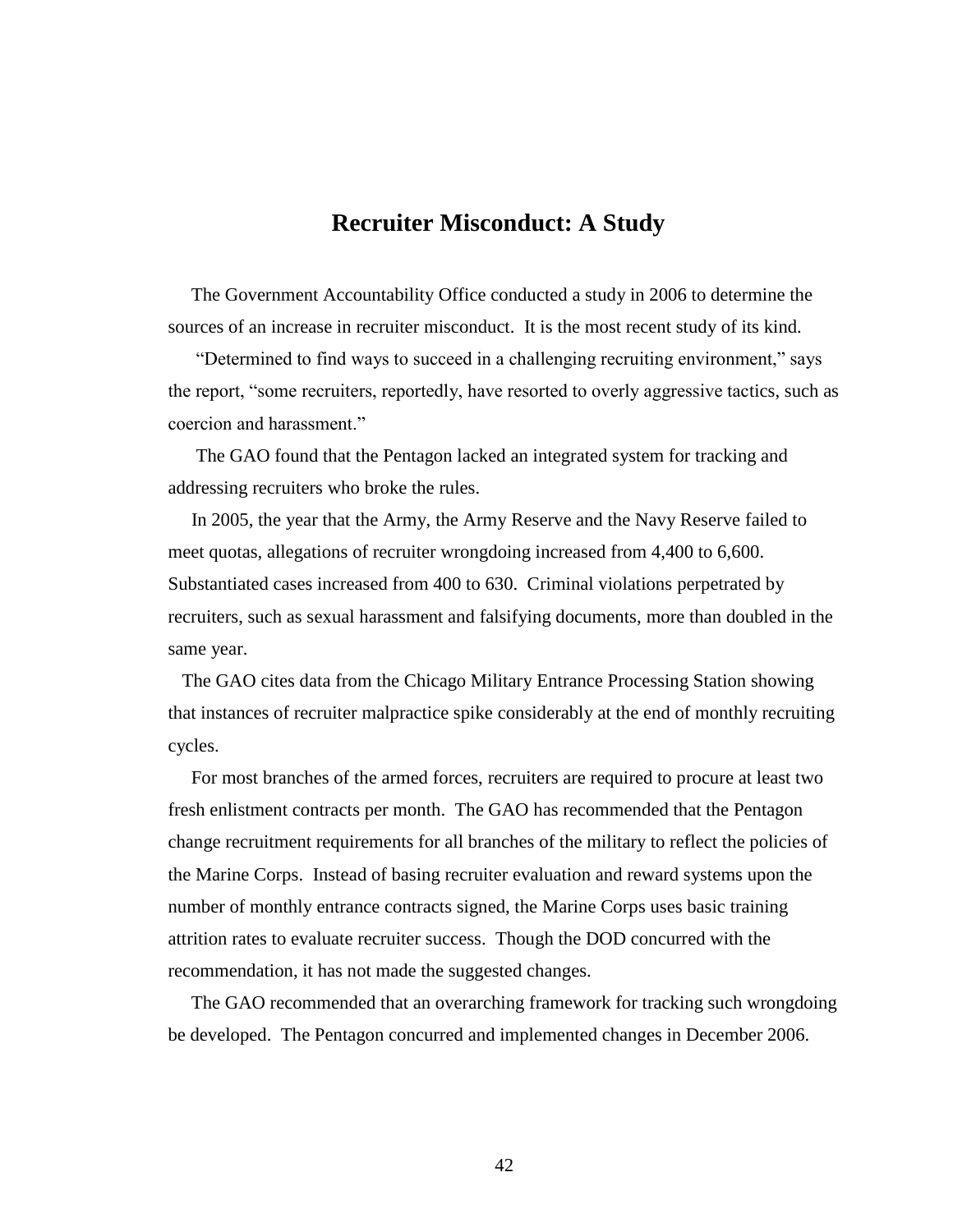## **Sources**

## **Story 1: The Education of a Conscientious Objector**

## **Interviews:**

 **Kindlinger, Trey. Personal Interview, March 2008.** The bulk of this story comes from Kindlinger's recollections.

 **Kindlinger, Trey. Personal Interview, January 2009.**

 **U.S. Department of Veteran Affairs, Education Dept. Personal Interview, 2008.** I called the V.A. to get a sense of how G.I. Bill works.

## **Books:**

 **Delgado, Aidan.** *The Sutras of Abu Ghraib.* **Boston: Beacon Press, 2007.** In this book, Delgado claims that the Army took his ballistic plates away after he applied as a conscientious objector in Iraq.

 **Kohn, Stephen M.** *Jailed for Peace.* **California: Praeger Paperback, 1986.** I used this book to learn about the treatment of conscientious objectors during WW II.

 **Schlissel, Lillian.** *Conscience in America.* **Boston: E.P. Dutton, 1968.** I used this book as a general reference for historical material on conscientious objection in America.

## **Government and Legal Publications:**

 **Department of Defense.** *Instruction. Conscientious Objectors.* **1300.06 (2007)** This is military regulation governing the handling of CO cases.

 **United States Government Accountability Office. Report to Congressional Committees.** *Military Personnel. Number of Formally Reported Applications for Conscientious Objectors is Small Relative to the Total Size of the Armed Forces.* **(2007).** This report gave me a sense of how many conscientious objector applications the armed forces processed in a four-year, wartime period. It also helped clarify the process the military undertakes when deciding upon a claim.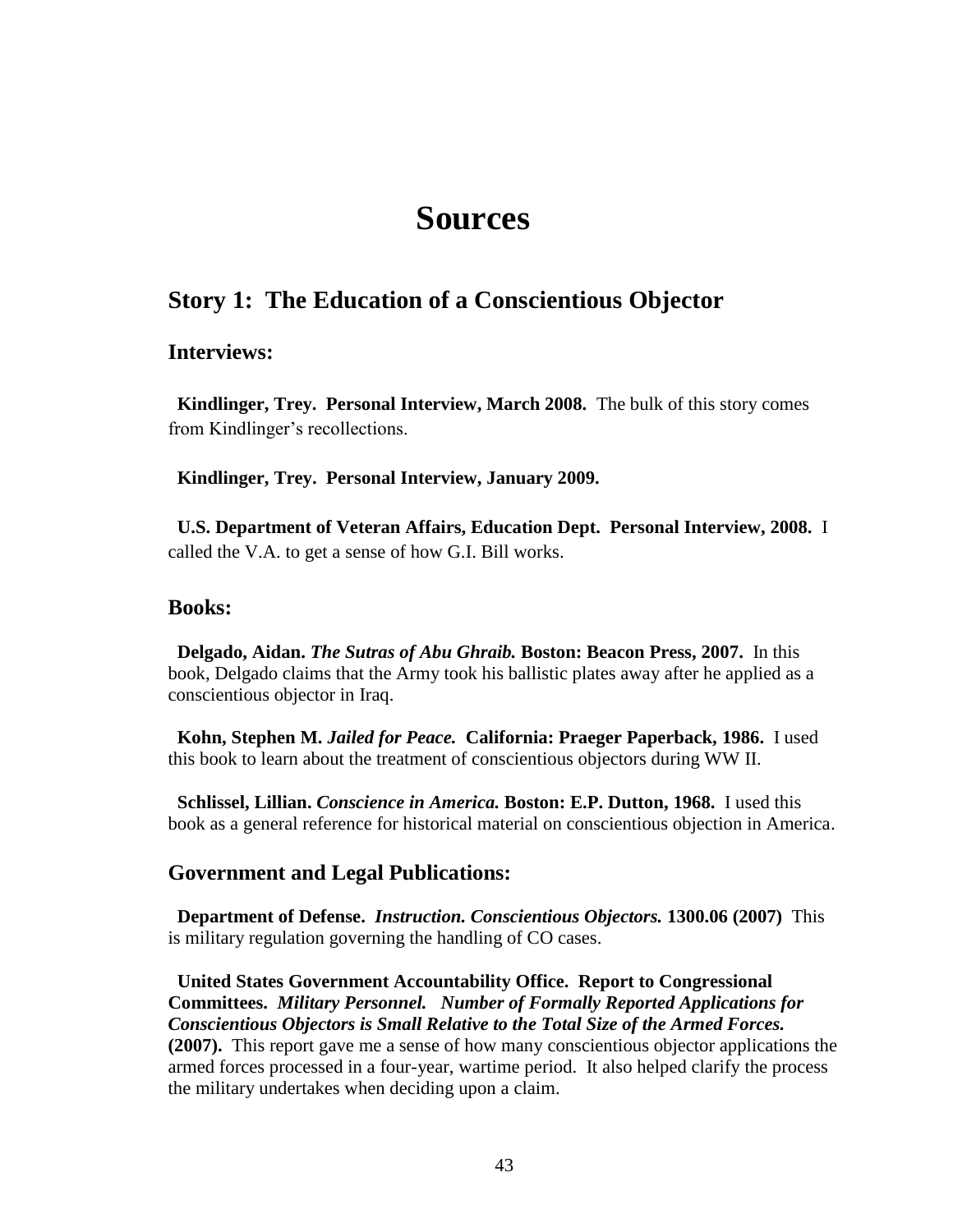## **Websites:**

 **Democracy Now! "Exclusive: Conscientious Objector Witnessed Abuse, Killing of Iraqi Detainees at Abu Ghraib. Dec. 2004.** 

**[http://www.democracynow.org/2004/12/17/exclusive\\_conscientious\\_objector\\_witness](http://www.democracynow.org/2004/12/17/exclusive_conscientious_objector_witnessed_abuse_killing) [ed\\_abuse\\_killing](http://www.democracynow.org/2004/12/17/exclusive_conscientious_objector_witnessed_abuse_killing).** On this program, Delgado claims that the Army took his protective armor away in Iraq once he applied as a CO.

 **Iraq Veterans Against the War. Board of Directors Page. Accessed 2009. <http://iraqveteransagainstthewar.com/board>**

 **Guerilla News Network Myspace Page. Accessed 2009. [www.myspace.com/gnn](http://www.myspace.com/gnn)** I turned here to get a sense of this alternative news outlet which is now closed.

 **Sack, Kevin. "The Pentecostal Church in America." June 2000. <http://partners.nytimes.com/library/national/race/060400sack-church-side.html>** I turned here to get a brief background of the history of Pentecostalism in America.

 **Southern Baptist Convention. "The Baptist Faith and Message." Accessed 2009. <http://www.sbc.net/bfm/bfm2000.asp#i>** This is a declaration of Baptist beliefs I looked at to get a sense of Kindlinger's religious background.

 **The Constitution of Japan. Nov. 1946. Accessed 2009. <http://www.solon.org/Constitutions/Japan/English/english-Constitution.html>** Kindlinger referred to the Japanese Constitution as something that helped inspire his distaste for warfare. I checked it out.

## **Story 2: From Gung-ho to "Get me out of here."**

## **Interviews:**

 **Banks, Nathan. LTC U.S. Army, Spokesman. Department of Defense. Personal Interview. October, 2009.** Banks provided a sense of how the Army handles CO applications.

 **Costley, Cassandra. Selective Service Director of Alternative Services Program. Personal Interview. October, 2009.** Costley provided a look into how the Selective Service handled CO claims before the end of conscription as well as how things would change if the draft was reinstated.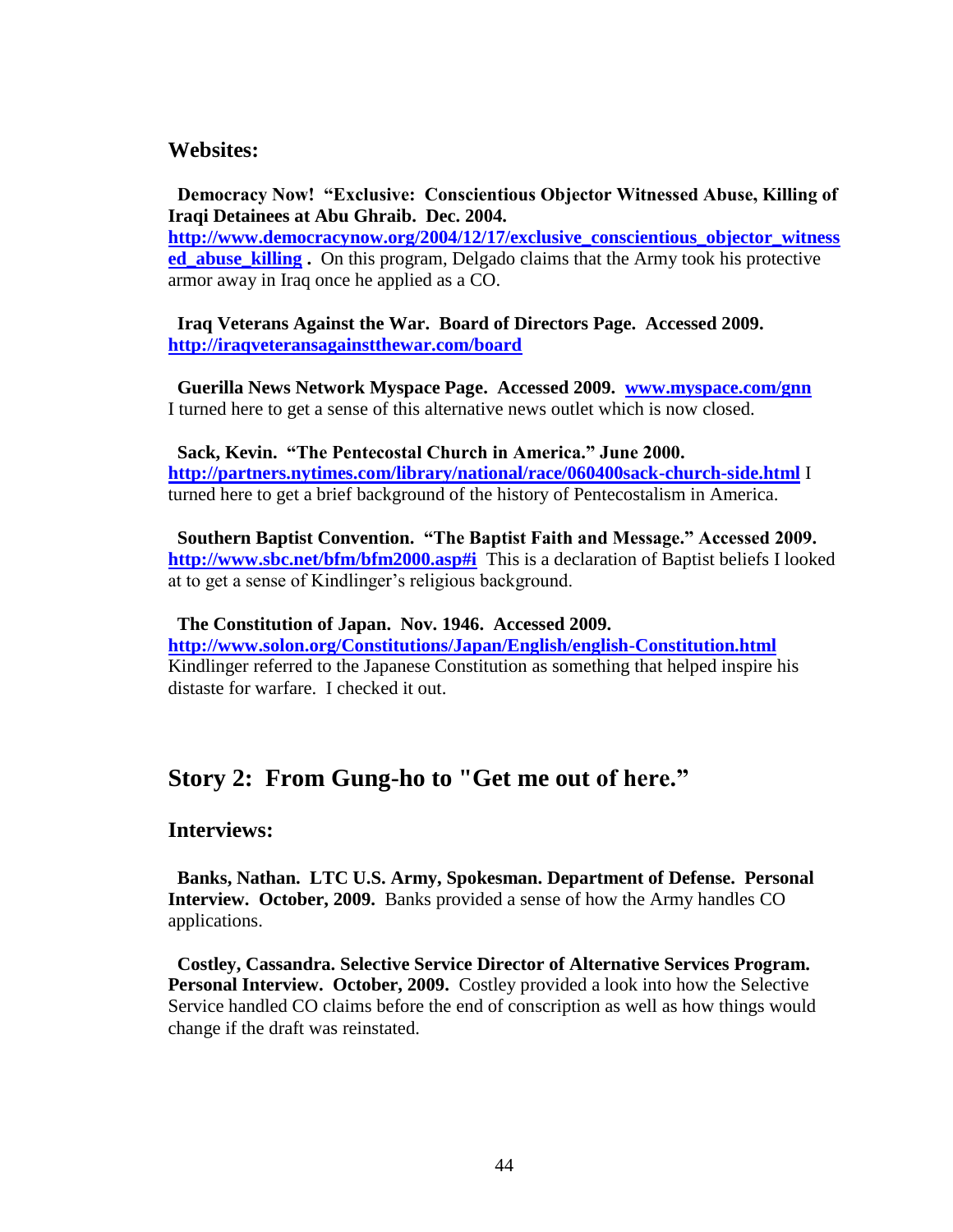**Branum, James. Attorney for Clifton Cornell. Personal Interview. November, 2009.** Branum gave the background of Cornell's case which is a modern example of the Army's handling of an enlistee's desertion to Canada.

 **Farrell, Brenda. Government Accountability Office. Personal Interview. October, 2009.** Farrell was the head of the GAO's 2007 study of the armed forces handling of CO cases. Farrell discussed some of the study's limitations.

 **Funk, Stephen. Marine Corps Reserve Conscientious Objector. Personal Interview. March 2008.** Funk is an example of a service member facing stringent consequences for publicizing his objection to war and the military.

 **Galvin, Bill. Center on Conscience and War. Personal Interview. April, 2007.**  The Center on Conscience and War has supported COs since 1940. Galvin was a CO during the Vietnam War and has been on the Center's staff for ten years. In this interview, he spoke about the historical background of COs in America.

 **Galvin, Bill. Center on Conscience and War. Personal Interview. October, 2009.**  In this second interview, Galvin provided information about recent court cases pertinent to conscientious objection as well as background on how contemporary conscientious objection differs from that of the Vietnam period.

 **Haney, Shawn. Major, U.S. Marine Corps. Personal Interview. November, 2009.**  Haney gave a sense of how the Marine Corps handles CO applications.

 **Johnson, Zach. Ex-Army Reserve. Personal Interview. October, 2008.** Johnson deserted the Army Reserve without facing consequences.

 **Kagan, Kenneth. Attorney for Ehren Watada. Personal Interview. October, 2009.**  Kagan provided background for the case of an Army officer who refused to deploy to Iraq on the basis of international law.

 **Lainez, Eileen. Department of Defense Press Officer. Personal Interview. September, 2008.** I did contact the Pentagon directly, but received little assistance with the story.

 **Millard, Geoff. Iraq Veterans Against the War, Army National Guard Deserter. Personal Interview. October, 2008.** An example of a National Guard deserter who was not punished.

 **Paredes, Pablo. Conscientious Objector. Personal Interview. March, 2008.**  Paredes was confined to a Navy base for publicly refusing to deploy to Iraq.

 **Paredes, Pablo. Conscientious Objector. Personal Interview. October, 2008.**

 **Paredes, Pablo. Conscientious Objector. Personal Interview. October, 2009.**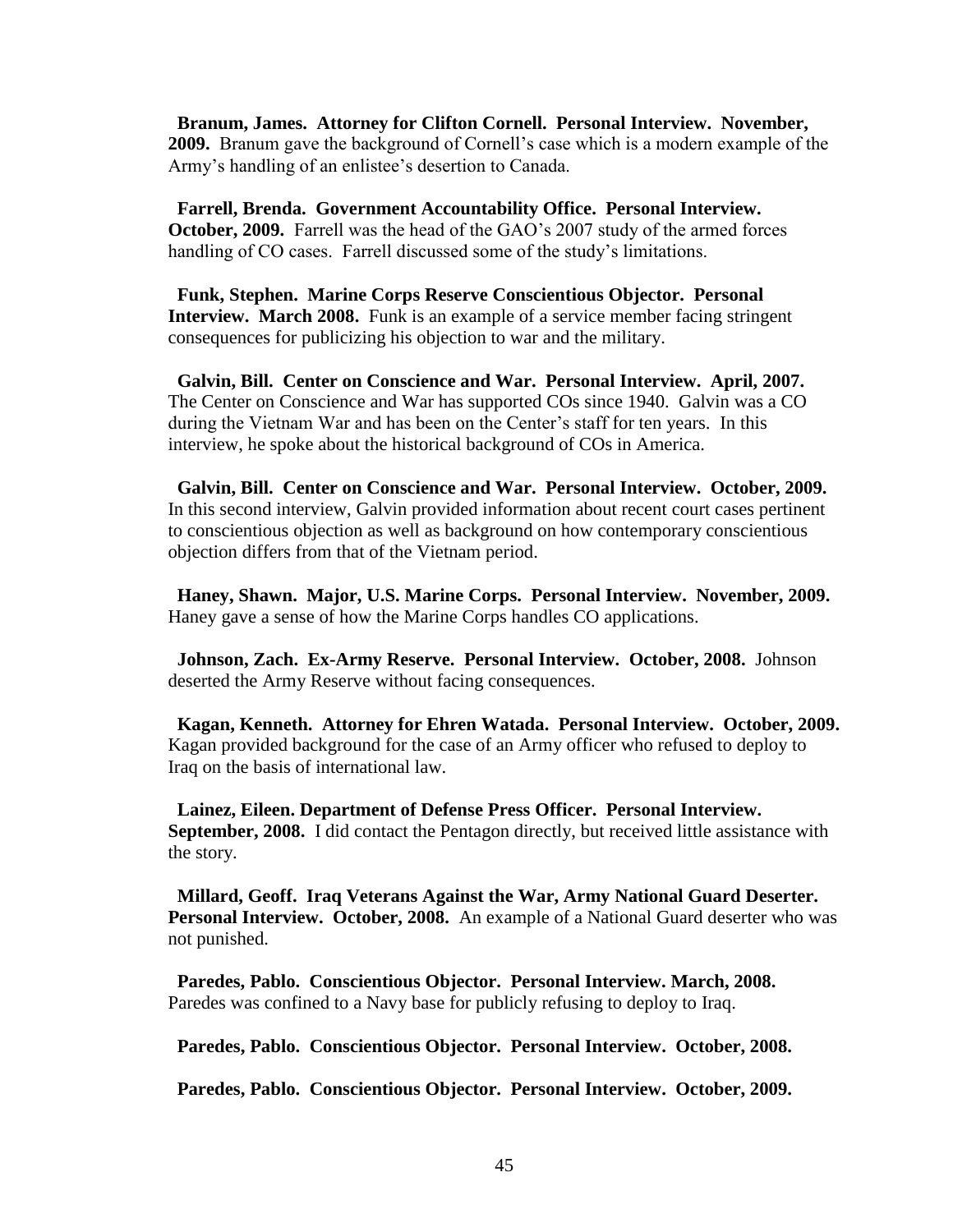**Paterson, Jeff. Courage to Resist. Personal Interview. March, 2008.** Patterson was a CO during the First Persian Gulf War and now works for an organization that supports soldiers and sailors who refuse military service (Courage to Resist). Patterson gave a sense of conscientious objection in wartime early 1990s.

 **Peachey, Titus. Mennonite Central Committee. Personal Interview. November, 2009.** Peachey gave a background of religious objection to military service.

**Warn, Dillon. Conscientious Objector. Personal Interview. April, 2009.** Warn opens the story. He approached the service with deep conviction as part of a family tradition but then had a radical change of heart after witnessing war first hand.

 **Yoder, Ann. Swarthmore Peace Archives. Personal Interview. September, 2009.**  The Swarthmore Peace Archives is perhaps the largest repository of documents dealing with the history of conscientious objection in America. Yoder gave a sense of the paucity of recent archival material regarding COs.

## **Books:**

 **Baskir, Lawrence, M. and William A. Strauss.** *Chance and Circumstance.* **New York: Random House. 1978.** This book provided some figures for American CO numbers during the Vietnam War.

 **Christopher, Paul.** *The Ethics of War and Peace.* **3 rd Edition. New Jersey: Pearson Education, Inc. 2004.** This book provided background on Just War Theory.

 **Marjorie Cohn, Marjorie and Kathleen Gilberd.** *Rules of Disengagement.*  **California: PoliPointPress, LLC. 2009.** This book provided a sense of the legal struggles of COs –particularly the proceedings in Pablo Paredes' court martial.

 **Kohn, Stephen M.** *Jailed for Peace.* **California: Praeger Paperback: 1986.** General historical background on conscientious objection in America, i.e., the historic peace churches, changes in the legal framework regarding COs through time.

 **Schlissel, Lillian.** *Conscience in America.* **Boston: E.P. Dutton, 1968.** General historical background on conscientious objection in America.

## **Government and Legal Publications:**

 **Army Regulation.** *Conscientious Objection.* **600-43 August 2006.** This is the Army's implementing document based upon Department of Defense regulations. It states exactly how the Army is required to handle CO applications.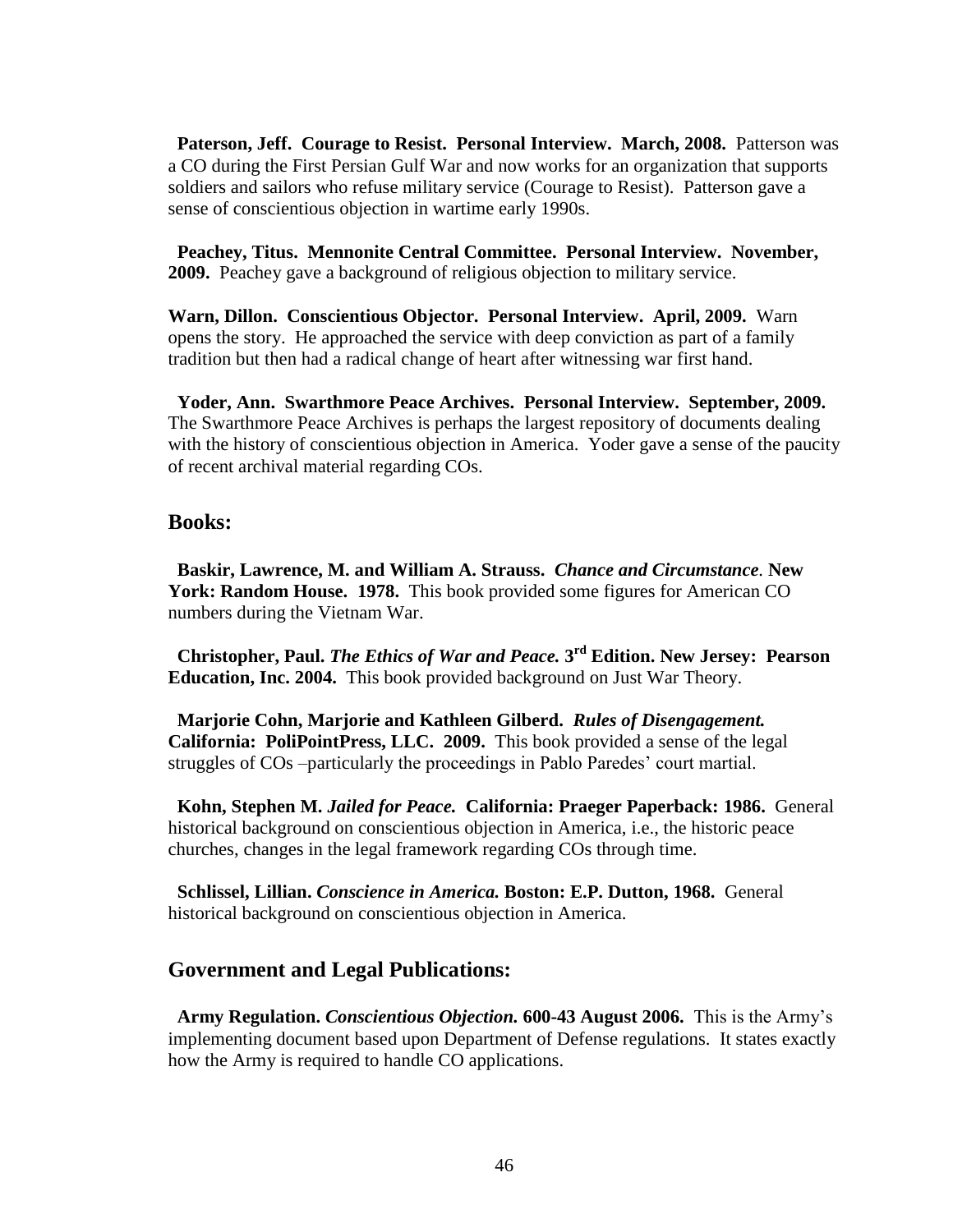**Department of Defense.** *Instruction. Conscientious Objectors.* **1300.06 (2007)** This is the document which instructs the various branches of the armed services on CO protocol.

 **Marine Corps Order.** *Conscientious Objectors.* **1306.16E** The Marine Corps' implementing document.

 **Navy Milpersman** *Convenience of the Government Separation Based on Conscientious Objection.* **1900—020** Implementing document, Navy.

 **United States Government Accountability Office. Report to Congressional Committees.** *Military Personnel. Number of Formally Reported Applications for Conscientious Objectors is Small Relative to the Total Size of the Armed Forces.* **(2007).** This report gave me a sense of how many conscientious objector applications the armed forces processed in a four-year, wartime period. It also helped clarify the process the military undertakes when deciding upon a claim.

 **U.S. Army Public Affairs Fact Sheet.** *Conscientious Objectors.* **August, 2007.**  General CO information.

 **USC Title 50, Appendix 456 (j).** *The Military Selective Service Act.* This title guarantees COs exemptions from military service in the event of a draft.

## **Court Cases:**

 **Agustin Aguayo v. Francis J. Harvey, U.S. District Court for the District of Columbia, (2006).** This court document gave me the background for Aguayo's case.

 **Agustin Aguayo v. Francis J. Harvey, Secretary of the Army, U.S. Court of Appeals for the District of Columbia Circuit (2007).** This court document gave me the background for Aguayo's case.

 **Agustin Aguayo v. Pete Geren, Secretary of the Army, Supreme Court of the United States, (2008).** This court document gave me the background for Aguayo's case.

 **Mary Hanna, M.D., Captain, US. Army Reserve v. Secretary of the U.S. Army, U.S. District Court for the District of Massachusetts, (2006).** This court document gave me the background for Hanna's case.

 **Timothy Watson v. Pete Geren, U.S. Court of Appeals for the Second Circuit. (2009).** This court document gave me the background for Watson's case.

 **United States v. Seeger, 380 U.S. 163, (1965).** This important case re-defined the qualifying criteria for COs.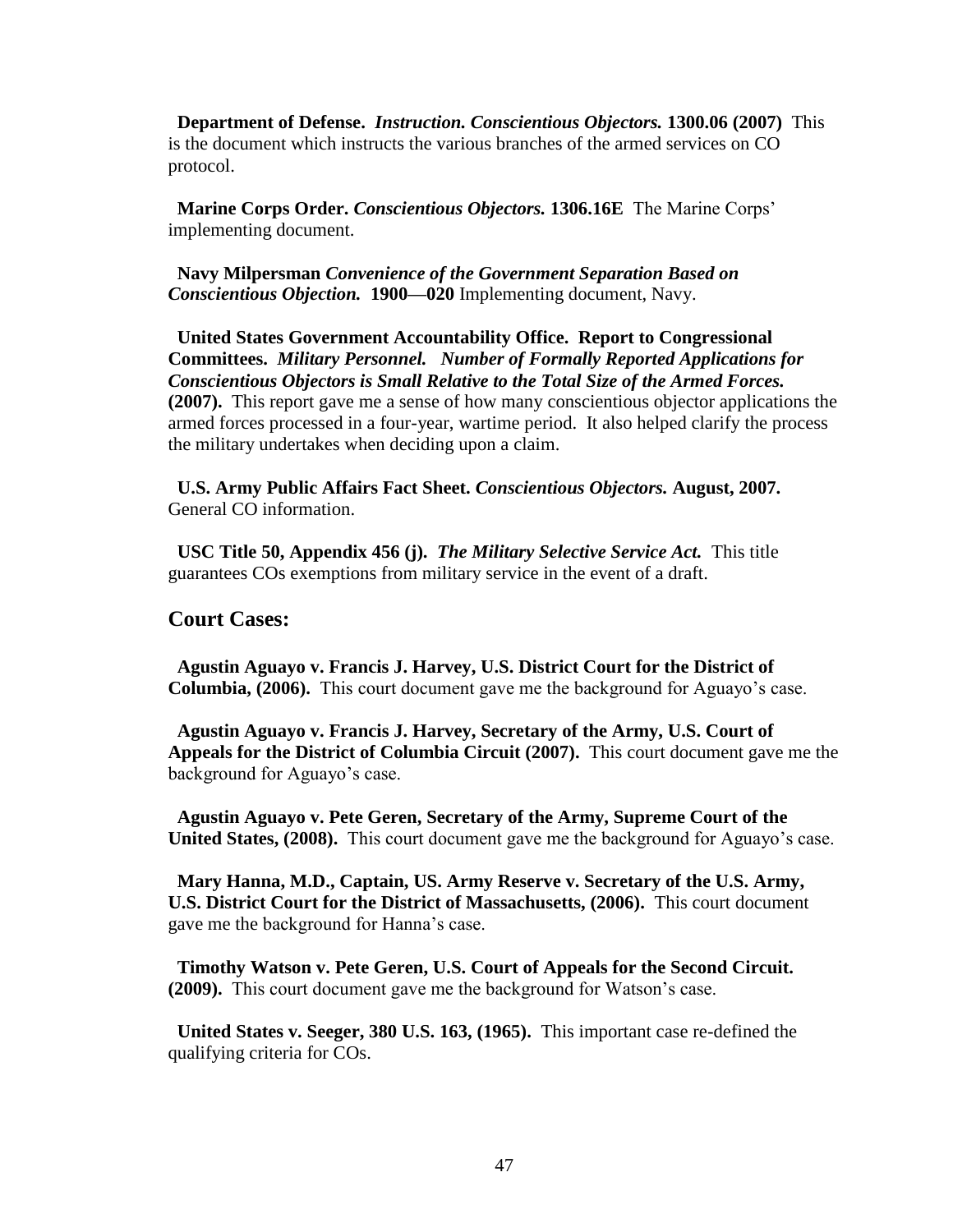**Welsh v. United States, 398 U.S. 333 (1970).** This important case re-defined the qualifying criteria for COs.

## **Email Correspondence:**

 **Kilner, Peter. LTC U.S. Army, West Point. October, 2009.** Kilner wrote about his support for COs who object to a particular war.

**Warn, Dillon. Conscientious Objector. October, 2009.** Warn wrote that he had been discharged from the Army Reserve.

## **Websites:**

 **G.I. Rights Hotline. [www.girightshotline.org](http://www.girightshotline.org/)** General information on COs.

 **Goldberger, Peter, James Klimaski, and J.E. McNeil, "Agustin Aguayo v. The Secretary of the Army: Why this case is so important." Accessed October, 2009. [www.objector.org/files/35451200.pdf](http://www.objector.org/files/35451200.pdf)** In this memo Aguayo's lawyers talk about the importance of the case.

 **Iraq Veterans Against the War. [www.ivaw.org](http://www.ivaw.org/)** Source of info for many recent COs and war resisters.

### **National Catholic Reporter, Father John Dear's Blog.**

**[www.ncronline.org/blog1122](http://www.ncronline.org/blog1122)** An influence on Dillon Warn's religious faith and conscientious objection.

 **Selective Service. [www.sss.gov](http://www.sss.gov/)** Source of info on Alternative service, history of draft law.

 **U.S. Army. [www.army.mil](http://www.army.mil/)** General info on the Army's handling of COs.

 **USS Bonhomme Richard. [www.lhd6.navy.mil/default.aspx](http://www.lhd6.navy.mil/default.aspx)** Website for ship Pablo Paredes refused to board.

 **Veterans for Peace. [www.veteransforpeace.org](http://www.veteransforpeace.org/)** Source of info on recent COs.

## **Sources: Recruiting for Peace**

**Interviews:**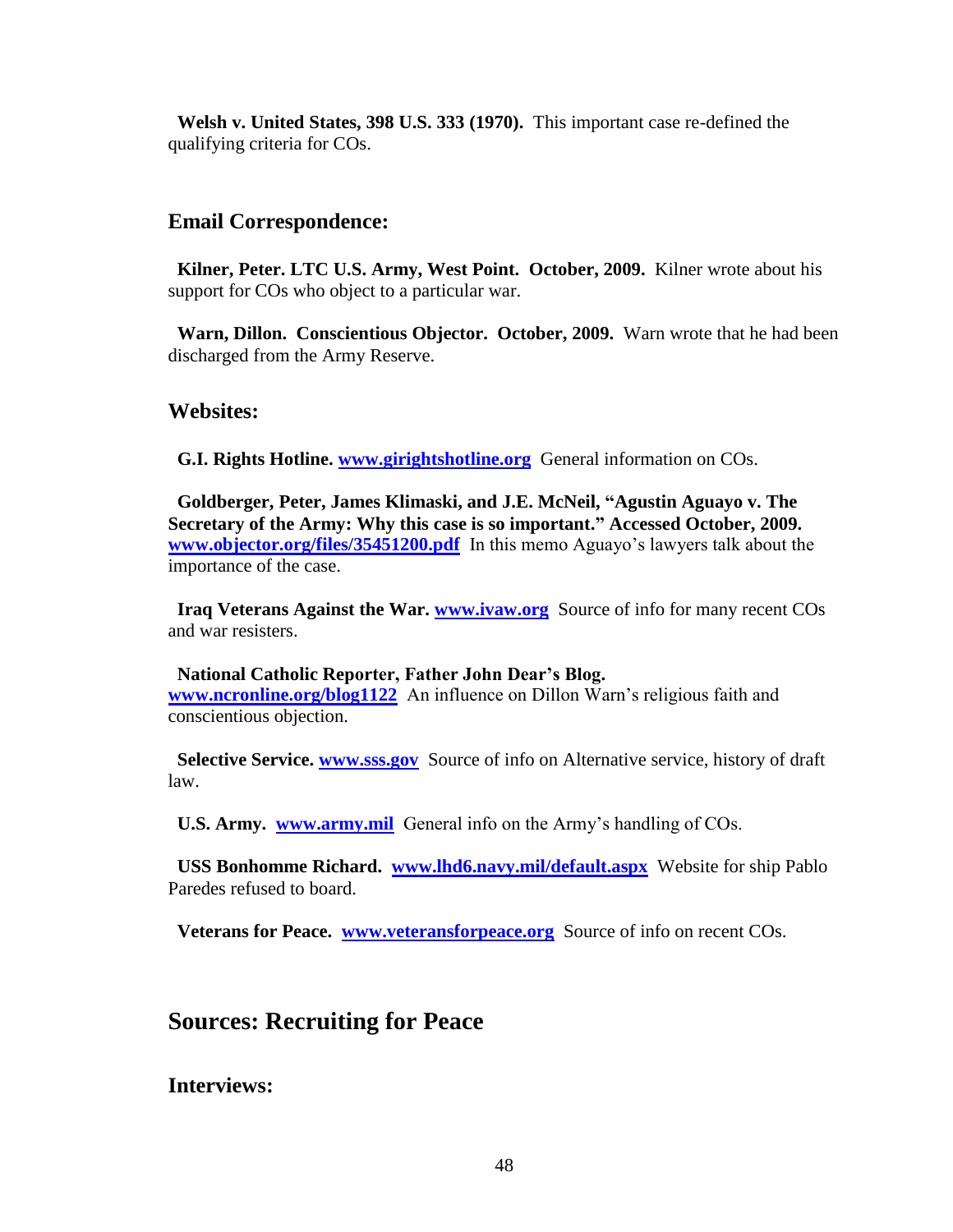**Berger, Jen. Peace and Justice Center, Burlington VT. Personal Interview. October, 2009.** Berger talked about her difficulty gaining access to Vermont high schools for counter recruiting.

 **Castro, Oskar. American Friends Service Committee. Personal Interview. October, 2008.** Castro talked about what he said were some of the common misconceptions sewn by military recruiters.

 **Ferrell, Sally. Personal Interview. April 2010.** Ferrell talked about her legal victory gaining access to schools in rural North Carolina.

 **Howell, Nancy. Personal Interview. September, 2009.** Howell talked about her experiences as a counter recruiter in Florida.

 **Inouye, Arlene. Personal Interview. September, 2008.** Inouye is the director of "Coalition for Alternatives to Militarism in our Schools," a counter-recruiting organization in Los Angeles.

**Kolcyzak, Christine. Hellgate High School, Missoula, MT. Personal Interview. November, 2009.** Kolcyzak talked about her school's policies regarding military recruiters and counter-recruiters.

 **Lodge, Jim. Big Sky High School, Missoula, MT. Personal Interview. October, 2009.** Lodge talked about his school's policies regarding military recruiters and counterrecruiters.

 **Navy Recruiter Assistance Program. Personal Interview. September, 2008.** A representative provided information about the Navy's "Homeland Area Recruitment Program."

 **Paredes, Pablo. Conscientious Objector. Personal Interview. March, 2007.**  Paredes talked about his experiences as a veteran, a conscientious objector and a counterrecruiter. He provided a background for counter-recruiting in the Bay Area and spoke about the work he does for "Bay Peace."

 **Paredes, Pablo. Conscientious Objector. Personal Interview. Personal Interview. October, 2008.**

 **Paredes, Pablo. Conscientious Objector. Personal Interview. Personal Interview. October, 2009.**

 **Pham, Tri. Sentinel High School, Missoula, Mont. Personal Interview. October, 2009.** Pham talked about his school's policies regarding military recruiters and counterrecruiters.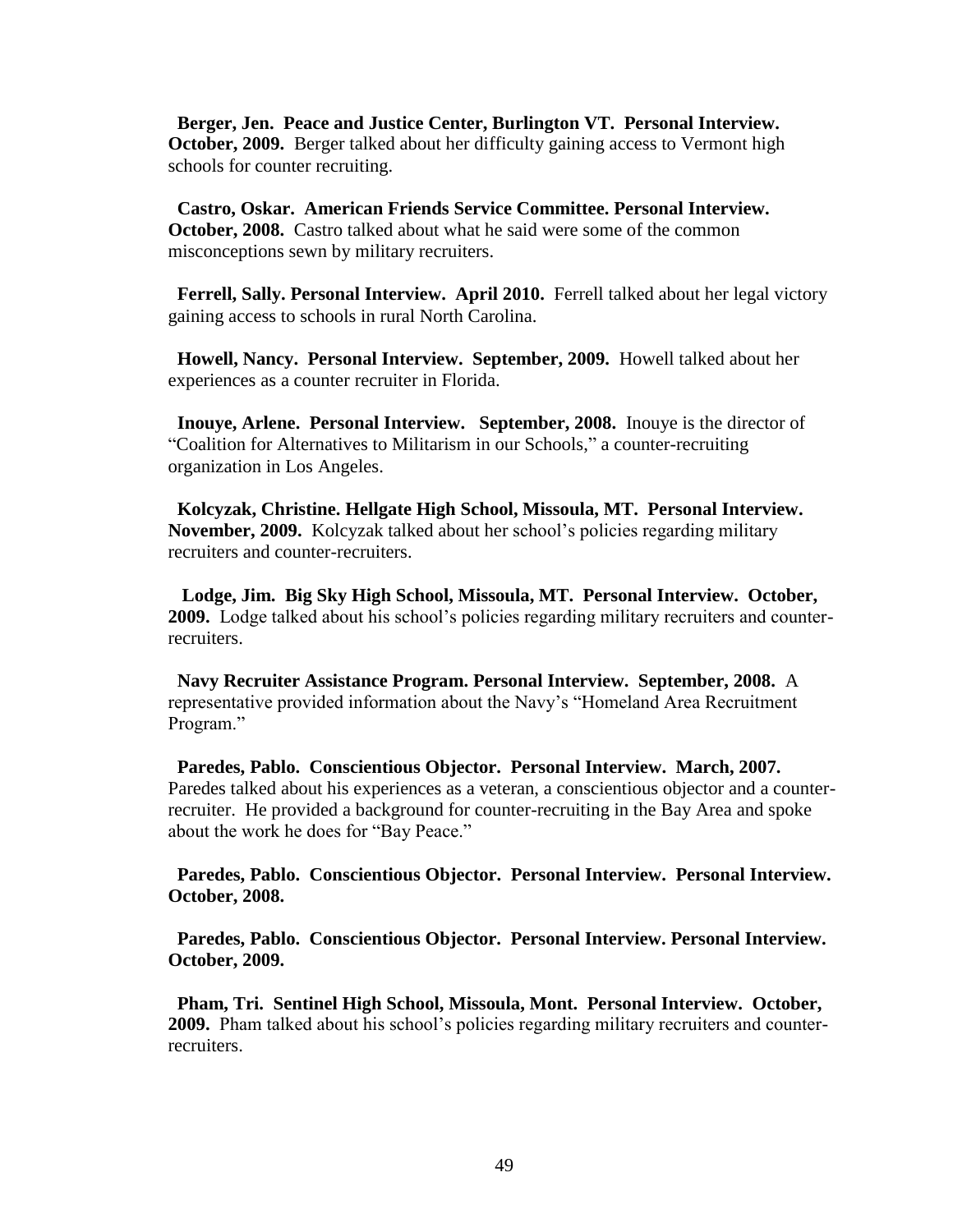**Theberge, Steve. War Resisters League. Personal Interview. October, 2009.**  Theberge talked about counter-recruiting in New York City.

 **Tidwell, Kent. U.S. Army Salt Lake Recruiting Battalion. Personal Interview. November, 2009.** Tidwell is now the spokesman for the Army's  $6<sup>th</sup>$  Recruiting Brigade which directs recruiting in the Western United States, including California. Tidwell provided information on how the Army deals with cases of recruiter misconduct.

### **Tidwell, Kent. Personal Interview. January, 2010.**

 **VanHaitsma, Susan. Sustainable Options For Youth. Personal Interview. April 2009.** VanHaitsma shared a counter-recruiting success story.

 **Viges, Hart. Personal Interview. October, 2009.** Viges talked about his experiences as a conscientious objector and a counter-recruiter in Austin, Texas.

 **Wagner, Amy. Ya-Ya Network. Personal Interview. October, 2009.** Wagner directs the Ya-Ya network, a group that gets young people involved in counter-recruiting and social activism in New York City.

### **Books:**

 **Delgado, Aidan.** *The Sutras of Abu Ghraib.* **Boston: Beacon Press, 2007.** Delgado claims that the Army took away his ballistic plates when he applied as a CO in Iraq.

## **Articles:**

 *Army Recruiters Accused of Misleading Students to Get Them to Enlist***.** *ABC News.* **November 3, 2006.** In the reporting for this project, it was difficult to find substantiated cases of recruiter misconduct. This *ABC News* piece catches recruiters in the act of lying or omitting information to make the military more attractive

 *Army Recruiter Used Scare Tactics.* **CBS Evening News.****July 28, 2008.** An Army recruiter was caught on tape threatening a teen who dropped out of the Delayed Enlistment Program.

 **Cave, Damien.** *For Army Recruiters, a Hard Toll from a Hard Sell.* **The New York Times***.* **March 27, 2005.** This story discusses the difficult recruiting environment in 2005.

 **Lewin, Tamar.** *Uncle Sam Wants Student Lists, and Schools Fret.* **The New York Times***.* **January 29, 2003.** This story explores how the nation's high schools responded to a provision in the No Child Left Behind Act requiring schools to release student names, addresses and phone numbers to military recruiters.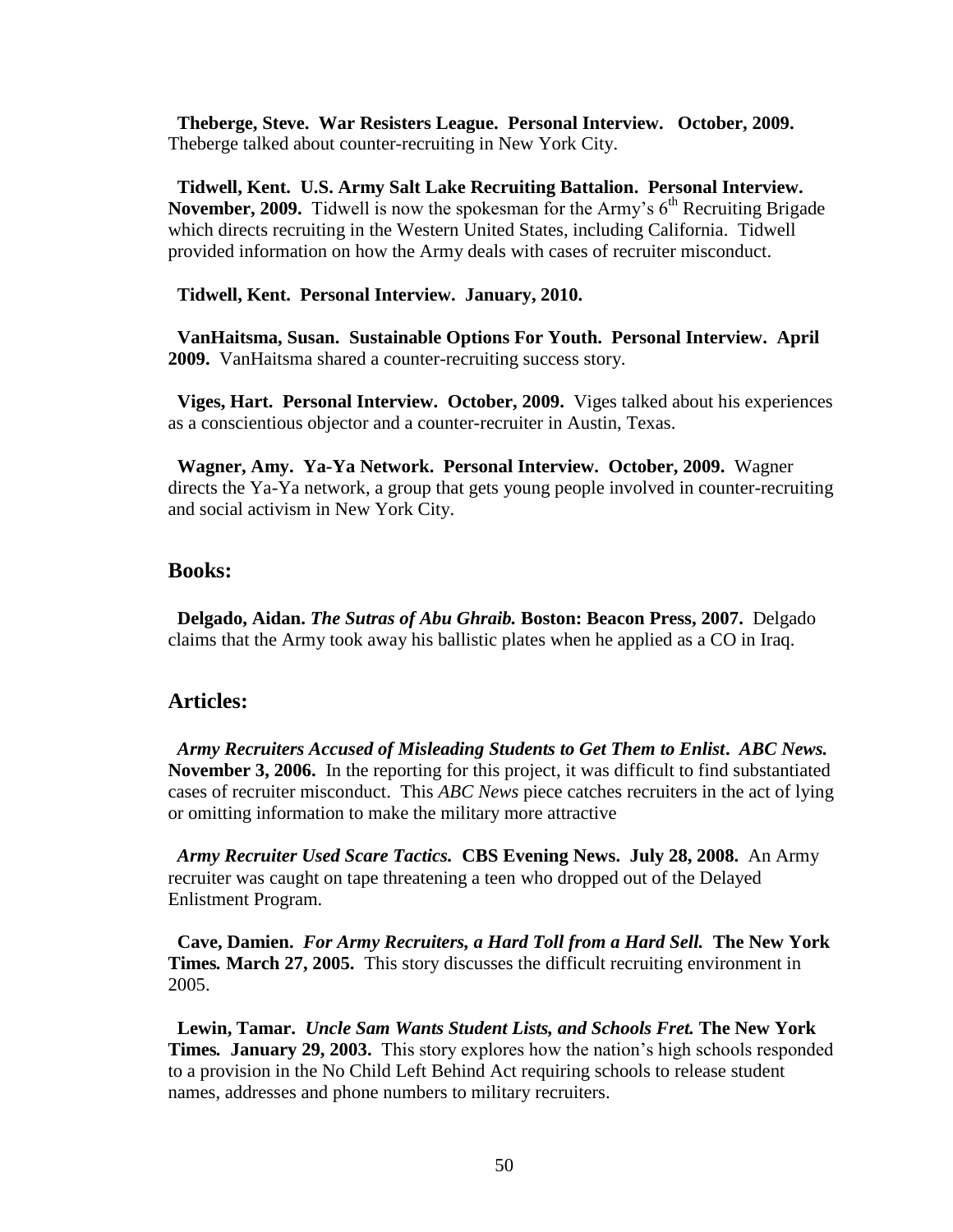**McChesney, John.** *Army Recruiter Suicides Prompt Investigations* **National Public Radio. January 2, 2009.** This story investigates a rash of Army Recruiter suicides in Houston, Texas.

 **Thompson, Mark.** *Why are Army Recruiters Killing Themselves?* **Time Magazine. April, 2, 2009.** This story investigates a rash of Army Recruiter suicides in Houston, Texas.

**Tyson, Ann Scott.** *Army More Selective as Economy Lags.* **The Washington Post***.* **April 19, 2009.** This story relates how the Army began raising standards for recruits in 2009 after growing unemployment drew more enlistees despite the wartime environment.

 **Vogel, Steve.** *Military Recruiting Faces a Budget Cut.* **The Washington Post. May 11, 2009.** This story talks about changes in the Pentagon's recruiting and retention budget.

### **Government and Legal Documents:**

 **San Diego Committee v. Governing Board of Grossmont Union High School District [790 F.2d 1471 (9th Cir.1986)].** Counter-recruiters point to this case to lobby for access to high schools.

 *Soldiers of Misfortune.* **ACLU Report. May 13, 2008, P. 20-21.** I used this to determine Marine Corps recruiting setbacks.

 **United States Government Accountability Office. Report to Congressional Committees.** *Military Recruiting.**DOD and Services Need Better Data to Enhance Visibility Over Recruiter Irregularities.* **(2006).** This report shows that cases of recruiter misconduct increased during times of higher recruiter stress. It states that the wartime environment, among other factors, has reduced the pool of qualified young people willing to enter the services. The study concludes that the Department of Defense has not tracked cases of misconduct as thoroughly as it could.

## **Websites:**

 **Democracy Now! "Exclusive: Conscientious Objector Witnessed Abuse, Killing of Iraqi Detainees at Abu Ghraib. Dec. 2004.** 

**[http://www.democracynow.org/2004/12/17/exclusive\\_conscientious\\_objector\\_witness](http://www.democracynow.org/2004/12/17/exclusive_conscientious_objector_witnessed_abuse_killing) ed\_abuse\_killing** Delgado claims that the Army took away his ballistic plates when he applied as a CO in Iraq.

### **U.S. Army.** *Frequently Asked Questions About Recruiting.*

**[www.2k.army.mil/faqs.htm](http://www.2k.army.mil/faqs.htm)** This site provided figures for average age of Army recruits as well as the degree to which the Army met annual recruiting quotas over the last ten years.